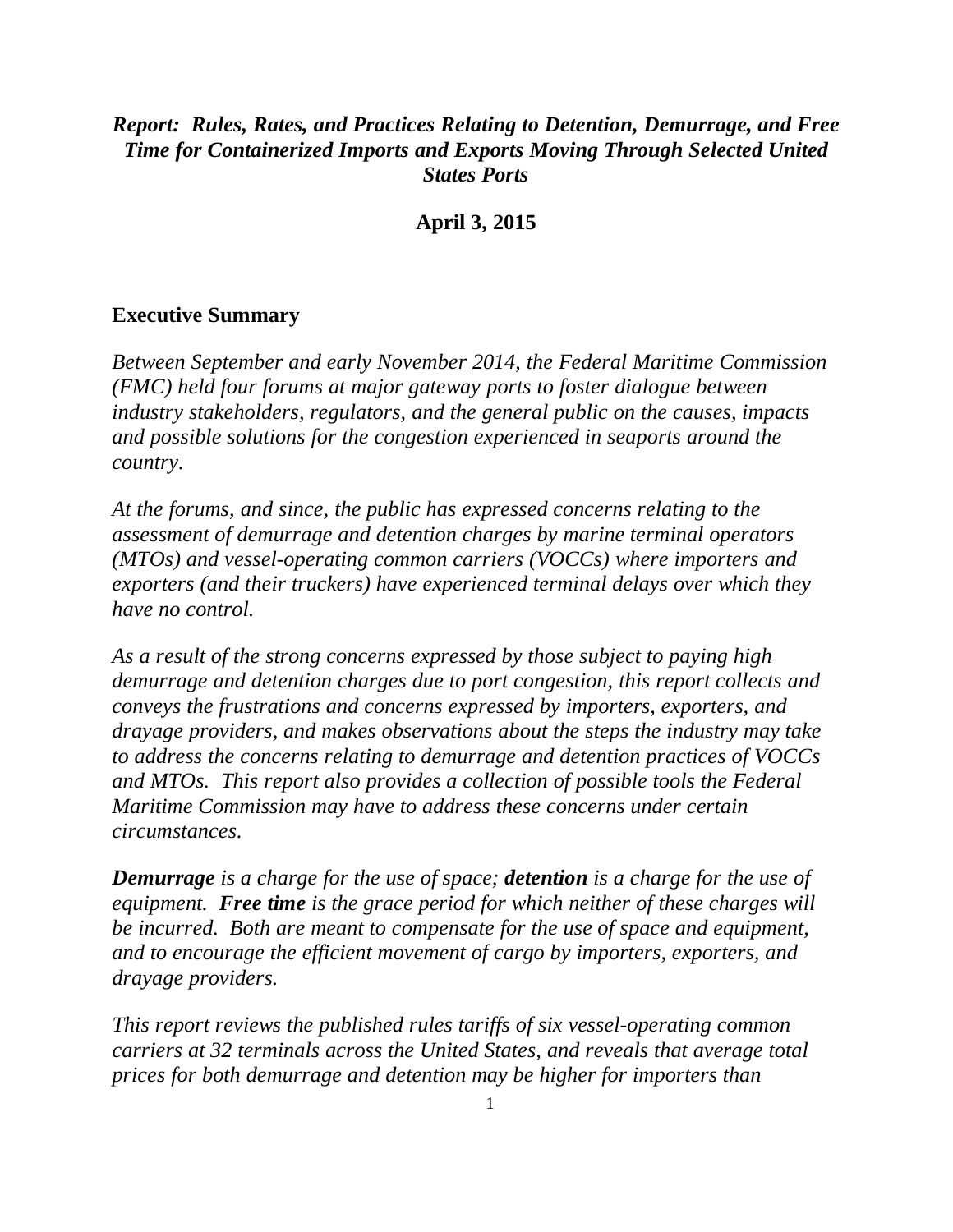*exporters, higher for demurrage than detention, and that both charges appear similar across all ports, except for New York/New Jersey, where they are much higher on average. It appears that VOCCs, rather than MTOs, generally control these prices and policies affecting importers and exporters directly. The demurrage and detention rates for the VOCCs whose tariffs were studied vary somewhat depending on port and terminal, but the terminology and application of charges with similar names are distinct across these VOCCs, making direct comparisons difficult.*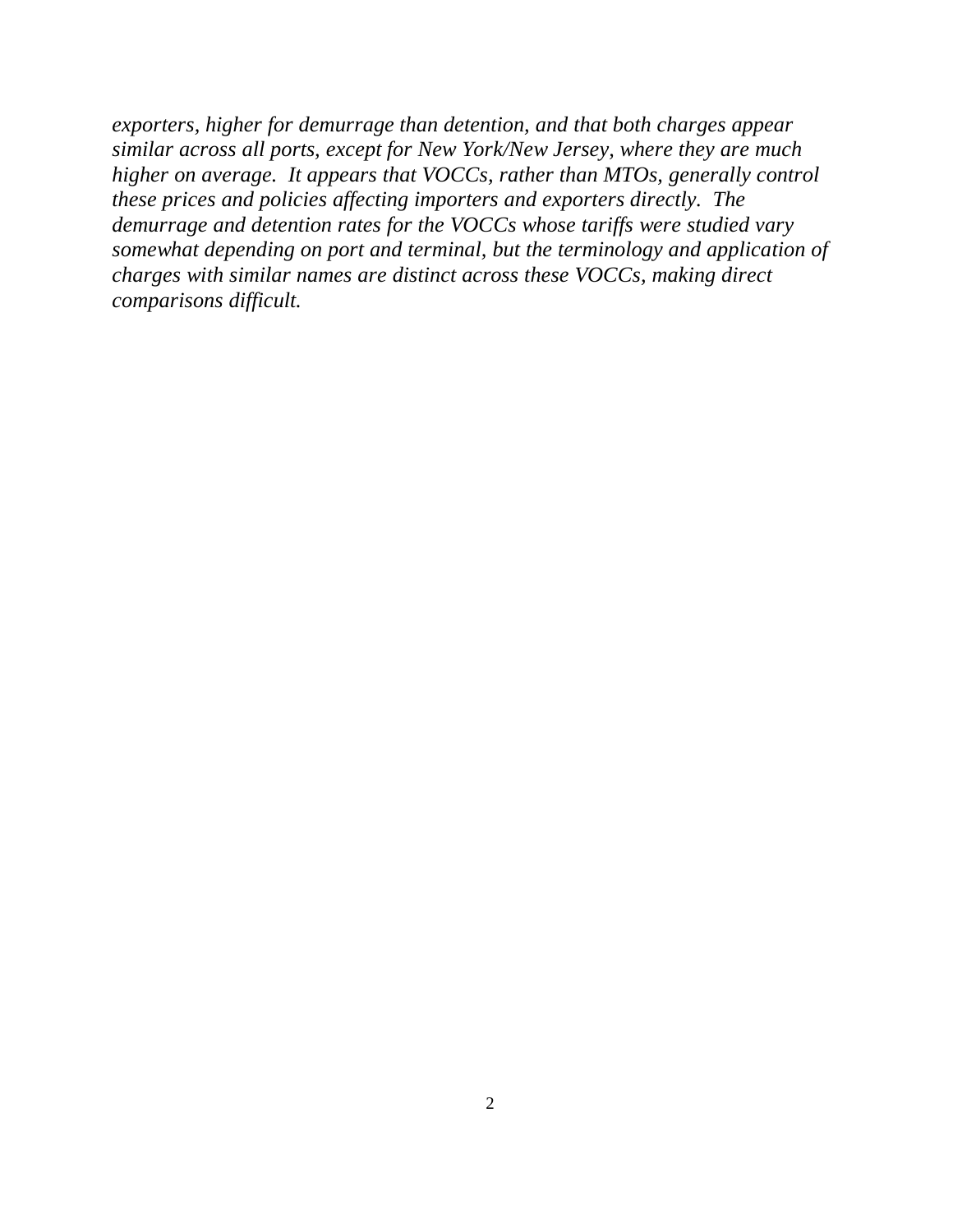# **INTRODUCTION**

The first forum, hosted by FMC Chairman Cordero, was held in Los Angeles, California in September, 2014. In October, a forum co-hosted by Commissioners Lidinsky and Doyle, was held in Baltimore, Maryland and another, hosted by Commissioner Khouri, in Charleston, South Carolina. Commissioner Dye hosted the final forum in New Orleans, Louisiana in November, 2014.

Participants noted that many factors contribute to the current port congestion and related effects. At the forums, the Commission and staff heard concerns relating to the assessment of demurrage and detention charges by marine terminal operators and vessel-operating common carriers where importers and exporters (and their truckers) experienced terminal delays over which they had no control. Many shippers reported that they had been repeatedly told by the MTO that they could not pick up a container due to on-dock congestion and gate delays. Similarly, once the terminal allowed the importer or exporter to pick up the cargo, shippers reported that the VOCC or MTO would not release the container until demurrage charges had been paid.

Since the forums were held, many more such informal complaints have been received by the Chairman, the Commissioners, and a number of the Commission's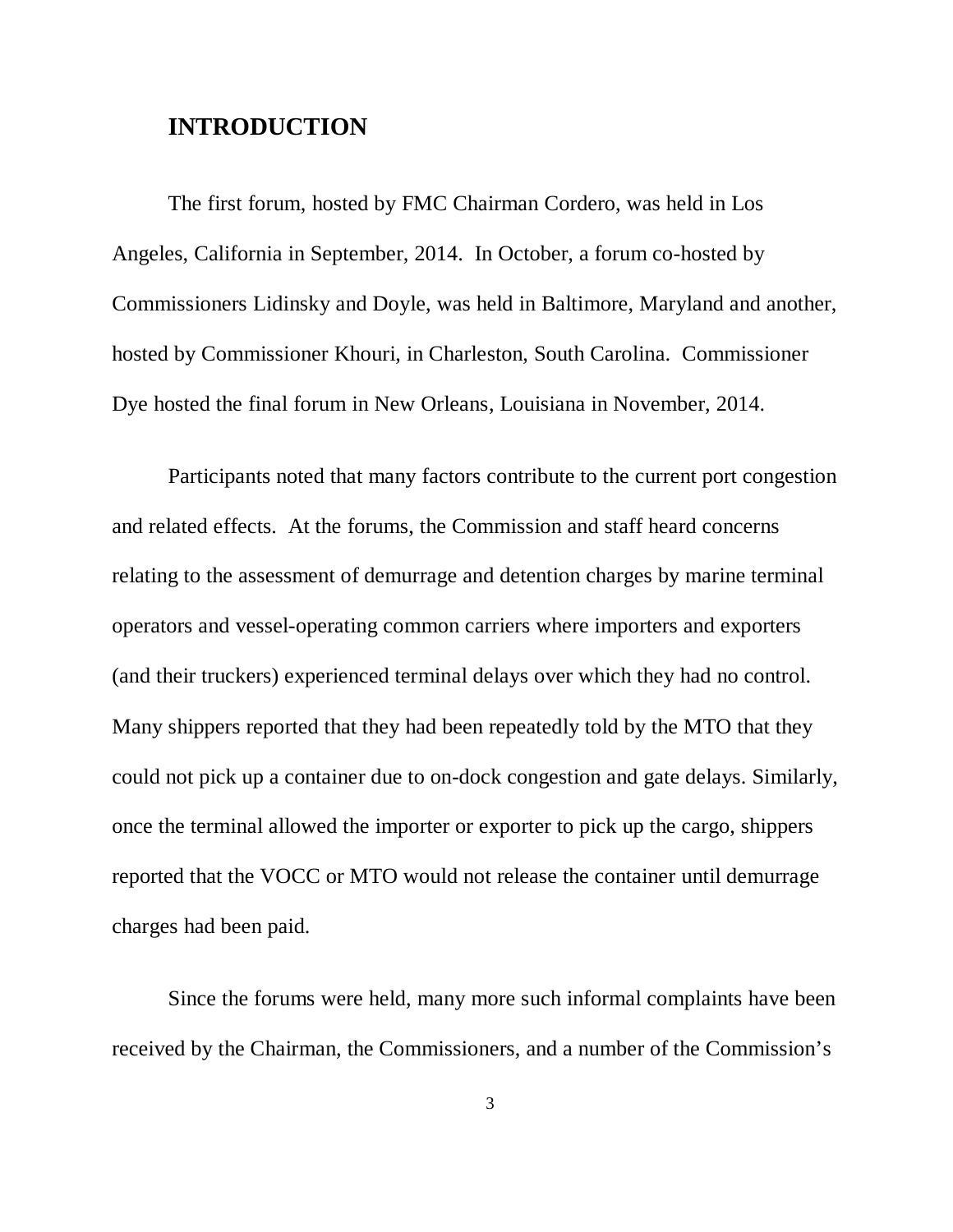operating bureaus and offices, including the Office of Consumer Affairs and Dispute Resolution (CADRS), the Office of General Counsel (OGC), Bureau of Trade Analysis (BTA), and Bureau of Enforcement (BOE). As a report on the congestion forums, and in light of the increasing number of complaints, the Commission's staff was instructed to provide the Commission with a review of: demurrage and detention free-time, rates, and practices as they have been normally applied. The staff was also instructed to prepare summaries of situations in which shippers have complained they have been charged, although they had been prevented by the VOCC or MTO from picking up or delivering containers on a timely basis.

The report describes current demurrage and detention rates, rules and practices of several of transportation service providers. We have relied on information that must be published by vessel-operating common carriers in their tariff publications and by MTOs in their schedules (still frequently referred to as "tariffs") pursuant to 46 CFR Parts 520 and 525 and the Shipping Act. Appendix A. This report also collects and summarizes demurrage and detention levels across the six carriers at each of the studied terminals. Appendix B. This report,

4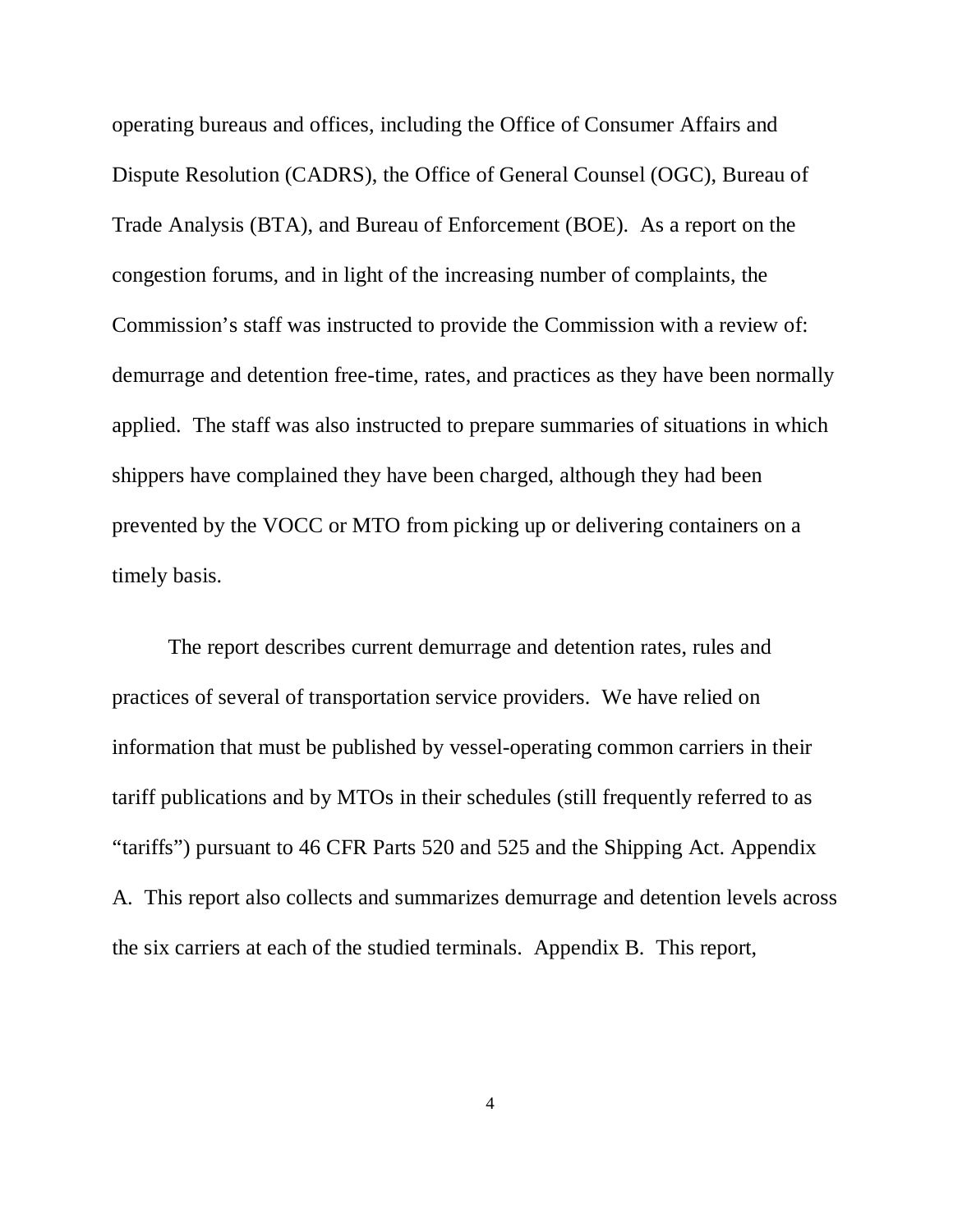however, does not attempt to reflect the total cumulative effect of the additional expense of congestion on the national economy.<sup>[1](#page-4-0)</sup>

## **BACKGROUND**

In order to understand the charges related to delays in transportation, it is

important to understand common transactions relating to the movement of

containerized cargo for oceanborne import into and export from the United States.

## **Imports**

 $\ddot{\phantom{a}}$ 

Prior to the arrival of a vessel bearing containers for import, it is customary

for the VOCC to send an "arrival notice" to the consignee and any "notify parties"

(the parties that must be informed of the shipments imminent arrival) indicated on

<span id="page-4-0"></span><sup>&</sup>lt;sup>1</sup> The National Retail Federation has estimated that complete shutdown of West Coast ports would amount to an impact on the economy of \$2B per day. The Agriculture Transportation Coalition recently estimated the reduction in port productivity has cost U.S. agriculture \$1.75B per month in lost export trade. There are many individual accounts of importers and exporters reporting additional costs significant enough to mention in their quarterly earnings reports. *See, e.g.*, Joseph Bonney, *Federal Reserve report notes US West Coast port delay impact*, Journal of Commerce (January 13, 2015), <http://www.joc.com/node/2906001> ("Athletic apparel retailer Lululemon Athletica has already told investors that congestion will cost it \$10 million in [revenue,](http://www.joc.com/maritime-news/international-freight-shipping/west-coast-slowdowns-could-affect-retailers-q4_20141213.html) and New York & Co. said it has to pay \$2 million more to reroute freight through U.S East Coast ports and shift some cargo to air services.") The Executive Director of the Port of Long Beach has estimated that the delays cost the industry \$1B per day; over the last six months he asserted the cost to the entire economy has been over \$1T. [http://www.bloomberg.com/news/articles/2015-02-11/port-deal-near-as-single-issue-remains](http://www.bloomberg.com/news/articles/2015-02-11/port-deal-near-as-single-issue-remains-long-beach-chief-says)[long-beach-chief-says](http://www.bloomberg.com/news/articles/2015-02-11/port-deal-near-as-single-issue-remains-long-beach-chief-says)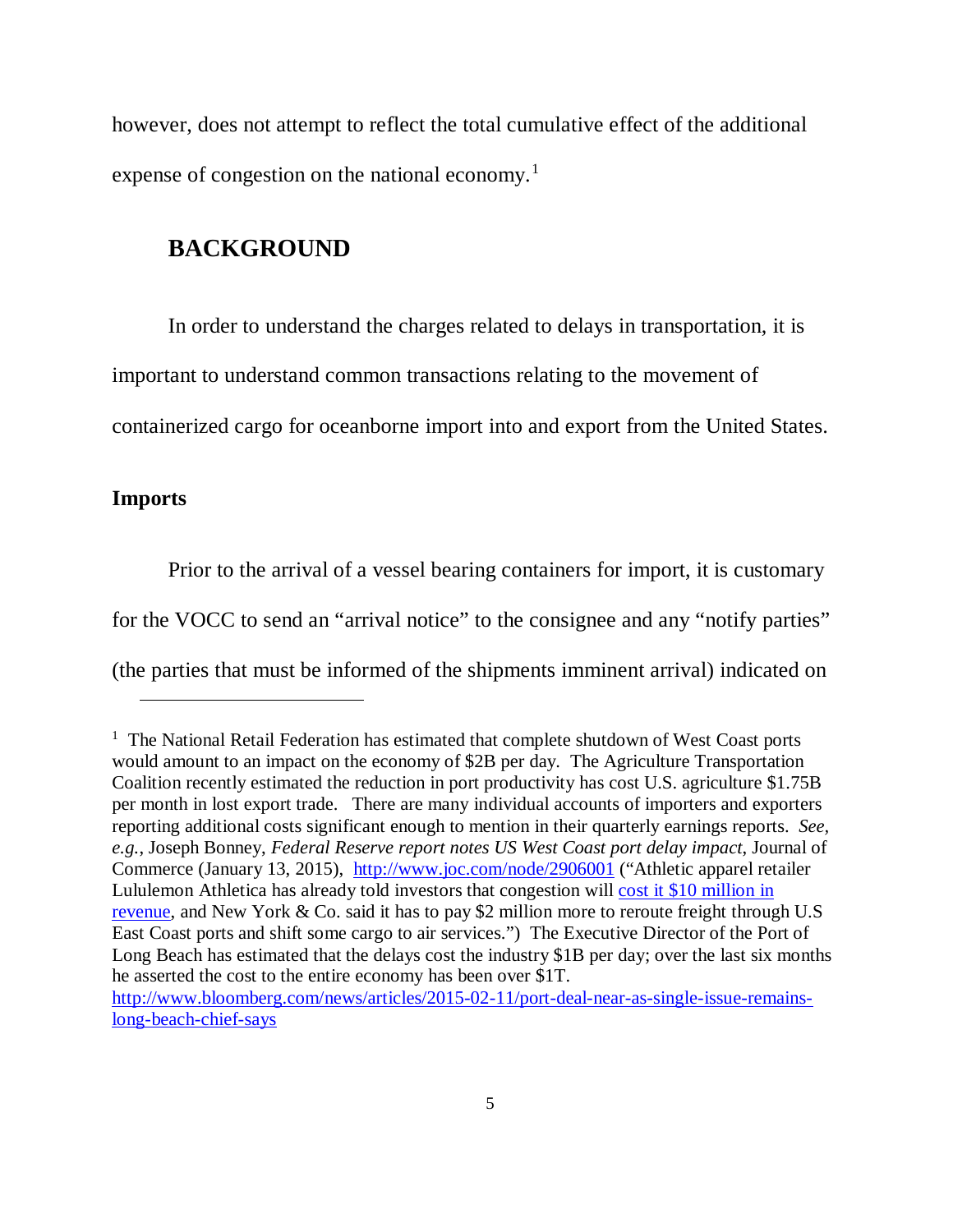the ocean bill of lading (also sometimes called "master bill of lading" or "steamship bill of lading"). This arrival notice may be sent via U.S. mail, fax, or electronically via e-mail, depending on the VOCC. If the shipment is consigned to an NVOCC (non-vessel-operating common carrier), the NVOCC in turn will send out an arrival notice to its client (who may be another NVOCC or a beneficial cargo owner (BCO)) and also to the parties shown on the NVOCC-issued "house bill of lading" (HBL). The consignee may engage a customs broker to make arrangements to pick up the container – usually by issuing a "delivery order" (either in hardcopy or electronically) to a trucking company.<sup>[2](#page-5-0)</sup> The delivery order will tell the trucking company the container's bill of lading number, container number and location. The trucking company (motor carrier) will then check the MTO's website to verify that the container is available for pick up. Before a container can be released from the terminal to the trucker, the shipment must have: (1) "delivery authorization" from the U.S. Customs and Border Protection (CBP) (showing no holds by CBP or any other U.S. inspection agency); (2) a "steamship release" issued by the VOCC (or its agent), indicating the ocean freight and all fees

-

<span id="page-5-0"></span> $2$  Depending on the terms of carriage, the motor carrier may be hired by the VOCC or by the consignee, or hired by the VOCC but "nominated" by the consignee. *See, e.g.,* COSCO Tariff 201 Rule 002-064, Store Door Delivery/Pick Up Service (effective April 12, 2012).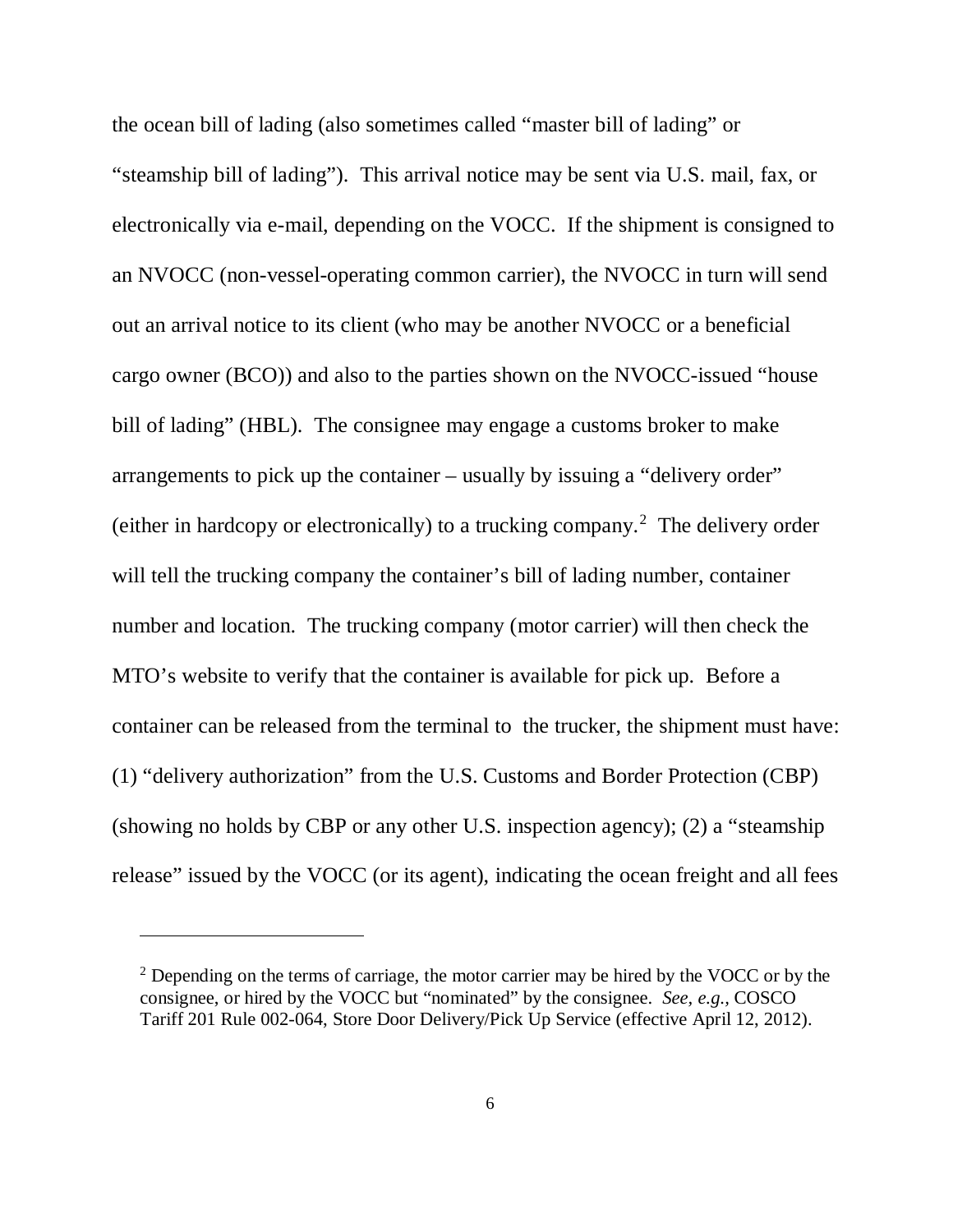(including demurrage) have been paid and the original ocean bill of lading (if any) has been surrendered; and, (3) an indication that delivery order instructions have been issued to the MTO releasing the cargo to the authorized trucker.

The available import container is picked up by the trucker and drayed to the BCO's desired location as instructed by the delivery order. The trucker either drops off the loaded imported container (on or off a chassis, as directed by the BCO) and may in the same trip pick up an empty or loaded container (or wait for the loaded container to be emptied) from the BCO for return to the terminal. For the return of their empty containers, VOCCs instruct the consignees and terminal operators who serve them when, where, and how this equipment can be returned.

# **Exports**

An exporter, or his freight forwarder, books a shipment with a VOCC. This is usually done through an electronic system. When an export container is booked, the exporter or freight forwarder will receive from the VOCC's system a booking confirmation indicating the vessel's name, expected arrival date, the date by which the exporter must present the container for loading at the terminal ("cut-off date") and other details of the booking. The carrier's or terminal's rules may indicate how many days in advance of a vessel's scheduled sailing date a loaded container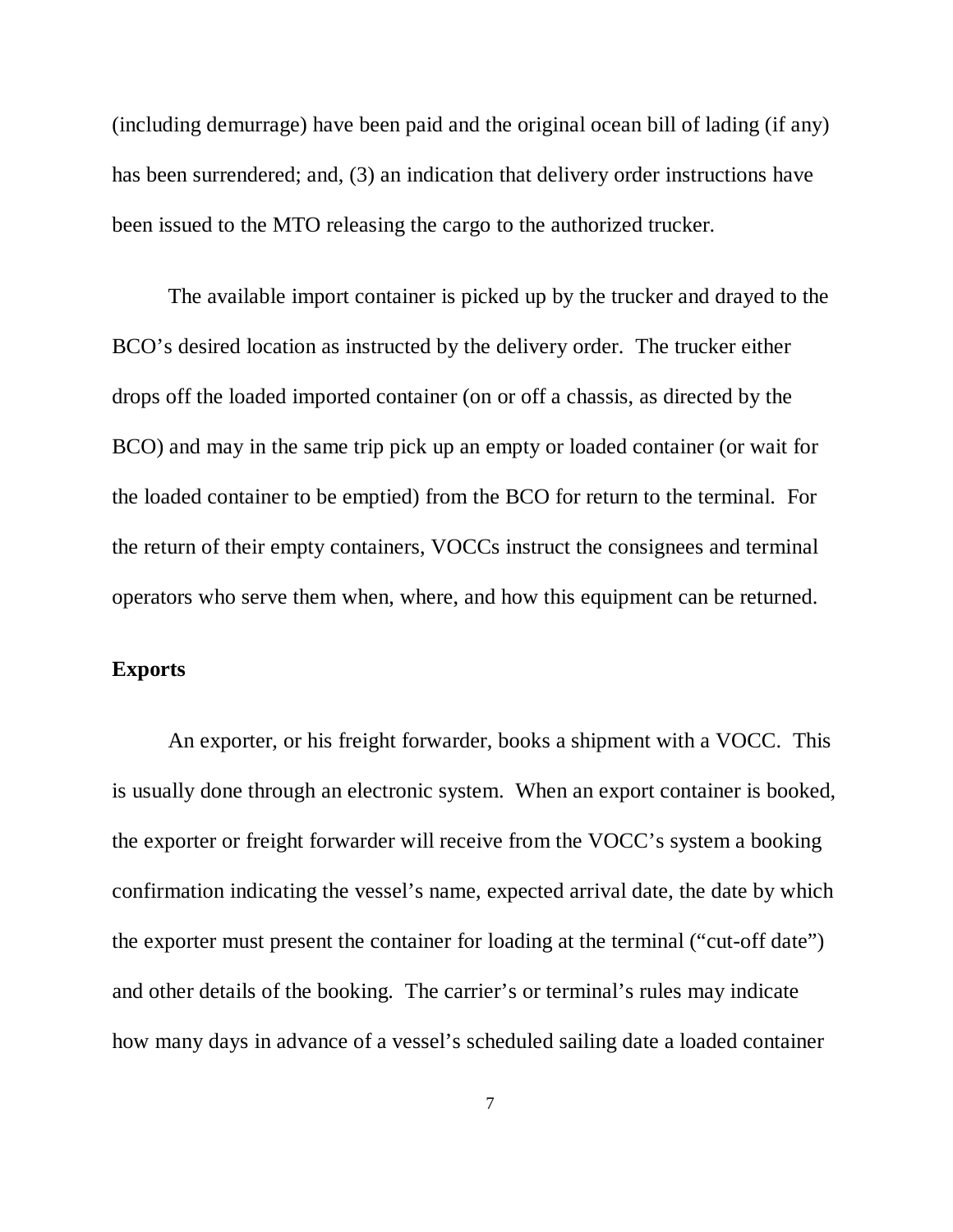may arrive at terminal without incurring storage charges. This is commonly called "export demurrage free time." Once a slot is booked with the VOCC for the export container, an exporter usually must arrange for an empty container to be picked up from the VOCC's terminal or depot, load it, and return the loaded container in a defined window of time to the designated terminal for loading onto the vessel. The full container is received by the MTO, then gets loaded on the vessel.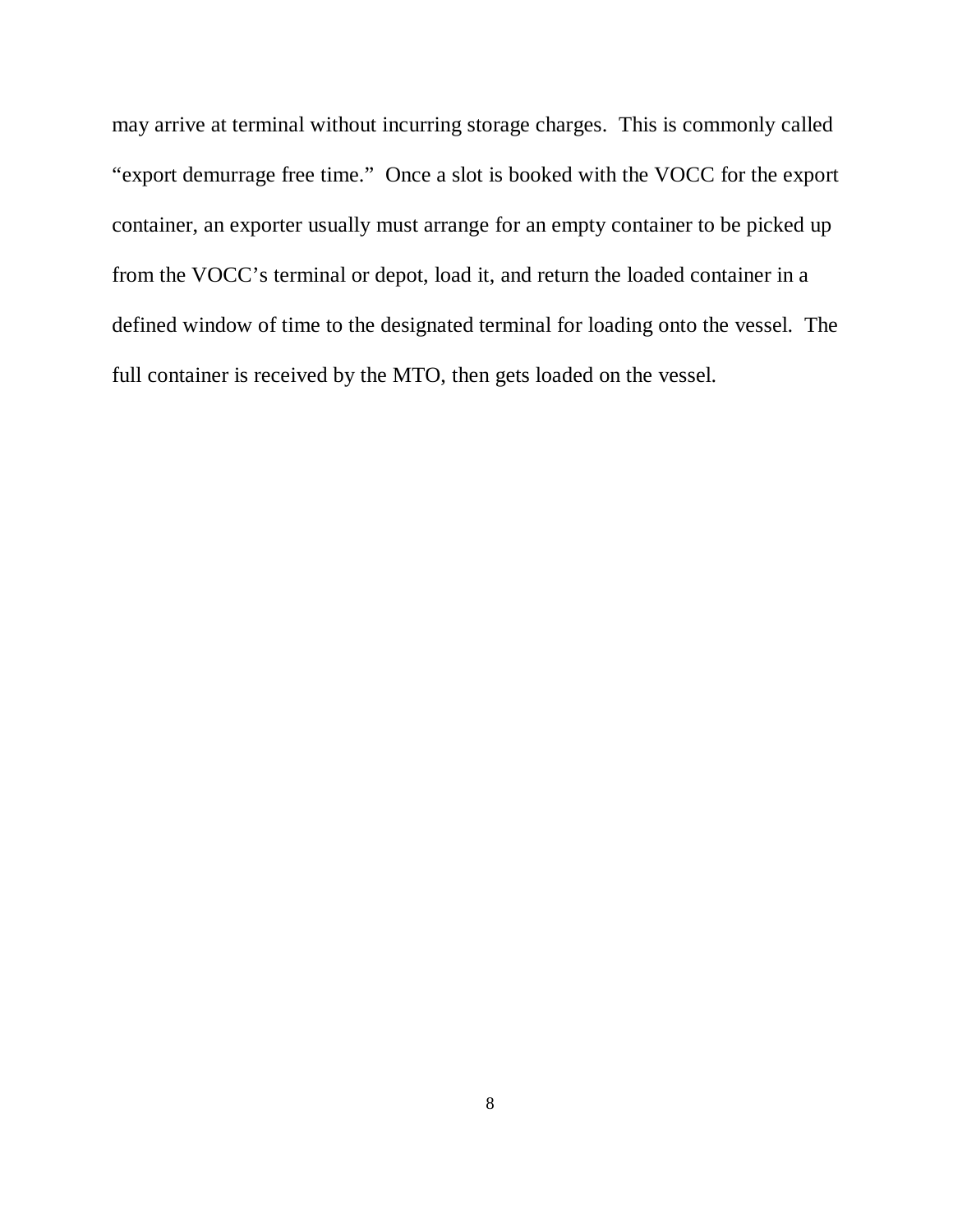## **Free time, Demurrage and Detention Defined**

-

The six VOCC tariffs examined for this report reveal that there is little standardization of practices among them. This report attempts to provide a comparison of like terms, but may not always be successful.<sup>[3](#page-8-0)</sup> The terms of carriage ("store door" or "carrier haulage" as opposed to "CY" or "merchant haulage") affect the calculation for the termination and conclusion of the free time period, who is to be charged, and how much. Although the terms are sometimes used interchangeably, this report explores only detention assessed to the shipper for the use of the carrier's container, for exports, after it leaves the terminal gate and is returned for loading on the vessel, and for imports, after it leaves the terminal gate for unloading and is returned to the terminal empty.[4](#page-8-1)

<span id="page-8-0"></span> $3$  It is common, for example, for those familiar with the industry to refer to charges such as "line" demurrage" or "terminal demurrage." Because those terms do not appear in published VOCC tariffs that were examined for this report, those terms are not used here. Similarly, for carrier haulage, even though the VOCC is responsible for the provision of the drayage trucking, the merchant may "nominate" the trucker. For simplicity's sake, such considerations are not explored in this report.

<span id="page-8-1"></span><sup>&</sup>lt;sup>4</sup> This report does not explore the many variations of approaches to charges to the drayman for the use of the VOCC's equipment, i.e., per diem ("the daily charge assessed to the drayman, or at the carrier's option to the shipper or consignee, against the ocean carrier's equipment, for the use of the equipment beyond allowed free time, as stipulated per tariff or contract, and moving under merchant arranged haulage on a Container Yard (CY) bill of lading.") Maersk Line, Demurrage – World (Excluding OFAC Countries) to United States (effective November 22, 2014); per diem (export) is "charge for use of carrier's equipment after delivery to the merchant (exporter) or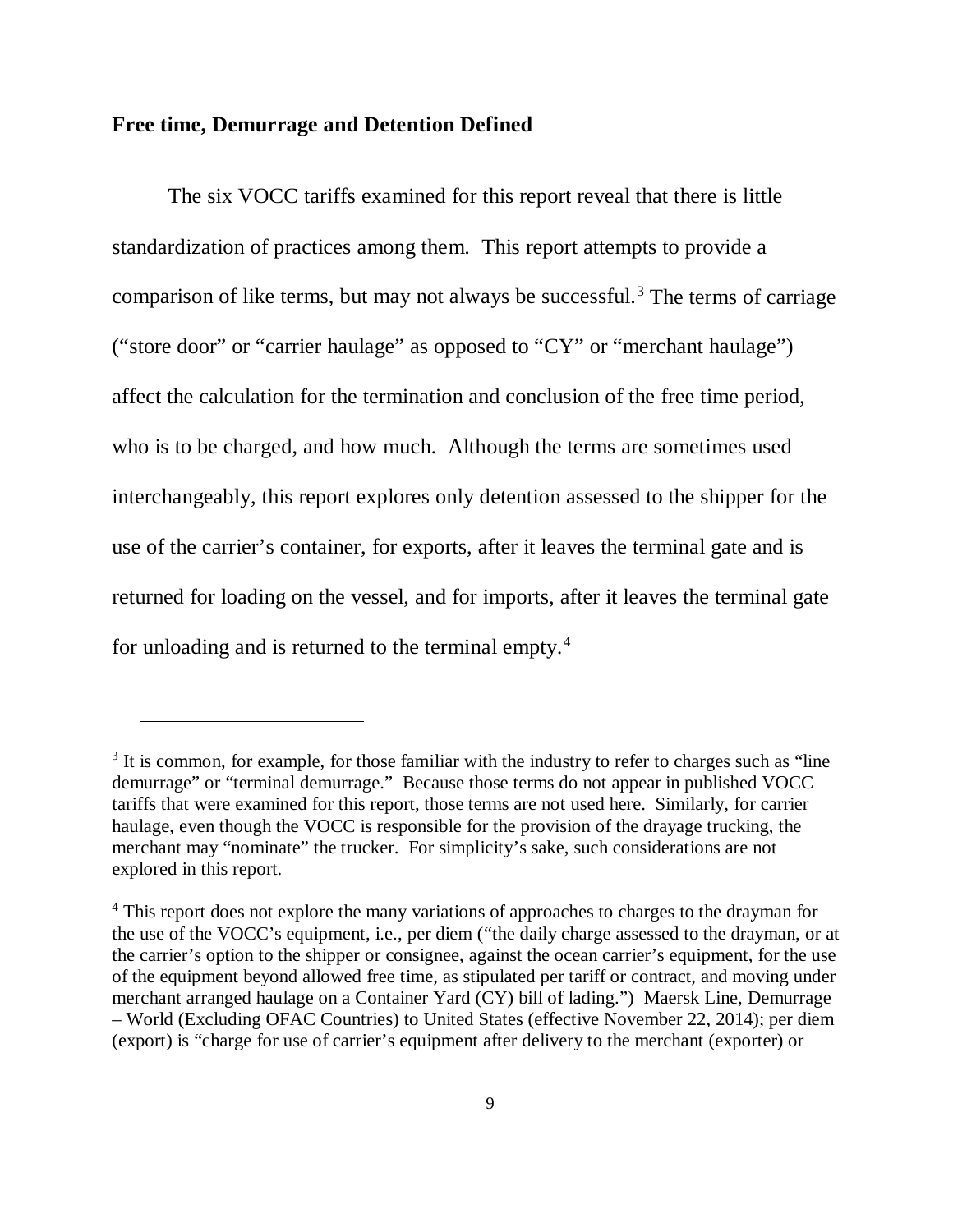## **Free Time**

 $\overline{a}$ 

In order to avoid demurrage and detention charges, import and export shipments must be handled by the shipper within a period of grace, i.e., "free time." The term "free time" is generally used in the industry to mean the period of time during which no demurrage or detention charges will apply for the use of a container, in addition to basic freight costs. [5](#page-9-0) These rates and rules may be specified in a VOCC's tariff, a terminal or port authority's MTO schedule, or in a service contract between a shipper and VOCC. For charges assessed by MTOs, free time means the period of time during which cargo may occupy space assigned to it on terminal property, including off-dock facilities, free of demurrage or

agent." *See also*, MSC Governing Rules Tariff FMC 12 (MESU-12), Demurrage/Storage – Detention – Per Diem – USA & Puerto Rico (106)(effective August 7, 2014); per diem (import) is "a charge assessed after the expiration of free time outside of the Terminal . . for the usage of carrier's equipment (full or empty) until it is returned to carrier's custody." MSC Far East EB (to USA) & WB (from USA) Freight Tariff & Rules (MESU-032)(effective November 15, 2014). Per diem rules are usually governed by an amendment to the Uniform Intermodal Interchange Agreement (UIIA) made with a motor carrier, which are themselves frequently published in the VOCC's publicly available ocean tariff.

<span id="page-9-0"></span><sup>&</sup>lt;sup>5</sup> "Free time is not a gratuity to be granted or denied at the whim of the provider of ocean transportation – 'it is required as a necessary part of the carrier's transportation obligation.'" Docket No. 68-9, *Free Time and Demurrage Practices on Export Cargo*, 13 F.M.C. 207, 213 (1970)(quoting *Investigation of Free Time Practices – Port of San Diego*, 9 F.M.C. 525, 539 (1966) and citing *American President Lines, Ltd. v. Federal Maritime Board*, 317 F.2d 887, 888 (D.C.Cir. 1962)). The concern in that proceeding was unlimited free time for exports that the Commission found was causing congestion at New York and Philadelphia.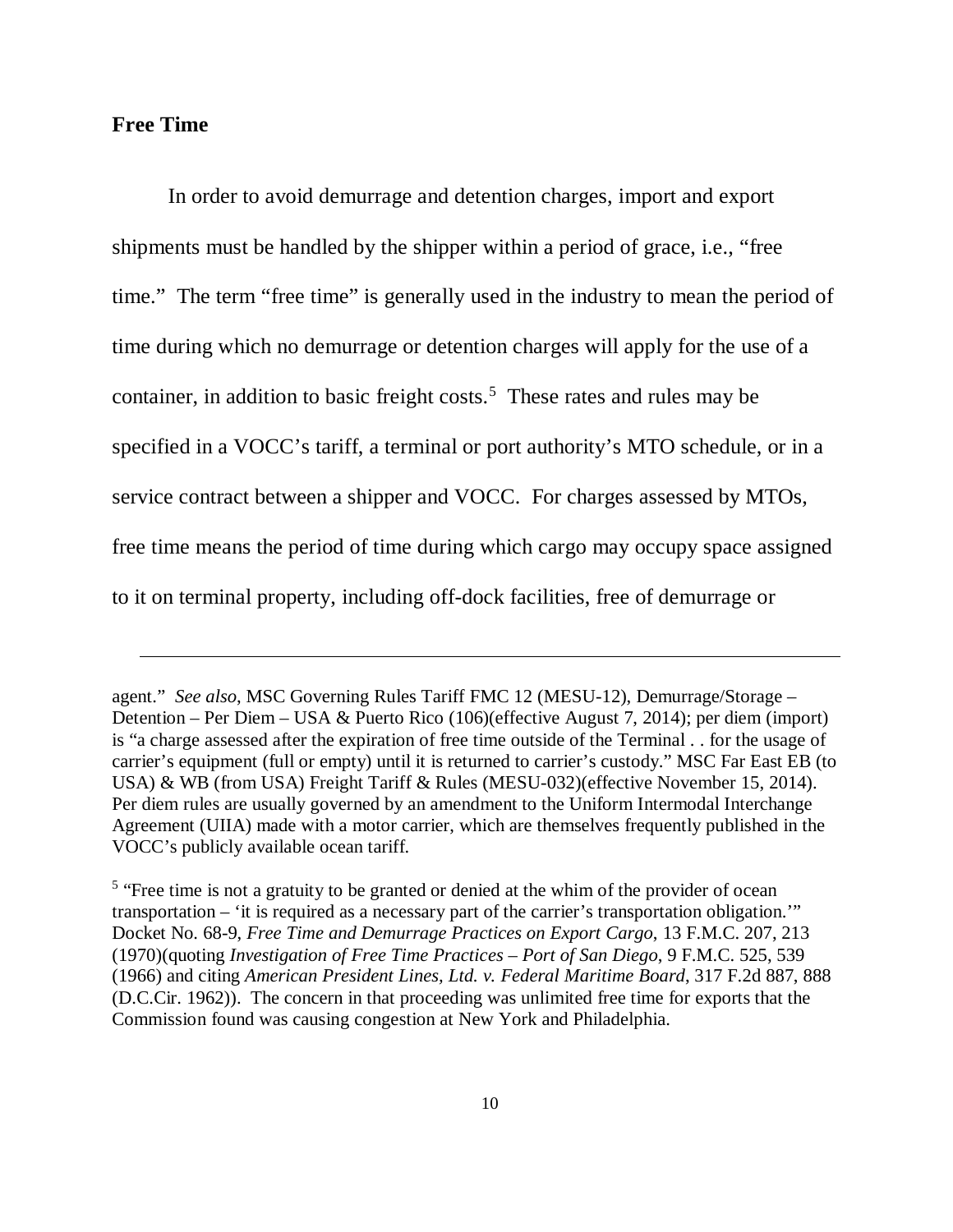terminal storage charges and usually immediately prior to the loading or subsequent to the discharge of such cargo on or off the vessel. For charges assessed by VOCCs, free time refers to the period of time the cargo interest can use the VOCC's equipment without incurring detention charges.

Historically, MTO schedules and VOCC tariffs allowed for five working<sup>[6](#page-10-0)</sup> days of free time for both import and export containers, and, for most ports in the U.S., this remains the standard allowance – the notable exceptions being the Ports of New York/New Jersey, Los Angeles and Long Beach, where four days is standard demurrage free time. As vessels grew in size over the decades and availability of terminal space became a premium, some MTOs and VOCCs reduced the amount of free time in selected ports to four working days, and at the same time increased the amount of demurrage charges.<sup>[7](#page-10-1)</sup> Because longer container dwell time (generally considered the amount of time the container remains at the

 $\overline{a}$ 

<span id="page-10-0"></span><sup>6</sup> Generally, "working days" are used to calculate free time. The calculation of days for demurrage and detention charges, on the other hand, are generally done using calendar days. The exception to this is for the calculation of detention and per diem charges in California. *See, e.g.*, Maersk Line tariff, Detention – United States to/from World, Detention/Per Diem (effective November 30, 2014): "For merchant haulage at California locations, per diem charges shall apply per calendar day excluding weekend or holiday closures." *See also*, COSCO Tariff 201, Addendum to the Uniform Intermodal Interchange and Facilities Agreement.

<span id="page-10-1"></span><sup>&</sup>lt;sup>7</sup> This report provides a snapshot of current tariff practices; it does not provide an analysis of historical changes in free time or demurrage/detention rates.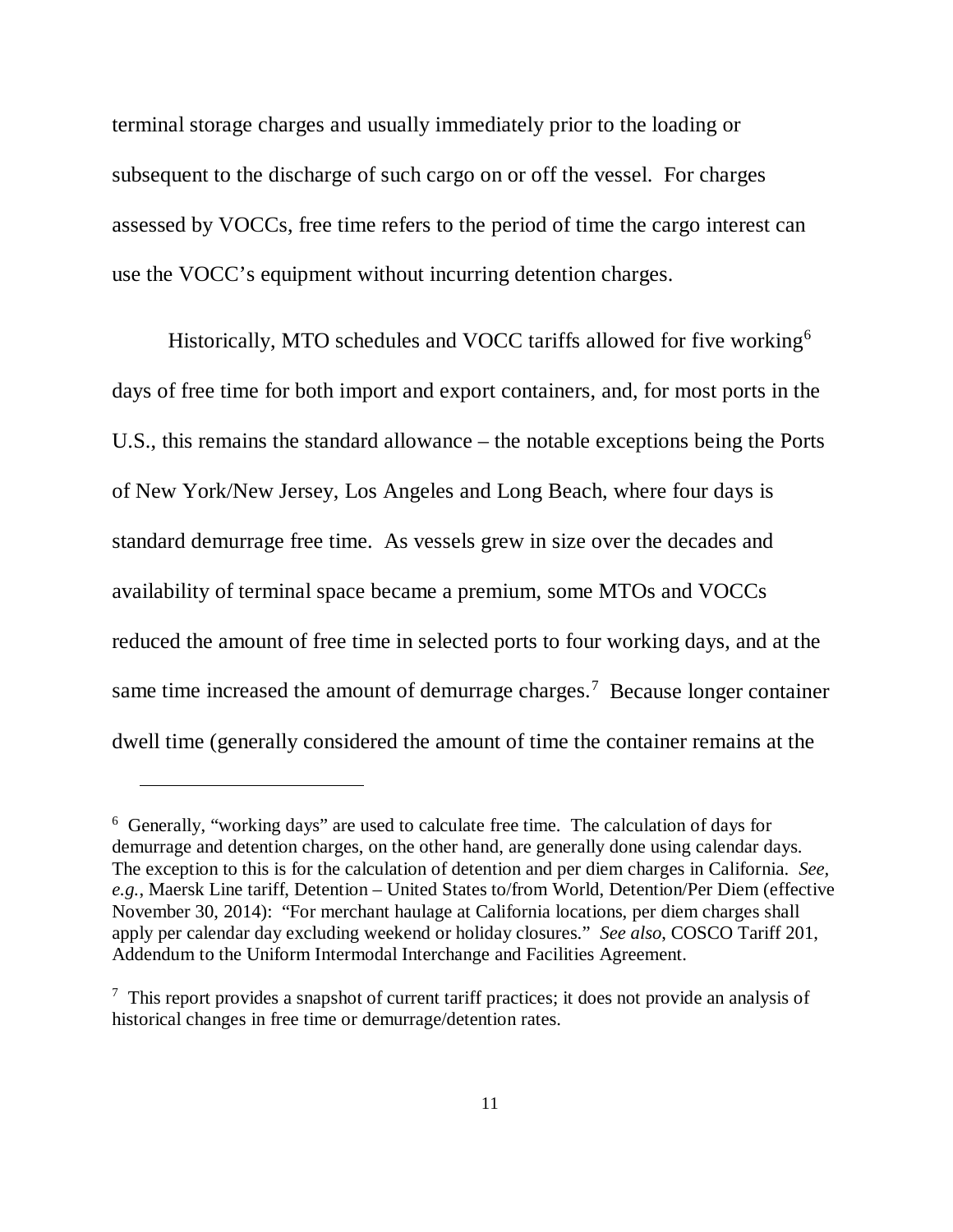terminal, rail ramp, or inland container yard) reduces equipment inventory, it diminishes the VOCC's ability to carry cargo. The primary goal of reduced free time and increased demurrage was to encourage shorter dwell times at the terminal and thereby increase the overall velocity of the equipment, which reduces the VOCC's equipment inventory needs and its operational costs.

## **Demurrage**

-

Demurrage is a charge assessed for cargo remaining in or on terminal facilities after the expiration of free time, unless arrangements have been made for storage.<sup>[8](#page-11-0)</sup> Demurrage practices, such as the exact time when free time begins to

<span id="page-11-0"></span><sup>8</sup> The National Customs Brokers and Forwarders Association of America, Ocean Freight Forwarder Certification Program, Study Guide, version 1, Part II - Glossary (1996) defines demurrage as "an accessorial charge by a carrier or terminal operator for failure to pick-up . . . cargo within the free time following availability…" In its tariff, Maersk defines demurrage as the "daily charge assessed to the shipper/consignee, against the cargo, for use of the land and services provided at the carrier's load/discharge port, rail ramp or inland container yard (CY) facility, when the cargo remains in such facilities beyond the permitted freetime as stipulated per tariff or contract." MSC defines demurrage/storage (for import containers) as "a charge assessed for the occupation of land at marine terminal or rail ramp after the expiration of free time as set forth in the port operators marine terminal tariff, or rail operator's tariff. These charges will be invoiced only once to the cargo interest by either the [MTO], rail operator or the ocean carrier. In the event the [MTO] or rail carriers [sic] elects to invoice the carrier, then the carrier will invoice the consignee (merchant) at the following rates and conditions or at the terminal public tariff, whichever is higher…" According to COSCO's tariff, demurrage charges are those "costs which are incurred when a container with cargo, or cargo devanned from a container, is held at carrier's discharge port CY [container yard] or CFS [container freight station], or destination point CY or CFS, or at a carrier's Destination Interchange Terminal (DIT), beyond the permitted free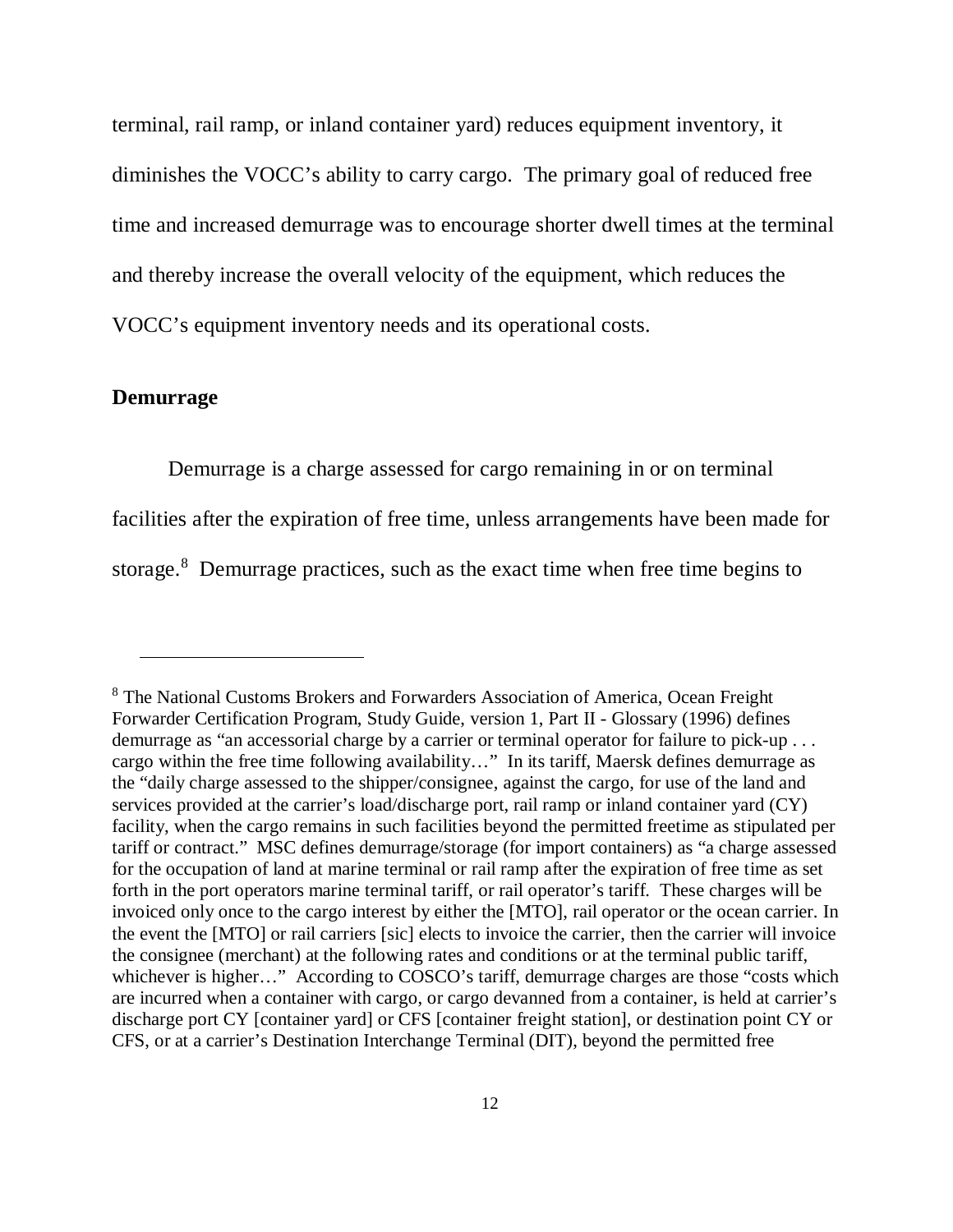run, vary between ports<sup>[9](#page-12-0)</sup> and sometimes even between terminals at the same port. MTOs generally honor the VOCC's demurrage instructions.<sup>10</sup> The demurrage rules can be found in the VOCC's published tariff rules or the MTO's published terminal schedule.<sup>[11](#page-12-2)</sup>

VOCCs' rules regarding free time for import demurrage vary, but generally state that demurrage will begin on the first day after the container (or shipment) is discharged from the vessel.<sup>12</sup> The time of day when free time will begin may also depend on the terminal at which the container has been discharged.<sup>[13](#page-12-1)</sup>

 $\ddot{\phantom{a}}$ 

<span id="page-12-1"></span><sup>10</sup> *See, e.g.*, New York Terminal Conference, Section IV, Item 2.B. (effective January 6, 2015).

<span id="page-12-2"></span><sup>11</sup> Fifty-eight percent (58%) of MTOs registered with the Commission currently publish an MTO schedule.

demurrage time…" COSCO Far East – USA tariff (201), Free Time/Demurrage at Destination USA, Rule Number 023-B (effective November 22, 2014).

<span id="page-12-0"></span><sup>&</sup>lt;sup>9</sup> The Port of Los Angeles defines wharf demurrage as "the charge...assessed against merchandise which remains on a municipal wharf or wharf premises after the free time allowed." POLA Tariff No. 4 (effective December 11, 2006). APMT MTO Schedule Item No. 600: "Wharfage is the charge assessed against merchandise, calculated in accordance with the wharfage charges named in this Tariff for the passage of that merchandise onto, over, through or under wharves or wharf premises, or between vessels or overside vessels (to or from barge, lighter, or water) when berthed at wharves or wharf premises, or when moored in a slip adjacent to a wharf or wharf premise. Wharfage is solely the charge for use of wharves or wharf premises and does not include charges for any other service or facility."

<span id="page-12-3"></span> $12$  Variations on this include when the entire vessel is discharged or when the shipment (not just the single container) is discharged. Because many terminals work to discharge vessels when the terminal gates are not open, most free time rules also specify at what time free time will begin.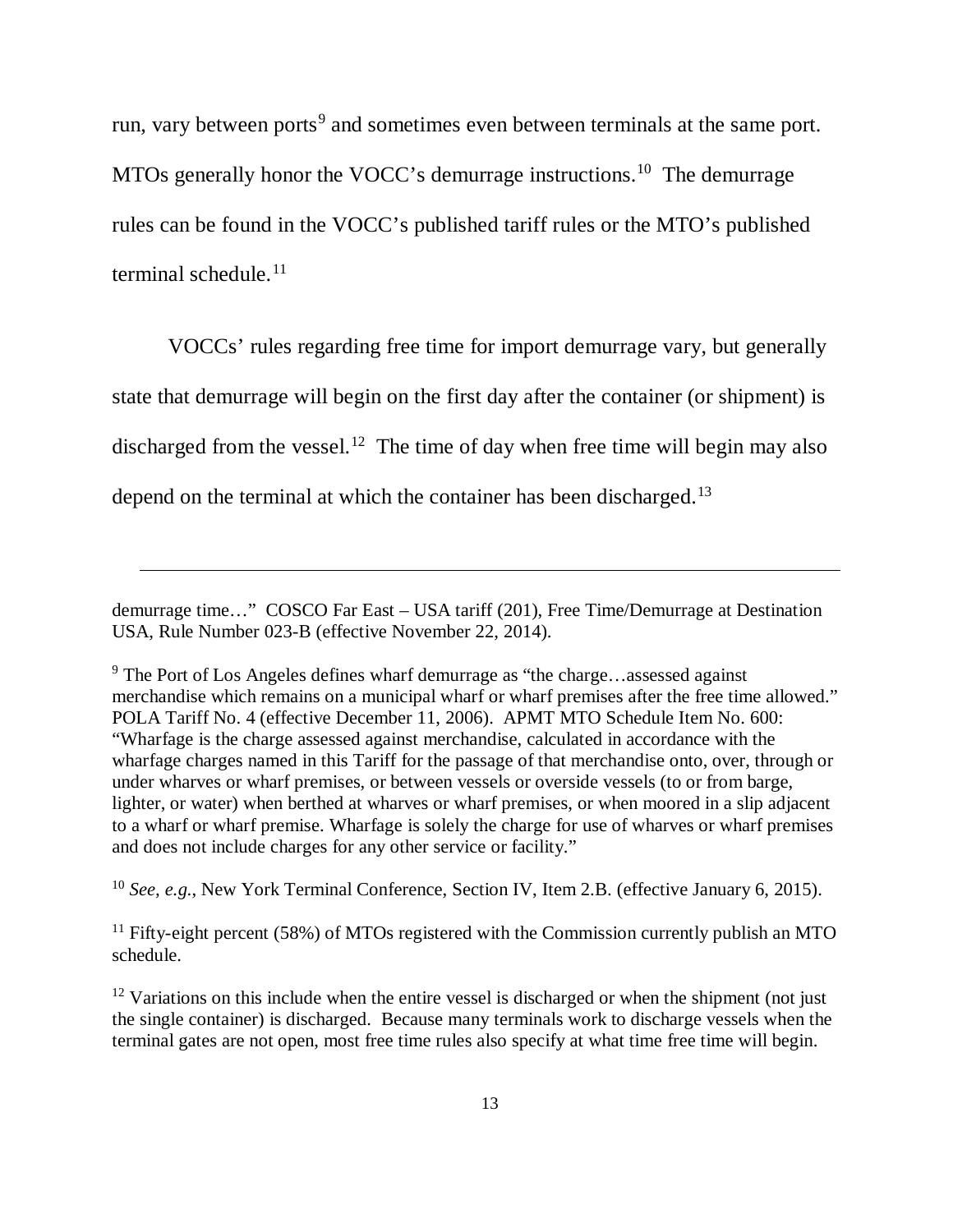Free time for imports is generally done on a "working day" basis; the days during which a terminal is not working, free time days will not be assessed. These are generally speaking Saturdays, Sundays, and Labor Holidays. Some VOCC tariffs define "working days" more precisely to include any day during which the terminal is working, even if only partially. Free time for imports does not generally cease when a container or shipment has been selected by a Federal government agency for inspection (CBP, USDA, CPSC, etc.).<sup>[14](#page-13-0)</sup> With the exception of ports in California, where state law does not allow for the accrual of demurrage charges on non-working days, demurrage charges generally accrue on a calendar day basis.

Demurrage on imports begins to accrue when a shipment is not collected from a terminal after unloading when it has come to a point of rest on the terminal

 $\overline{a}$ 

For example, the Port of Long Beach states, "free time shall commence for each container at 3:00 AM after that container is discharged from the vessel." Port of Long Beach, Tariff No. 4 – Section 2; Rule 34-D, Section 4, Item 402, Free Time Commences (December 12, 2014).

<sup>&</sup>lt;sup>13</sup> For example, under its tariff, Maersk begins assessing free time at 0100 on the first business day following discharge of the container, except at APMT in Newark, Norfolk, Houston and Los Angeles, where Maersk free time begins at 0800 on first business day after discharge.

<span id="page-13-0"></span><sup>&</sup>lt;sup>14</sup> The notable exception to this is the Port of Long Beach, whose tariff provides an exception for imports on certain CBP holds. *See* Port of Long Beach, Tariff No. 4 – Section 2; Rule 34-D, Section 4, Item 402, Exception 2 (December 12, 2014).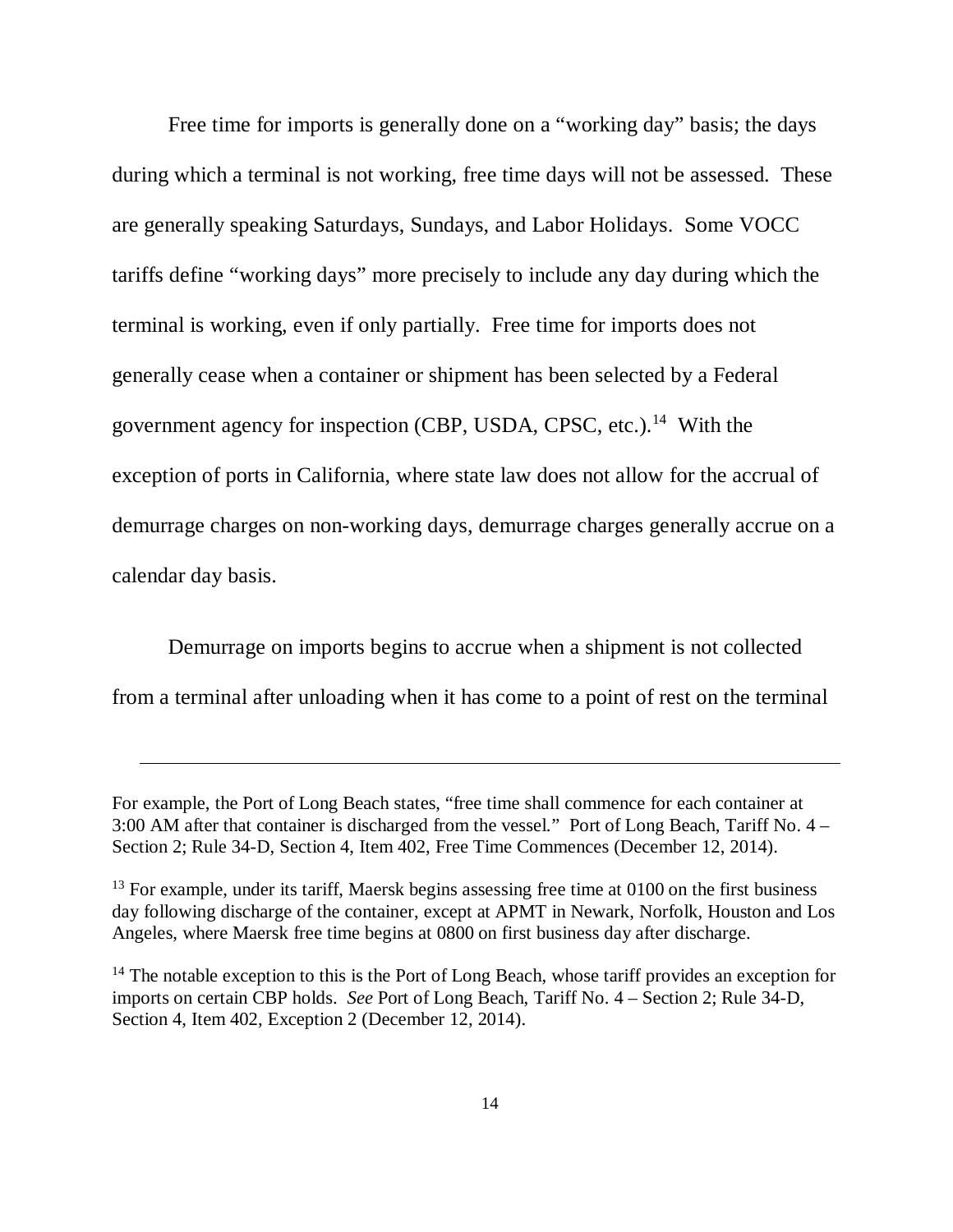within its free time. Demurrage commonly may accrue due to failure by the importer to obtain a steamship release prior to the expiration of free time. This can sometimes be caused by a delay in timely processing of documentation from the shippers' overseas office. Other causes for demurrage relate to an importer's warehouse or distribution center's inability to timely process containers. Additionally, when vessels bunch at the terminal, and free time for many shipments expires on the same day, there is incredible urgency for BCOs and their truckers to pick those containers up on the last free day (LFD) and as a result there may be congestion at the terminal gates or, for terminals that require appointments, an inadequate number of available appointments on the LFD.

Typically, MTOs collect demurrage charges from the cargo interest (consignee) according to the rates and free time as instructed by the VOCC. The VOCC's instructions may be based on its own tariff provisions, the terms of a confidential service contract between the BCO and the VOCC on file with the FMC,<sup>[15](#page-14-0)</sup> or the terms of a Uniform Intermodal Interchange Agreement (UIIA) with

 $\overline{a}$ 

<span id="page-14-0"></span> $15$  Although all terms of service between a VOCC and shipper may be negotiated, it may be more likely for service contract parties to negotiate terms varying from the public tariff terms for detention, but not for demurrage rates and practices; per diem charges governed by the UIIA to drayage truckers may not be part of the shipper-carrier negotiated service contract, although those terms might appear in the VOCC's ocean tariff.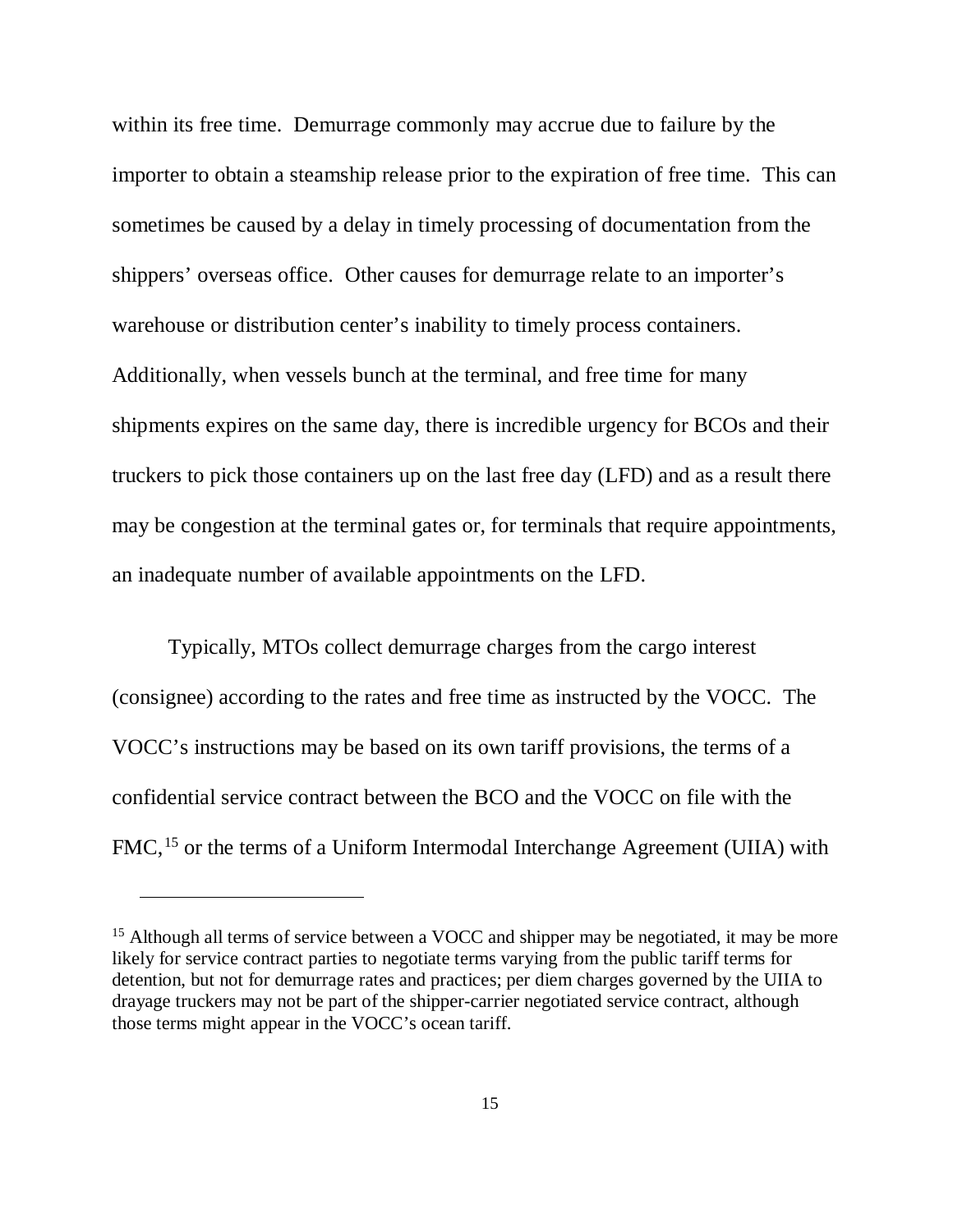a motor carrier. The VOCC's tariff rates and practices may also directly pass through or refer to those of the relevant port authority's or MTO's schedule.

Demurrage on merchant haulage is invariably assessed "for the account of the cargo," although it may be paid by the importer's trucker or customs broker.<sup>16</sup> In most ports, accrual of demurrage charges must be settled with the MTO prior to the release of the container(s). In ports where the MTO invoices the VOCC directly and not the trucker, the VOCC invoices demurrage separately. Some MTOs allow truckers to set up either credit card payment or may extend credit to them to be paid weekly or monthly. The MTO reports to the VOCC, usually on a monthly basis, what it has collected, less the agreed-upon collection fee, and remits the balance of demurrage it has collected to the VOCC.<sup>17</sup>

-

<span id="page-15-0"></span><sup>&</sup>lt;sup>16</sup> It appears that drayage truckers commonly may be required to pay "line demurrage" before an import container is released by the VOCC, even on carrier haulage.

<span id="page-15-1"></span><sup>17</sup> *See, e.g.,* APM Terminals Pacific, Ltd., Port of Los Angeles Pier 400 – Terminal Tariff Item No. 710: "If requested by carrier, APMT will manage, administer and collect carrier's inbound demurrage. APMT will reimburse to carrier 100 percent of collected carrier's inbound demurrage less terminal demurrage and an administration fee of 15 percent of the difference between the collected carrier's demurrage and terminal demurrage." Landlord port authorities (Los Angeles, Long Beach, Seattle, Tacoma and New York/New Jersey) lease their owned facilities to MTOs who operate them and the terms of those leases may include minimum throughput guarantees or incentives for additional throughput over a minimum amount. Tenant MTOs execute "berthing agreements" with VOCCs which include fees for services. At terminals operated by Port Authorities ("operating ports") (Virginia, South Carolina, Georgia, Houston), nominal demurrage rates are charged to the VOCC and the VOCC marks these up to the cargo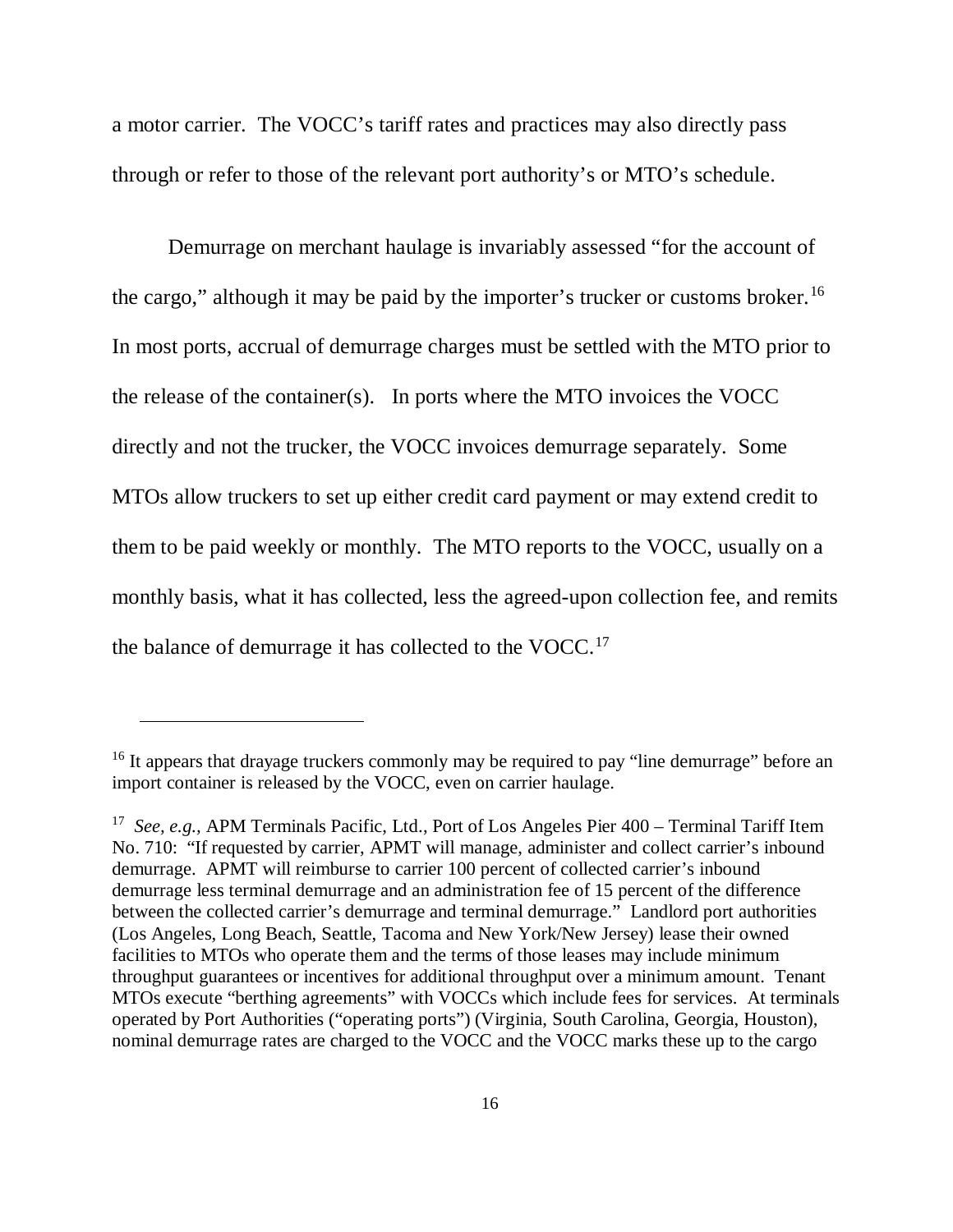The measure for free time for import demurrage is typically the time between when the container is discharged from the vessel to the time the container leaves the terminal (is "out-gated"). Otherwise, the free time period ends at an appointed time on the LFD, and demurrage charges will begin to accrue.[18](#page-16-0) 

Many port authority schedules or ordinances include authority for the executive director to extend free time for demurrage in certain situations. Free time for demurrage may also be extended by the terminal operator<sup>[19](#page-16-1)</sup> or by the VOCC.

 $\ddot{\phantom{a}}$ 

interest. These operating ports charge VOCCs for each container based on overall volume ("throughput"), as well as wharfage, dockage, demurrage and, in Virginia, chassis. These types of agreements (terminal leases and berthing agreements) are subject to the Commission's jurisdiction, but have been exempted from filing. *See* 46 C.F.R. §§ 535.309, 535.310.

<span id="page-16-0"></span><sup>&</sup>lt;sup>18</sup> As with commencement of free time, expiration of free time varies by VOCC, terminal and port. For example, APM Terminals operating Pier 400 at the Port of Los Angeles requires that free time expires at 5:00pm on the last free day. APM Terminals Pacific, Ltd, Port of Los Angeles Pier 400, Marine Terminal Operator Rate Schedule, Section 7, Free Time, Wharf Demurrage and Wharf Storage, Item No. 710, "Free Time Allowed."

<span id="page-16-1"></span><sup>19</sup> *See, e.g*., New York Terminal Conference, Section IV, paragraph 8, "In the event the consignee or owner of the cargo should make application for delivery of the cargo…during the free time and NYTC should be unable for any reason to make available to the consignee or owner of such cargo…, the free time shall be extended for a period equal to the duration of NYTC's inability to make the cargo available." If a terminal subject to the NYCT schedule is open fifty percent of the day, this day will be considered a full service day. *Id*.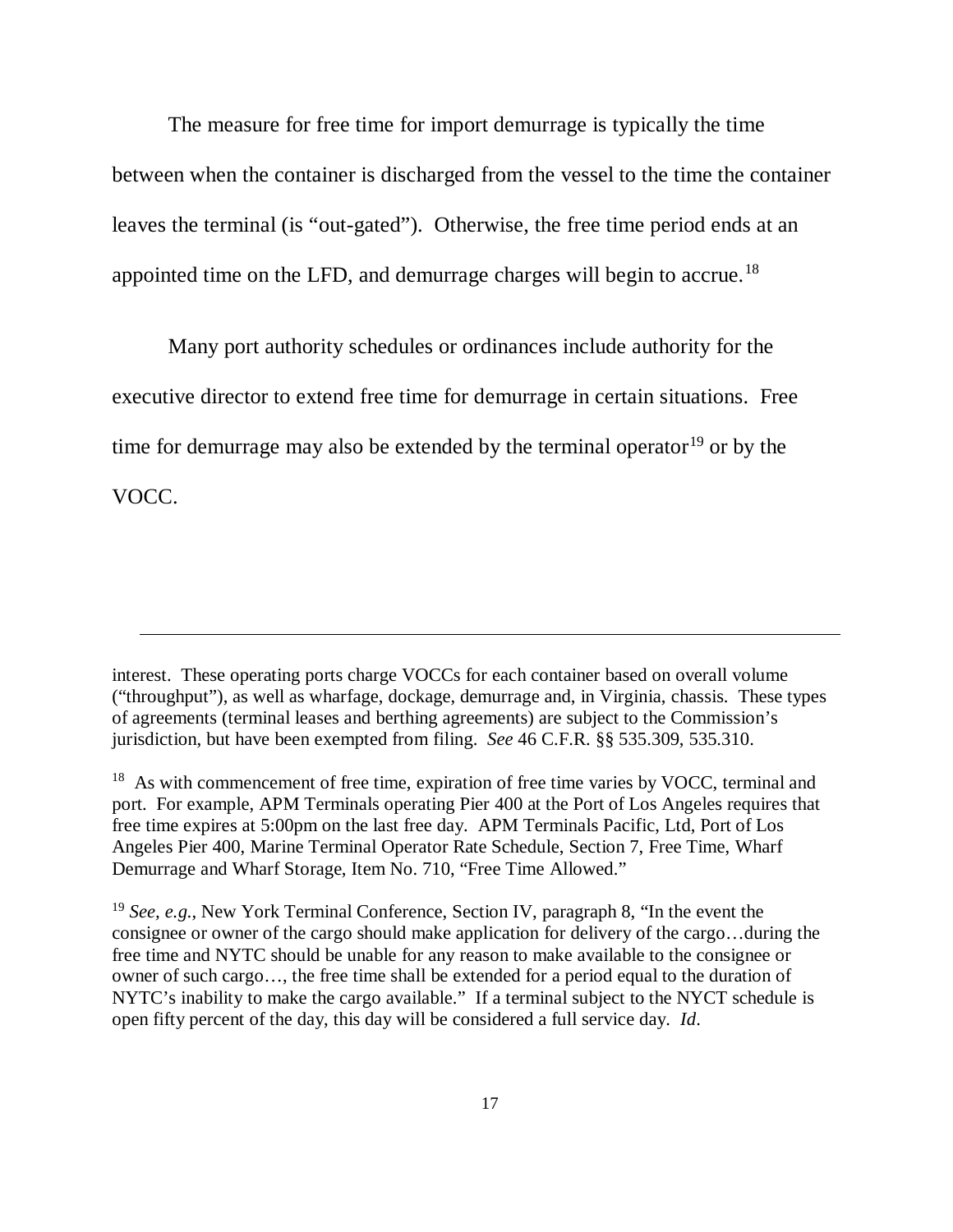A review of MTO schedules<sup>[20](#page-17-0)</sup> reveals some common policies. MTO and port authority schedules indicate that demurrage charges may be invoiced to the VOCC (which, in turn, invoices the consignee), but are invariably "for the account of the cargo." They are generally collected by the MTO on behalf of the VOCC and usually on the terms the VOCC instructs. This is true whether the movement is through carriage (*i.e.,* "carrier haulage" or "store door" delivery), in which the ocean carrier is responsible for the drayage from the terminal to the consignee, or "merchant haulage," in which the shipper must make arrangements for the drayage of the cargo from the terminal. In either case, in an import move, the cargo interest will generally be responsible for any demurrage accrued while the container was at rest at the terminal.

There are exceptions to the application of demurrage fees known sometimes as "stop the clock" provisions. CMA CGM's tariff, for example, includes this "Port/CY Tie up" provision: "If the consignee is prevented from removing the containers from the Port/CY by factors beyond his control, such as, but not limited to, labor strikes, trucking strikes, or weather conditions which affect the entire Port/CY area or a substantial portion thereof: free time and demurrage will be

 $\ddot{\phantom{a}}$ 

<span id="page-17-0"></span> $20$  These include private marine terminal operators and public port authorities.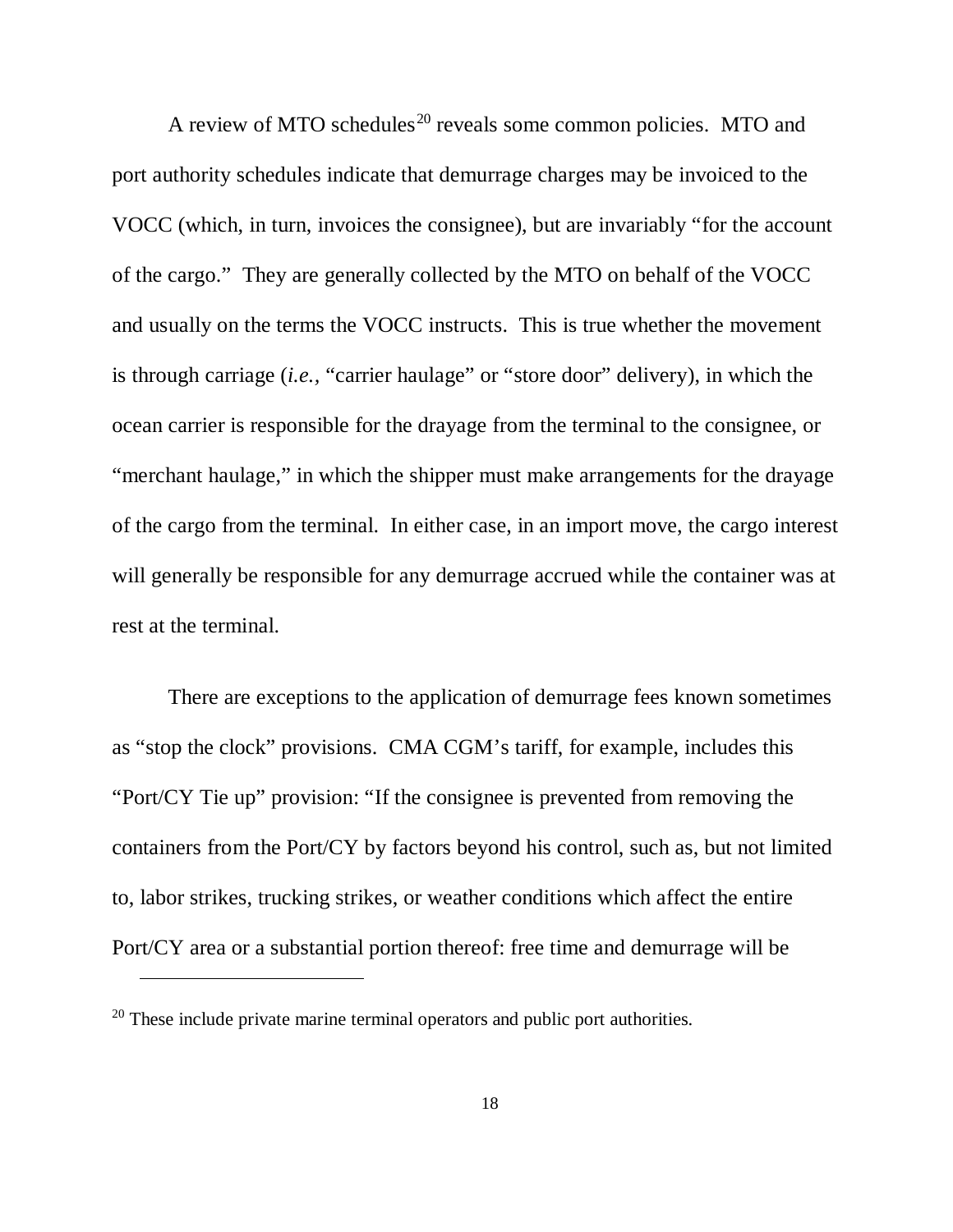calculated and demurrage assessed as follows…" CMA CGM, CMDU-100 U.S. Unified Tariff, Rule 100 – Import Demurrage Rules. CMA CGM's rules, as do others, also allow for additional free time for delays that are a result of the carrier's inability to deliver the cargo within free time, but specifically does not pertain to "issues related to customer's inability to receive cargo or the absence of a full release." *Id.* Similarly, COSCO's tariff rules account for the carrier's inability to deliver: "When the carrier is for any reason unable to tender cargo for delivery during the free time, free time will be extended for a period equal to the duration of the carrier's inability to tender the cargo. If such condition arises after the expiration of free time, no demurrage . . .will be charged for a period equal to the duration of the Carrier's inability to tender the cargo." COSCO tariff, Far East to U.S.A. Tariff No. 201, Free Time/Demurrage at Destination U.S.A., Number 023- B (effective November 22, 2014).

## **Detention**

Detention is a charge assessed by the VOCC to the shipper for the use of its equipment (for the purposes of this report, limited to containers) after the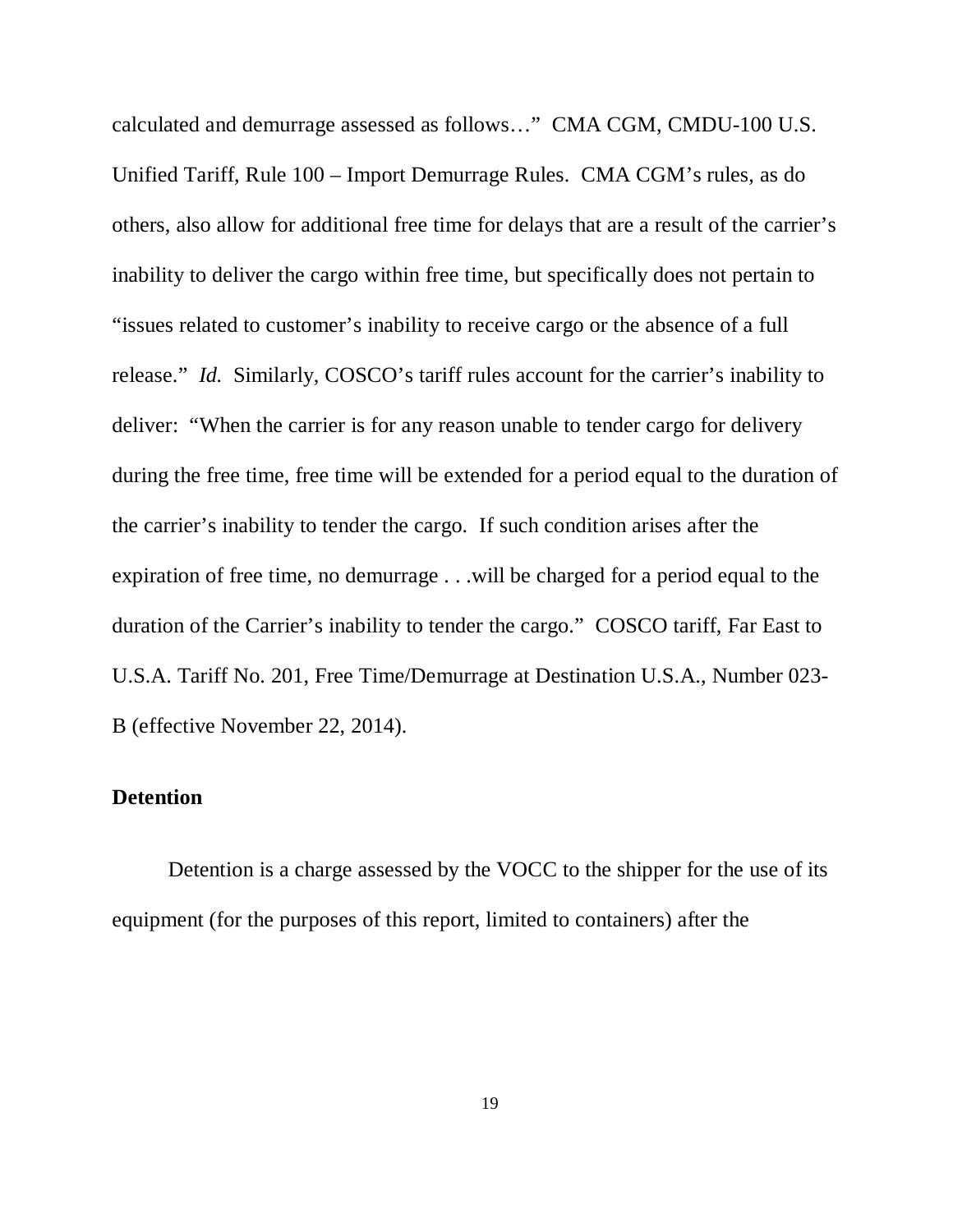expiration of free time.<sup>21</sup> Detention for imports generally begins when the importer picks up the container from the terminal (or the cargo is "delivered" depending on the VOCC terms) and ends when the container is returned empty to the place instructed by the VOCC. Detention for exports begins when the exporter picks up a container from the VOCC's facility and ends when the exporter presents the loaded container for export at the terminal.

As a matter of policy historically, "[d]etention charges have a double purpose, one of which is for the use of a car, ship or vehicle. The other is to promote efficiency in the operation." *Am. Exp.-Isbrandtsen Lines, Inc. v. Fed. Mar. Comm'n*, 444 F.2d 824, 829 (D.C. Cir. 1970) (citing *Turner, Dennis & Lowry Lumber Co. v. C., M. & St. P. Ry.*, 271 U.S. 259, 262 (1926)); *see also*, Docket No. 68-9, *Free Time and Demurrage Practices on Export Cargo*, 13 F.M.C. 207, 211 (1970).

# **DISCUSSION**

 $\overline{a}$ 

<span id="page-19-0"></span><sup>21</sup> *See*, National Customs Brokers and Forwarders Association of America's Ocean Freight Forwarder Certification Program, Study Guide ver. 1, Part II – Glossary, page II-69 (1996).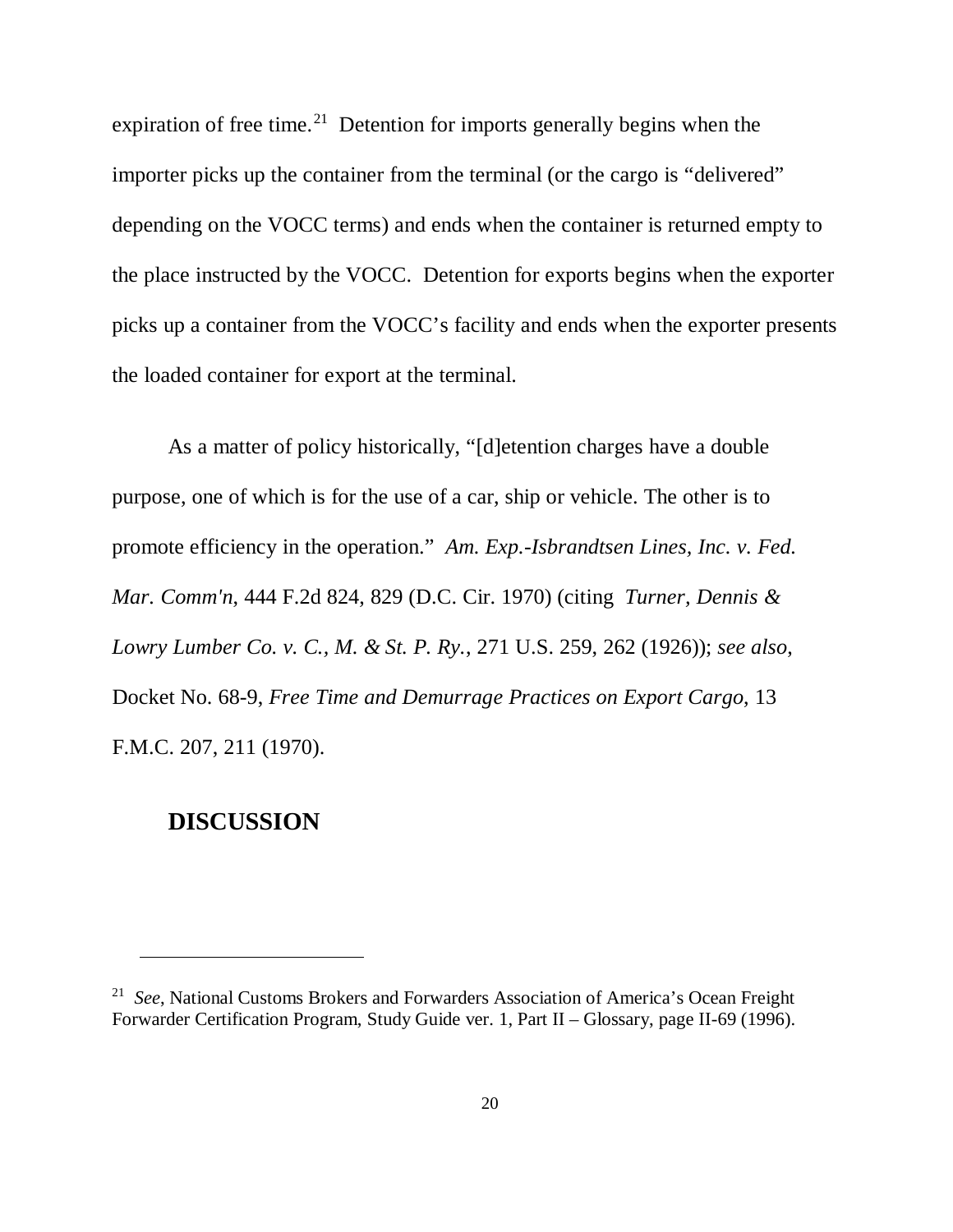The MTO congestion the Commission had noted in 2014 at certain ports has recently become even more acute. Operationally, it appears that congestion begets further congestion, which in turn may result in higher costs for everyone in the supply chain. When MTOs are forced to stack equipment higher and tighter to address terminal space issues, containers may be buried in hard-to-access stacks when a truck driver is attempting to pick up a specific container. Landside productivity consequently declines when a crane operator has to move multiple containers in order to remove the desired one. Further, truckers complain that certain areas at terminals have been restricted or placed off limits; this makes some containers unavailable for pick up. VOCCs and MTOs have limited the days and shifts during which they will accept the returns of empty containers. Last-minute notice from VOCCs and MTOs to truckers, importers and exporters about vesselloading delays, cancelled vessel calls, terminal opening hours, shifts and closed areas, have left cargo interests scrambling to pick up their cargo, load their exports and return their empties. Rail service providers, for example, report delays have reduced the number of trains running from the West Coast to the mid-West by half. $^{22}$ 

 $\ddot{\phantom{a}}$ 

<span id="page-20-0"></span><sup>&</sup>lt;sup>22</sup> Testimony of Katie Farmer, Vice President for Consumer Products, BNSF, before the Senate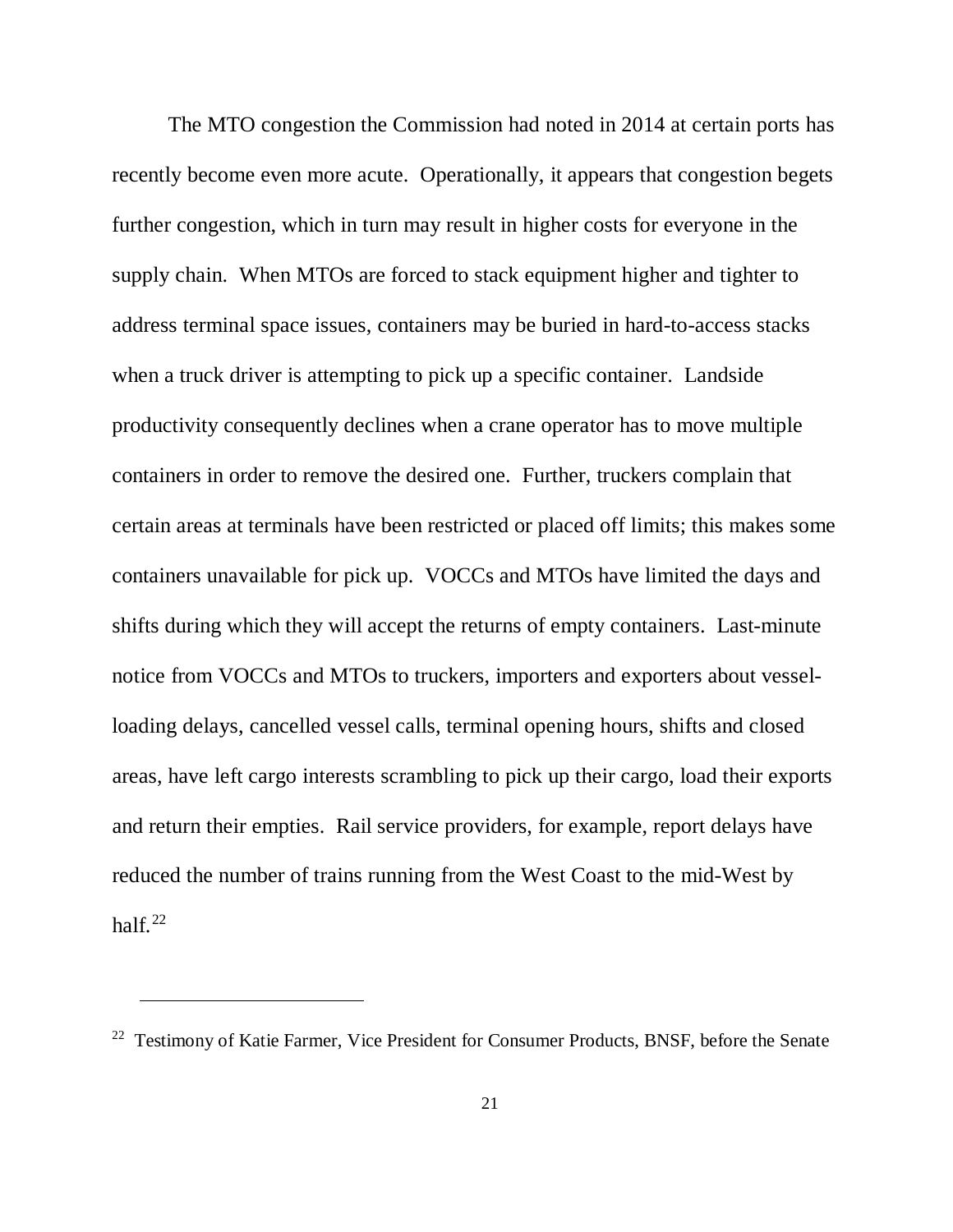#### **Methodology and Sources**

 $\overline{a}$ 

For this report we examined the tariff publications of six VOCCs, selected chiefly for the size of their market share, Maersk Line, Mediterranean Shipping Company, CMA CGM, Evergreen, COSCO,<sup>[23](#page-21-0)</sup> and OOCL<sup>[24](#page-21-1)</sup> and the public rules of the port authorities of Los Angeles, Long Beach, Oakland, New York/New Jersey, Tacoma, Seattle, Houston, Georgia, South Carolina and Virginia. Where the VOCC tariff refers to the MTO's terms, we also examined the free time and demurrage rules of all the MTOs within those ports (a total of 32), [25](#page-21-2) to the extent

Committee on Commerce, Science and Transportation, Subcommittee on Surface Transportation and Merchant Marine Infrastructure, Safety and Security, "Keeping Goods Moving" (February 10, 2015).

<span id="page-21-0"></span> $23$  COSCO's tariff did not include demurrage and detention rules for service to Houston; this analysis therefore does not include that port for COSCO; references to rates applicable to two terminals in Tacoma were also not available, and thus are not included in this analysis.

<span id="page-21-1"></span><sup>&</sup>lt;sup>24</sup> OOCL was also selected based on its membership in the G6 Alliance, an operational alliance of the ocean common carriers American President Lines, Hapag Lloyd, NYK, OOCL, Hyundai and Mitsui OSK. FMC Agreement No. 232-012194.

<span id="page-21-2"></span><sup>&</sup>lt;sup>25</sup> They are: Port of New York/New Jersey – APM Terminals, Port Newark Container Terminal, Maher, Global Container Terminal (Bayonne), Global Container Terminal (New York), Red Hook Container Terminal; Port of Los Angeles – West Basin Container Terminal (Berth 100), West Basin Container Terminal Berth 121), TRAPAC, Yusen Terminal, Inc., Eagle Container Terminal, APL Terminals, APM Terminals, California United Terminals, Total Terminals, Inc., International Stevedoring Services; Port of Long Beach – Long Beach Container Terminal, PCT, SSA(A), SSA (C); Port of Seattle - SSA18, SSA30, TTI; Port of Tacoma – Olympic Container Terminal, Husky Container Terminal, APM, Washington United Terminal, PCT; Port of Oakland – SSA, Ports America Outer Harbor Terminal, TRAPAC, STS, Matson; Houston Port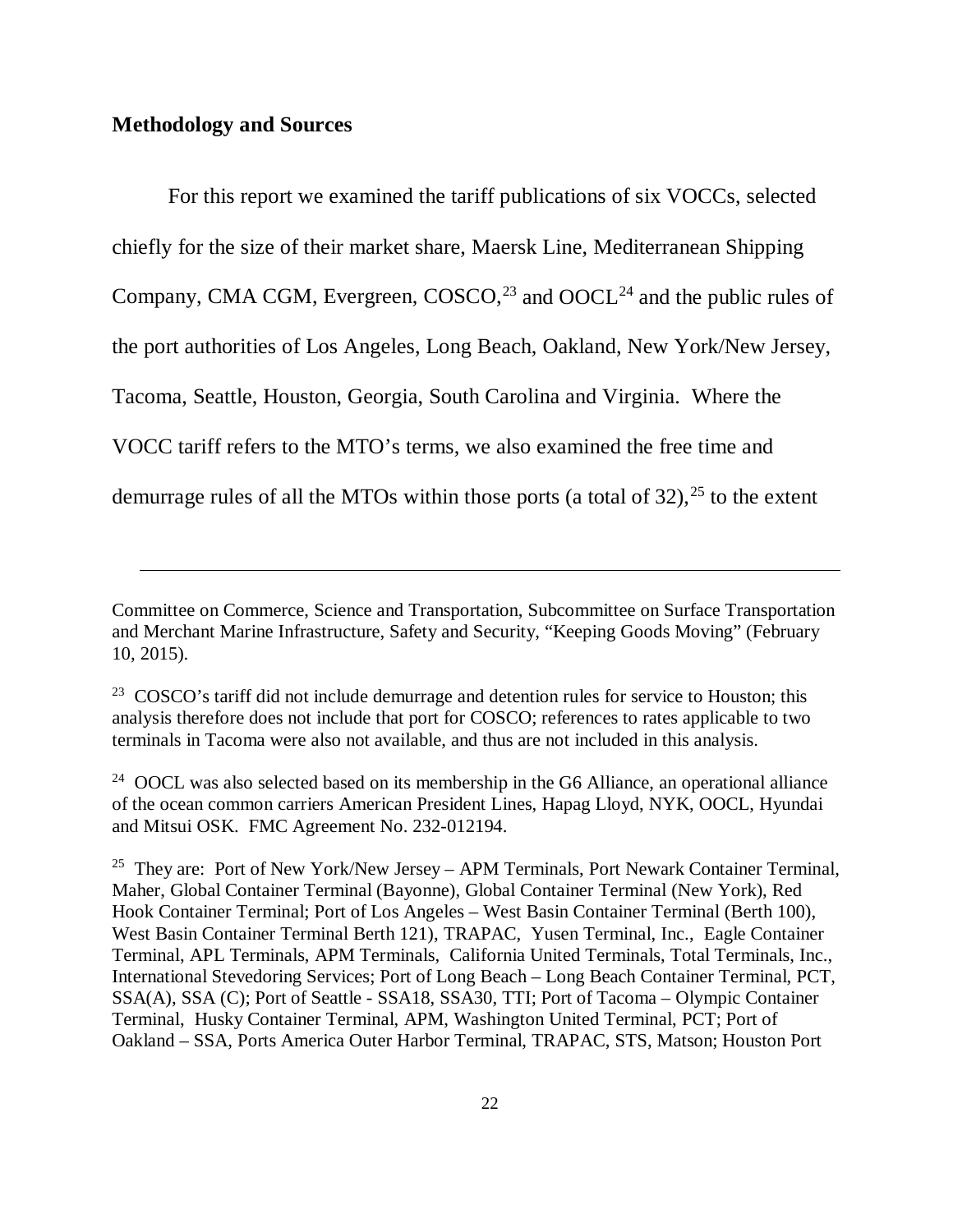they were available.<sup>26</sup> The MTO schedule of one terminal conference, containing the terms of five terminals serving New York/New Jersey (the New York Terminal Conference), was also examined. Appendix B organizes and compares the data.

#### **Price comparison: Imports and Exports**

 $\ddot{\phantom{a}}$ 

Using data collected for this report, we can make some initial, general observations about the demurrage and detention prices for imports and those for exports. Average daily prices for these fees combined are higher for imports than they are for exports. For importers, terminal congestion results in additional delays between the time a container is available for pickup (released) and when the drayman can pick up the container. Demurrage charges for the account of the cargo now appear largely to be collected by MTOs, but according to VOCCs

Authority – Barbour's Cut, Bayport; Virginia International Terminals; South Carolina State Port Authority; Georgia Port Authority.

<span id="page-22-0"></span><sup>&</sup>lt;sup>26</sup> The Commission amended its regulations for MTO schedules in 1999 following the adoption of the Ocean Shipping Reform Act (OSRA), 46 CFR Part 535. FMC Docket No. 98-27, Marine Terminal Operator Schedules (63 Fed. Reg. 69604-69606 (proposed rule)(Dec. 17, 1998) and 64 Fed. Reg. 9281 (Final Rule)(Feb. 25, 1999). OSRA relieved MTOs from the requirements to file and adhere to tariffs but made provisions for the Commission's continued regulation of MTO schedules, when MTOs choose to publish them. The Commission's rules at 46 CFR section 525.3(f) require MTOs to report to the FMC through the filing of an FMC-1. The Commission in turn publishes the location of such MTO schedules on the FMC webpage at [https://www2.fmc.gov/FMC1Users/scripts/ExtReports.asp?tariffClass=mto.](https://www2.fmc.gov/FMC1Users/scripts/ExtReports.asp?tariffClass=mto)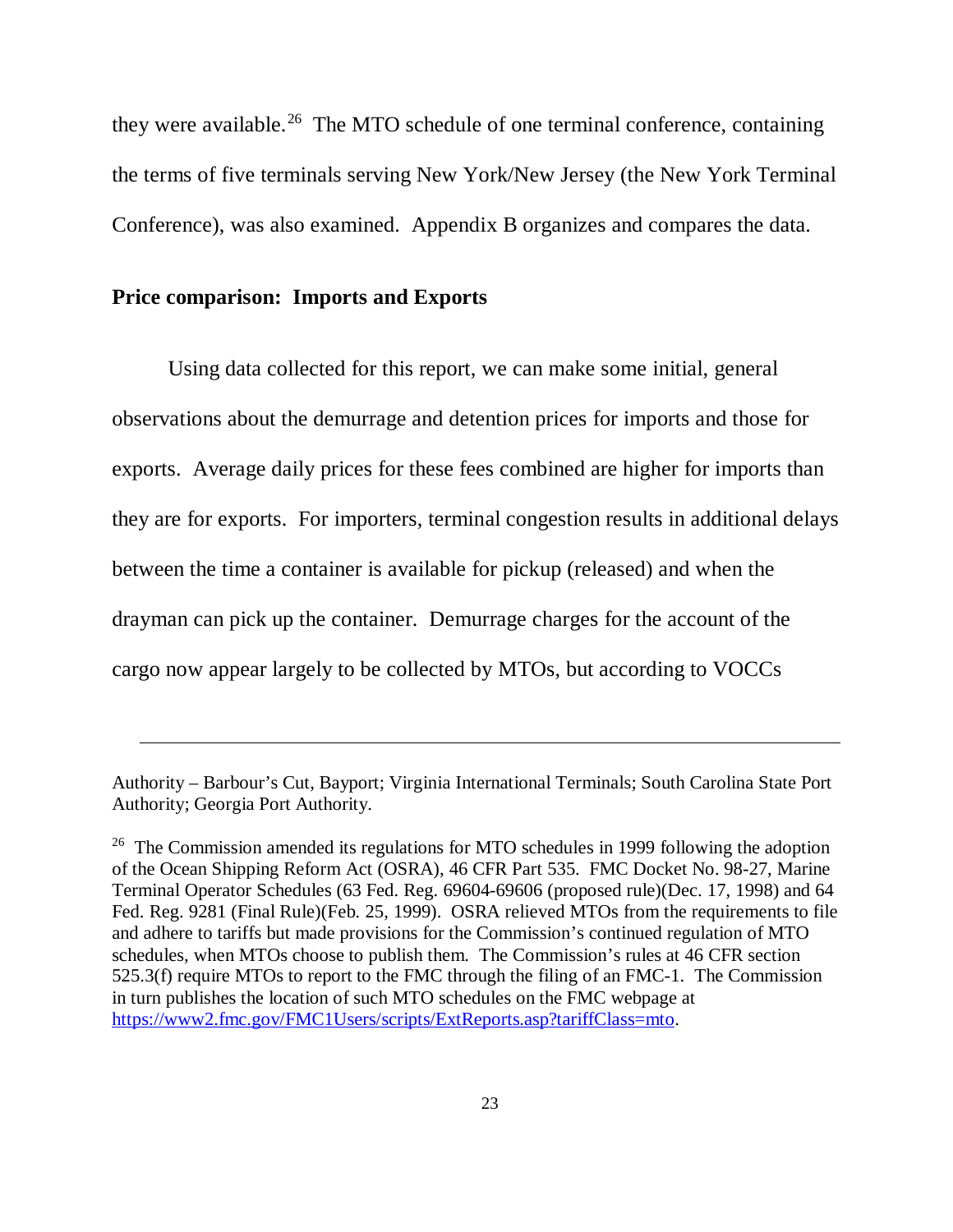terms.[27](#page-23-0) It appears that there is no generally used formula to determine when the normal allowance for free time might be increased or reduced. Even with the current congestion, while perhaps temporary, staff has not observed increases in free time in VOCCs' tariff terms or MTO schedules. Many shippers have reported, however, that VOCCs have waived or reduced fees or increased free time when there are delays clearly attributable to terminal congestion that are not the fault of the cargo interest.

With respect to detention, importers are negatively affected when their ability to return empty containers and other equipment to carriers is impaired and the equipment free time is not correspondingly increased. The National Industrial Transportation League (NITL) requested that MTOs and VOCCs put a moratorium on all demurrage and detention charges until the terminal congestion ceased at West Coast Ports. Importers invariably feel this is unfair and frequently express a sense of powerlessness, as they have no direct commercial relationship with the

 $\ddot{\phantom{a}}$ 

<span id="page-23-0"></span><sup>27</sup> *See, e.g.,* APM Terminals – Los Angeles Pier 500 – Terminal Tariff, Item No. 710: "…If requested by carrier, APM Terminals will manage, administer and collect carrier's inbound demurrage." MTOs themselves do not waive free time for demurrage. *See also id.*, Item No. 715: "When Carrier or consignee is prevented from removing cargo from the terminal beyond APM Terminals' control, such as, but not limited to, longshoremen's strikes, trucking strikes or weather conditions . . . containers which remain at the terminal beyond the designated free time shall remain subject to the demurrage charges in accordance with this rule."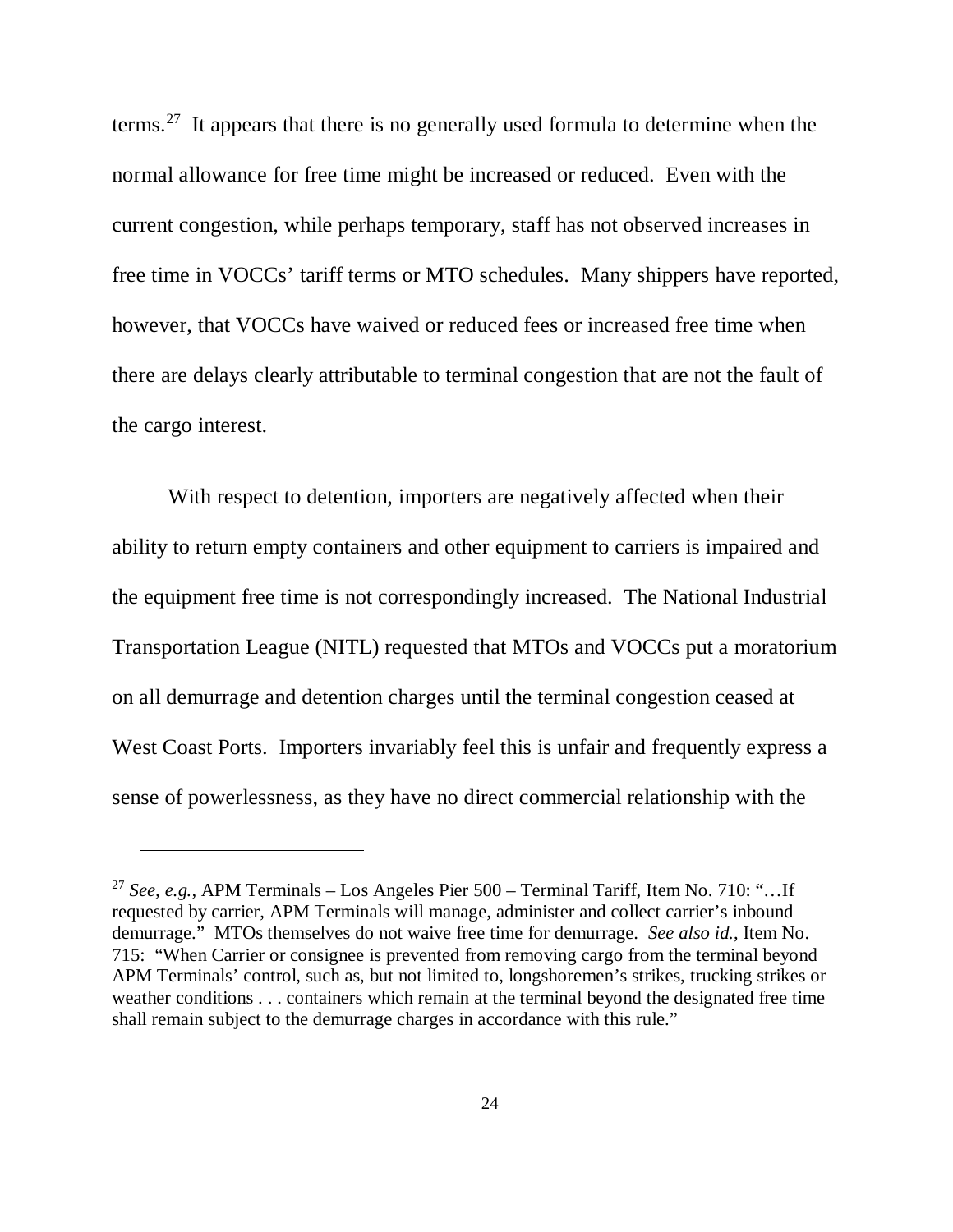MTOs to negotiate free time and observe that VOCC free time terms reflect MTO free time terms. Importers who move their cargo under service contract appear to have the ability to negotiate terms with the VOCCs that would address declines in terminal handling velocity with corresponding increases in demurrage and detention free time but, to date have not negotiated these charges. This may be because truckers have been willing to absorb<sup>[28](#page-24-0)</sup> any temporary additional costs rather than passing them through to their importer customers. It also could be because no standard measures of terminal velocity exist or because MTOs and drayage truckers have different opinions on how to measure terminal gate productivity. From the VOCC's perspective, the free time negotiated with MTOs may sometimes be based on throughput. Of course, delays at the terminals result in additional dwell time for VOCCs' equipment. Importers frequently argue that VOCCs are in a better position to demand greater velocity from MTOs than are

 $\ddot{\phantom{a}}$ 

<span id="page-24-0"></span><sup>&</sup>lt;sup>28</sup> It is unclear whether the recent severe decline in the price of fuel facilitated drayage operators' willingness to absorb these charges. More recently there have been anecdotal reports of truckers charging their own "congestion fees" when their drivers are forced to wait long hours in queues outside the marine terminal gates.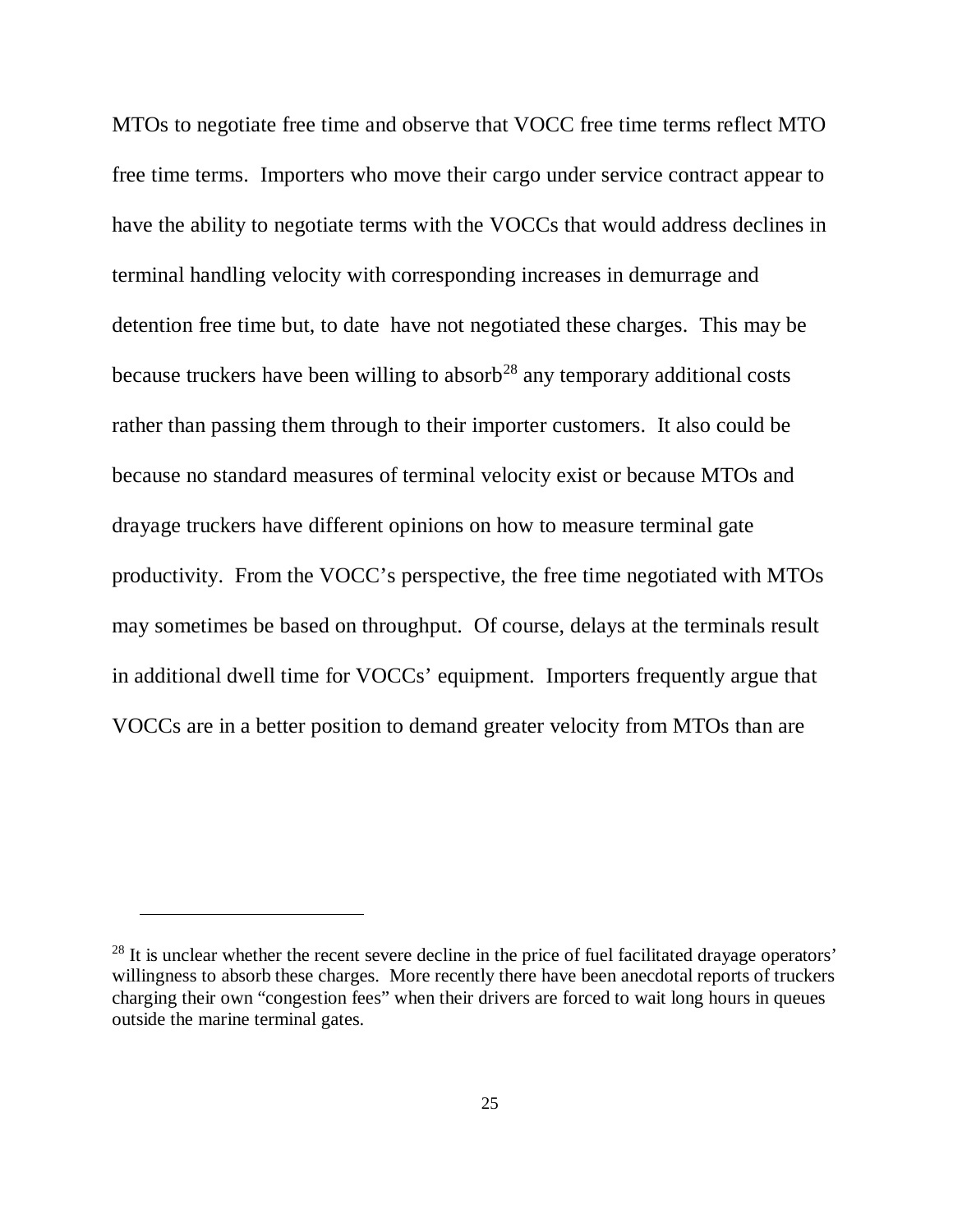importers, although, they claim, it is the importer who will bear the costs of delays at the terminal. $^{29}$  $^{29}$  $^{29}$ 

Importers and their agents have complained that there is confusion about who should be responsible for delays at the terminal or delays returning equipment to the terminal. This especially has been the case with the current extraordinary congestion on the West Coast and on the East Coast, where exceptional weatherrelated closings and delays due to winter storms have been experienced. Cargo interests and truckers on the West Coast argue that the VOCCs and the MTOs are responsible for ordering adequate labor for ensuring cargo moves according to their established free time. They argue that, if VOCCs and MTOs do not secure adequate labor to move containers, VOCCs and MTOs should increase free time to reflect the delays they have caused. VOCCs and MTOs may argue that they are not the cause of the slow downs, and, at least for VOCCs, their own vessel operating costs have increased due to the delays. As a result of a slowdown in processing truckers within the terminal, truckers or BCOs may incur significant demurrage costs when they are unable to make sufficient turns (i.e., pick ups and

-

<span id="page-25-0"></span> $29$  There have been recent reports of importers attempting to recoup detention (and per diem) charges by billing the VOCC for storage of the VOCC's empty containers at the importers' warehouse.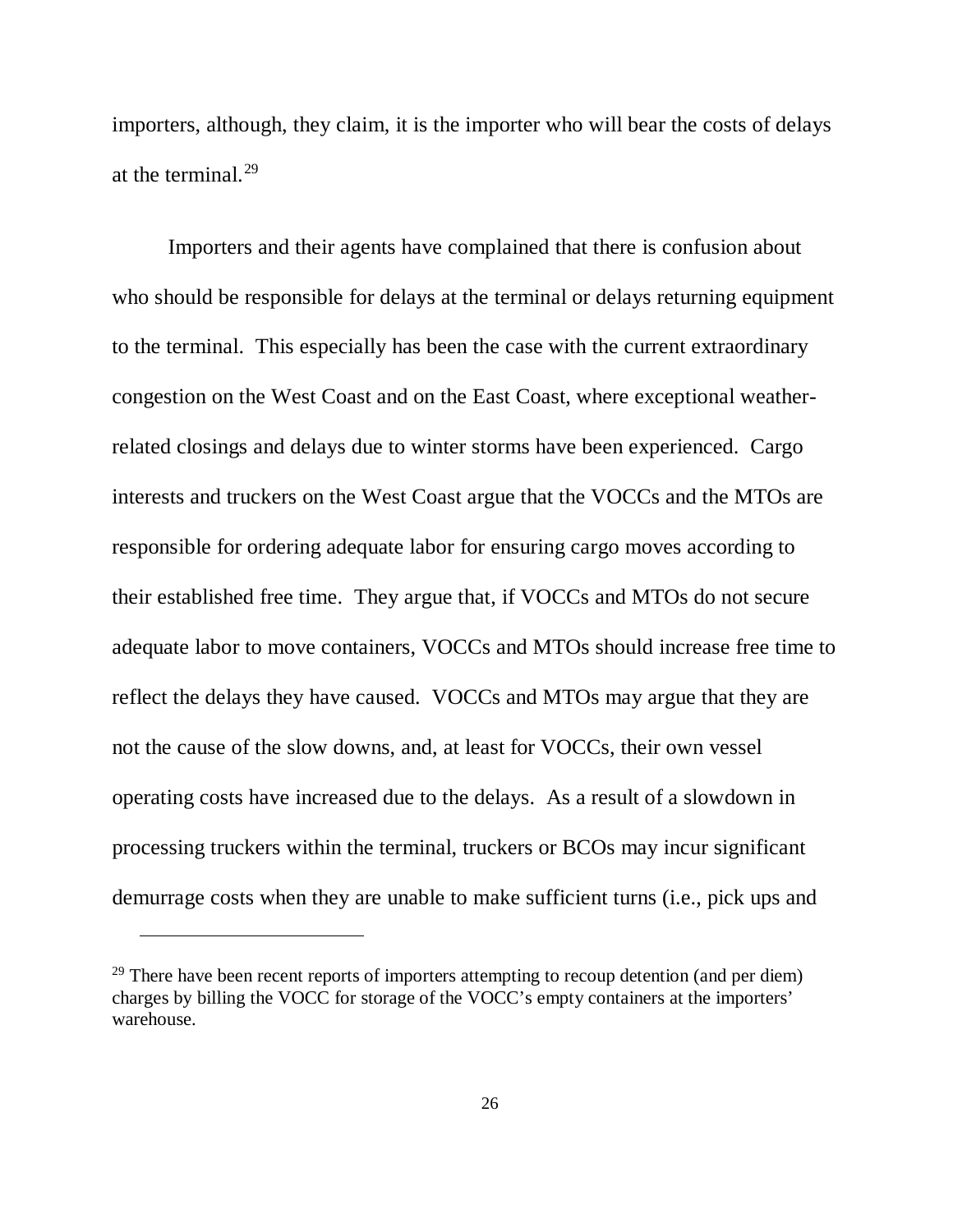drop offs) on a daily basis. This results in corresponding detention charges as congested terminals sometimes limit or restrict the return of empty containers. With respect to detention, opportunity costs to the VOCC of its equipment that remains in importers' control past the free days does not change because of delays. Anecdotally, too, VOCCs have waived or reduced detention charges when importers have shown their inability to return the equipment was caused by the VOCC's own direction to an MTO for reduction in hours during which the equipment could be returned.

For exporters, failure by MTOs and VOCCs to increase demurrage and detention free time when there are delays at terminals that result in vessel loading delays or vessel call cancellations and rolled bookings cause demurrage and detention expenses.[30](#page-26-0) Additional demurrage costs for exporters may arise in "rolled booking" fees, and detention when they hold a container longer than the applicable free time. Carrier's tariff rules may allow for rolled booking storage, but the terms controlling how far in advance the carrier must inform the shipper of the rolled booking may not meet the time constraints of certain exporters

-

<span id="page-26-0"></span><sup>30</sup> *But see*, COSCO Tariff 203, Cargo Free Time/Demurrage at Origin Ports, Rule No. 023-A, "Cargo shut out" (effective May 11, 2014), extending free time for rolled cargo due to overbooking.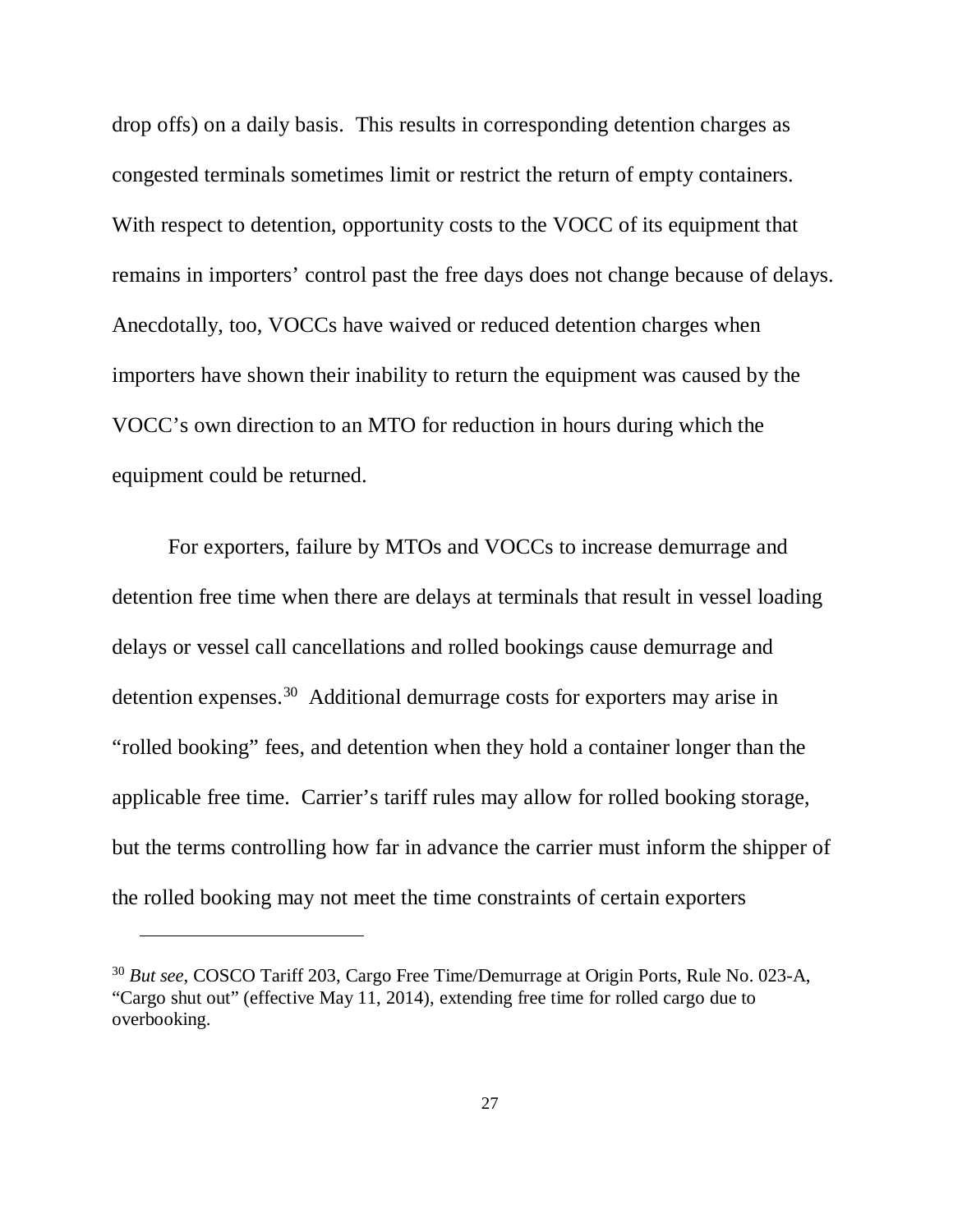delivering cargo assembled or loaded far away from the marine terminal, as is the case with many agricultural exporters in the Western United States.

Both exporters and importers experience additional external costs when cargo and equipment does not move efficiently through the terminals or when vessel calls are cancelled or delayed. Most commonly, these expenses are related to additional trucking, labor, and storage. For truckers, additional expenses relating to delays arise from labor and fuel costs. Shippers invariably feel these additional costs are more than enough to bear without also having to bear additional costs of demurrage and detention for slowdowns outside their control, but arguably within the control of those entities charging them for delays.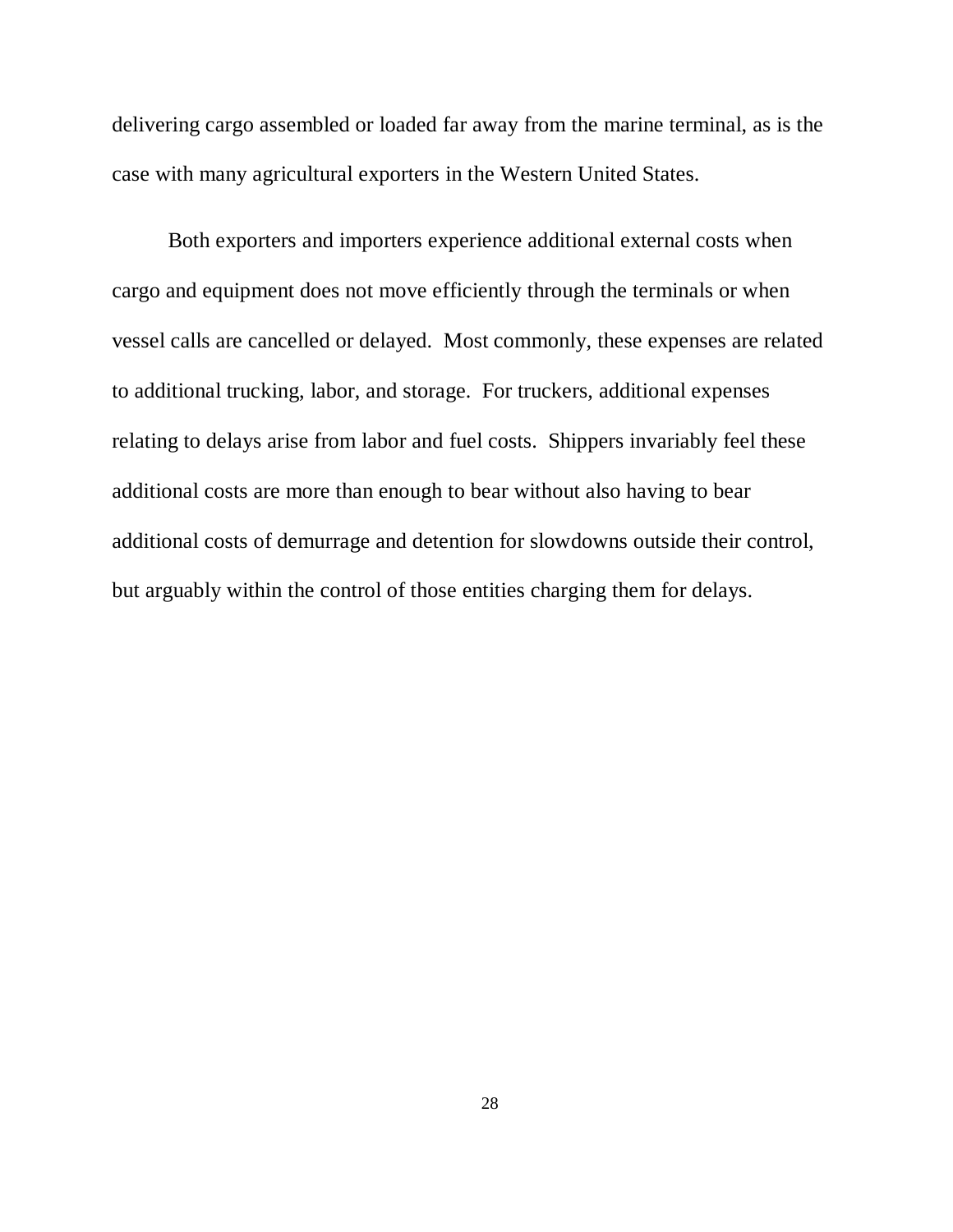## **Price comparison: Demurrage and Detention**

Recently, importers complain that they cannot timely return empty containers to the terminal as instructed by the carrier because there are reduced service hours at the ports for the return of empty containers and free time for detention has not been extended to reflect those reduced service hours. Detention is usually calculated on a calendar day (or fraction) basis; free time is generally extended for the time equivalent to a terminal shutdown only while containers are still in free time. A comparison of the combined import/export average prices for demurrage with those for detention, however, reveals that the average daily costs for demurrage is higher.

Shippers on the East Coast complain that the one-for-one extension of free time days after a terminal is closed for weather, for example, is inadequate because it may take longer to return the terminal to normal productivity after a closure than the closure itself. It appears that, because of the generally higher daily charge, a decrease in demurrage fees, or increase in demurrage free time, would have greater overall impact than changes in detention prices and practices.

## **Price comparison: Ports**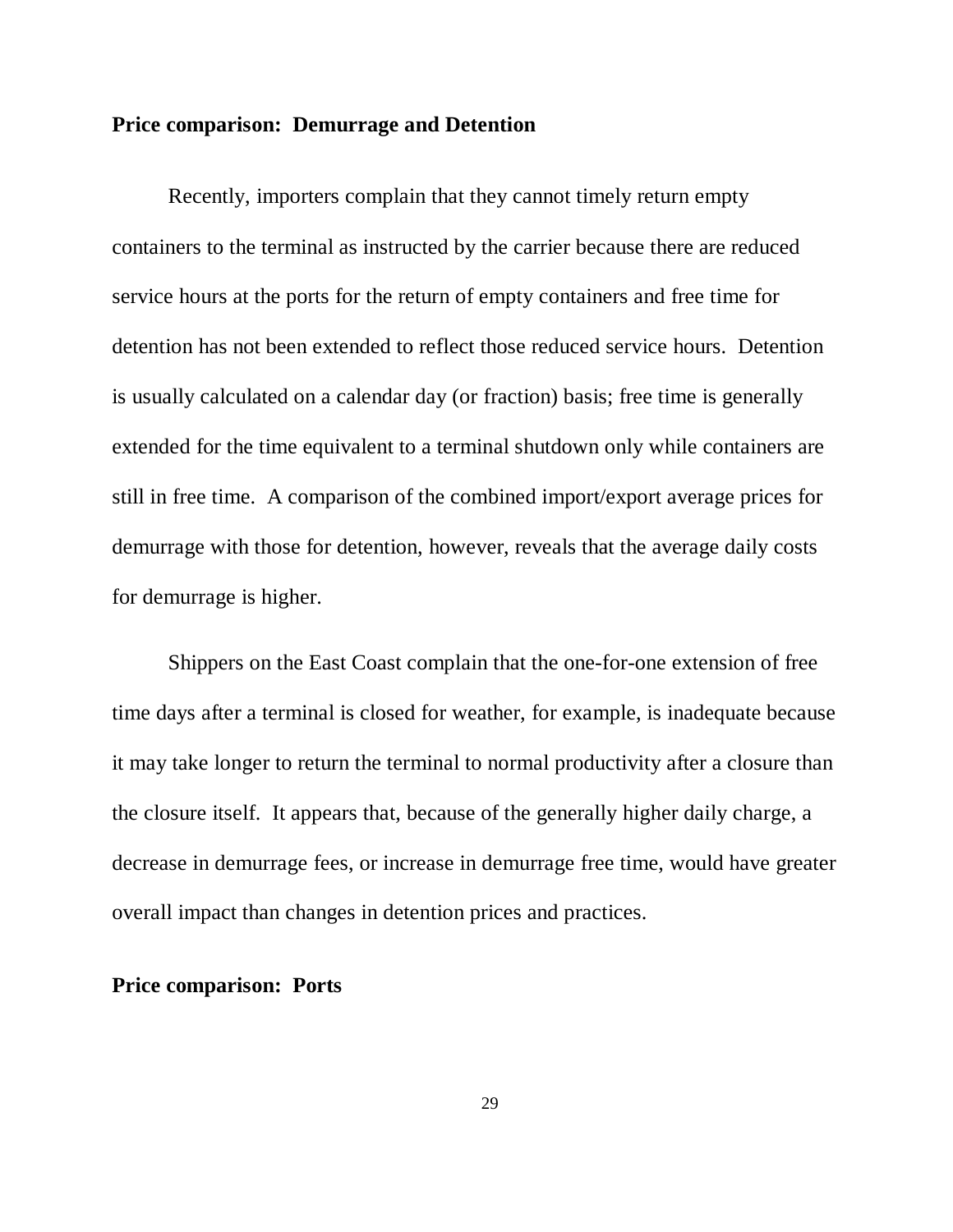Comparing combined demurrage and detention prices across all the ports examined in this report, it appears shippers moving cargo through terminals in New York/New Jersey pay the highest average price. For terminals other than those at New York/New Jersey, prices are, on average, similar. These prices were derived from VOCC's tariffs, which in turn may reflect the prices in the terminals' schedules.

# **Price comparison: VOCCs**

Comparing VOCCs across all the ports they serve indicates carriers' individual prices for detention charges are generally the same regardless of port of loading or discharge, and generally the same for imports or exports. Comparing VOCCs demurrage charges at ports vary widely. For purposes of illustration, we compared the charges that would be incurred on a hypothetical import container delayed for six days across the six VOCC tariffs. Similarly, the fees that would be incurred by a hypothetical container kept by the importer for 12 days was also examined. Attachment B.

# **POSSIBLE ACTION**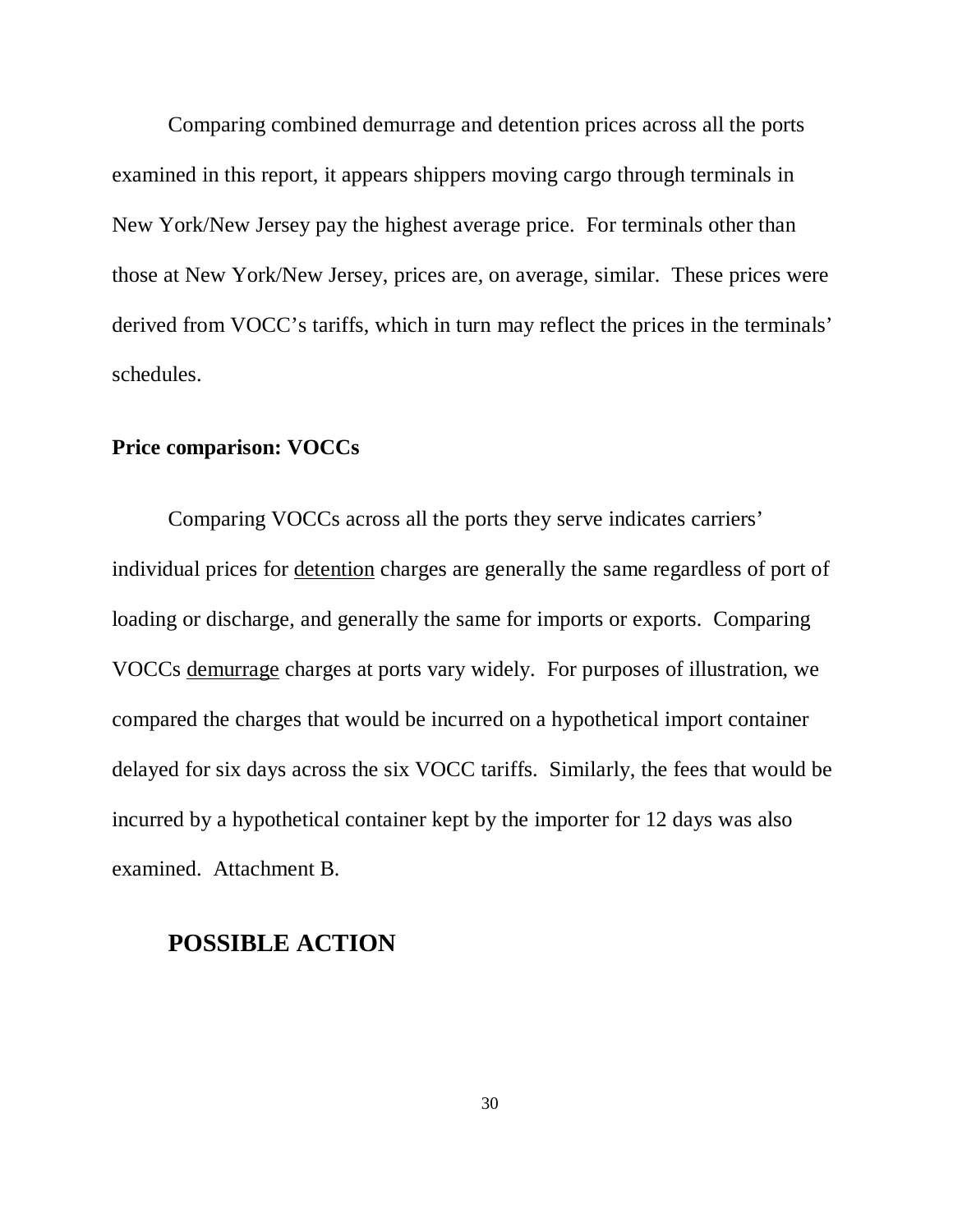The following section discusses different options for addressing demurrage and detention by VOCCs, MTOs, port authorities, BCOs and their truckers, as well as the Commission.

## **Possible actions by VOCCs**

 $\overline{a}$ 

Carriers may "stop the clock," waive, reduce or compromise fees relating to congestion if they have the flexibility to do so under their tariff or service contract. [31](#page-30-0) Some carriers' tariffs provide for extensions of free time for delays in cargo availability due to carrier's error or carrier's inability to tender the cargo. [32](#page-30-1)

It seems carriers vary widely by customer and by situation as to whether they will waive or reduce demurrage and detention charges where they are able to tender the cargo, but have experienced delays due to terminal unproductivity. It

<span id="page-30-0"></span> $31$  Maersk Line, Demurrage – World (Excluding OFAC Countries) to United States, Note 6 (effective November 22, 2014) states, "Demurrage will not be assessed on shipments if incurred due to carrier's error." Maersk will "stop the clock" on detention and per diem for store door and drop and pick when consignees notify Maersk in writing. Maersk Line, Detention – United States to/from World – Detention/Per Diem – United States to/from World (effective November 30, 2014). *See also*, CMA CGM's "port/cy tie up" and "carrier inability" provisions for import demurrage. CMA CGM's tariff also has special provisions extending free time for detention at Oakland and Long Beach for ship loading delays. COSCO's tariff provides for "carrier inability to tender cargo." *See* COSCO Tariff 201 – Free Time/Demurrage at Destination USA Rule No. 023-B (effective November 22, 2014).

<span id="page-30-1"></span> $32$  The Shipping Act requires common carriers to abide by their published tariff rules or filed service contract terms. 46 U.S.C § 41104.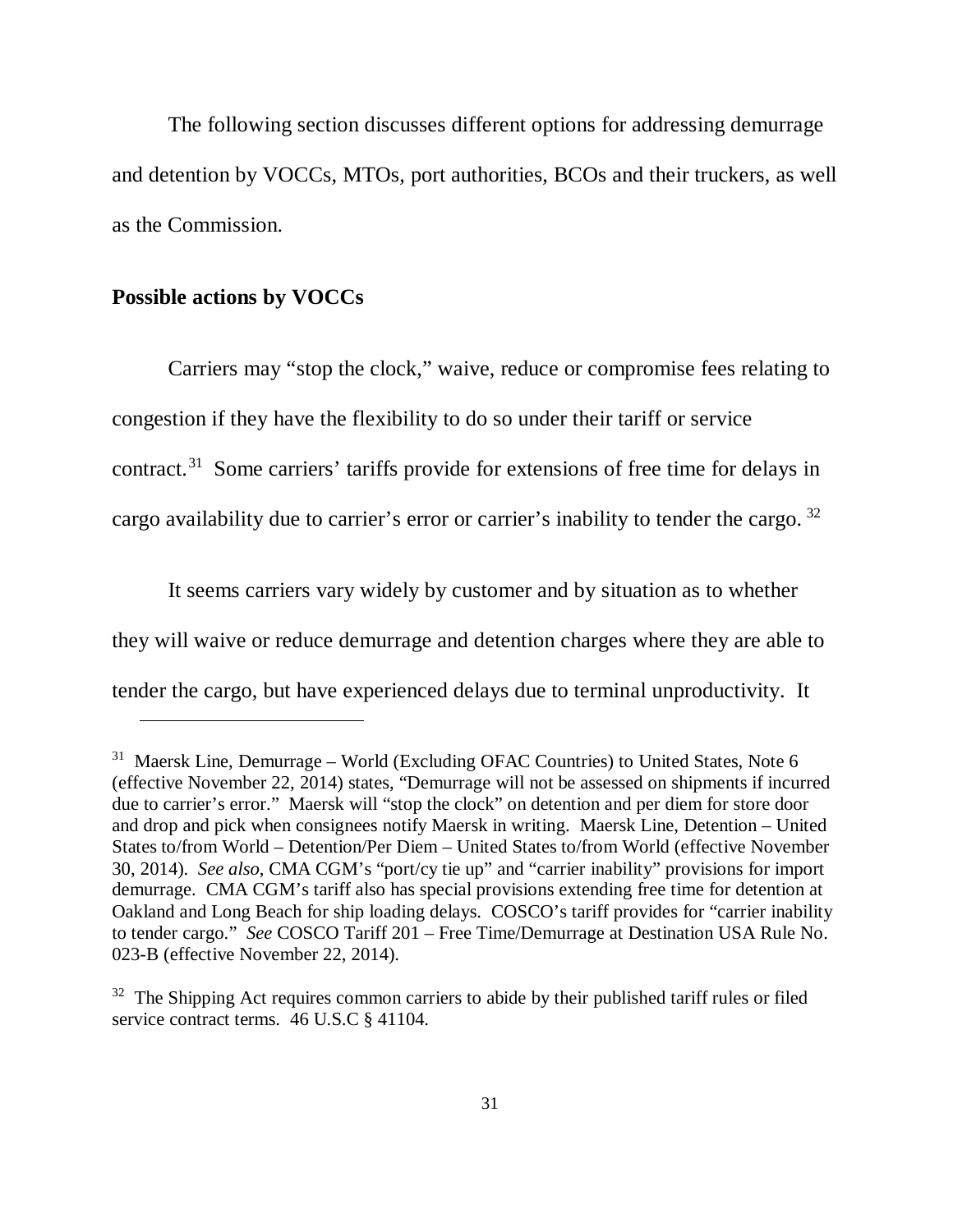may be that VOCCs once willing to interpret these free time extensions liberally are no longer willing to do so. Wide variation in carriers' willingness to waive, or even consider reducing, these fees has been observed. VOCCs have indicated that proper documentation is needed for a waiver to be considered.

With respect to the charges to which cargo interests are accountable, and the subject of this report, VOCCs are unlikely to take action to reduce their collections of these fees unilaterally. Carriers undoubtedly have costs relating to the delays in their vessel operations. One carrier skipping calls at Oakland reportedly has absorbed the additional rail costs to move the shipments that were to be delivered there. Other carriers skipping calls at Oakland may declare force majeure in order to avoid those costs; importers will bear additional unanticipated costs of recovering their shipments at a termination point they did not expect. The additional detention costs on these containers are unlikely to be reduced by the carrier. Shippers have made assertions that detention charges, rather than representing recovery of costs associated with the use of equipment, have become revenue centers for the carriers. We have no information that would either confirm or disprove this assertion.

Whether they waive these fees or not, however, it may be reasonable to expect that VOCCs will act to minimize their own costs resulting from terminal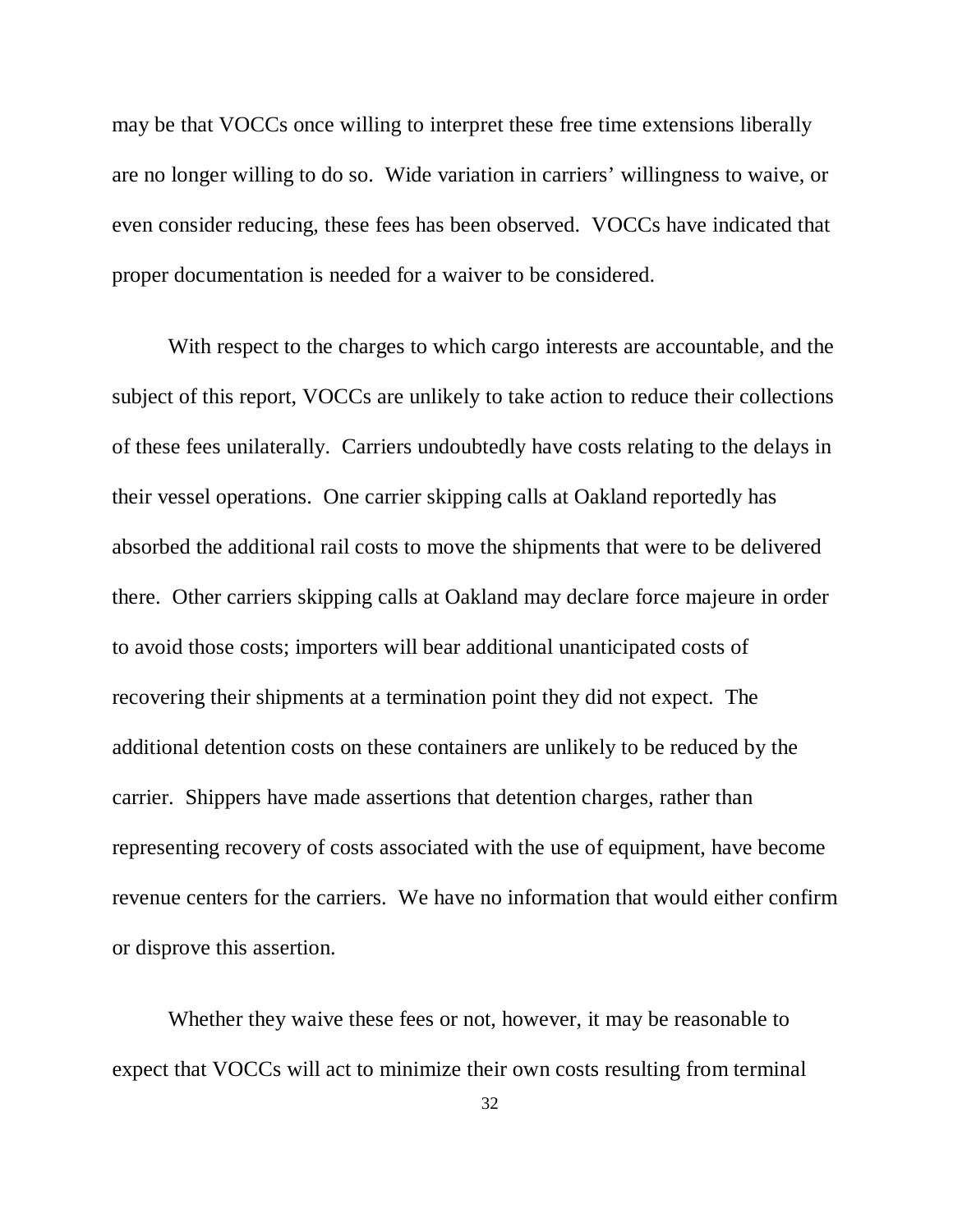delays. For example, alliances of VOCCs may consolidate terminal operations and reduce the number of terminals serving their vessels in southern California. In the short term, this may cause additional congestion at the remaining terminals serving the vessels of those operators. Some observers assert better blockage and stowage on vessels bringing imports from Asia should be done so that receiving terminals can more efficiently organize those containers for collection by drayage providers. It has been observed, although not by the VOCCs themselves, that better preplanning, blockage and stowage on the vessel, as well as vessel scheduling and regular vessel traffic information and forecasts may improve the MTOs ability to expedite the import shipments as they are unloaded. This type of operational improvement may be achieved as alliances integrate their shared vessel strings. The operators participating in those alliances are in the best position to make decisions on how their operations can be better integrated for efficiency and where that cannot be done for other operational and non-operational reasons.

## **Possible actions by MTOs**

Those MTOs who are members of an FMC-filed-and-effective agreement can make increasing use of their ability to address congestion collectively and thus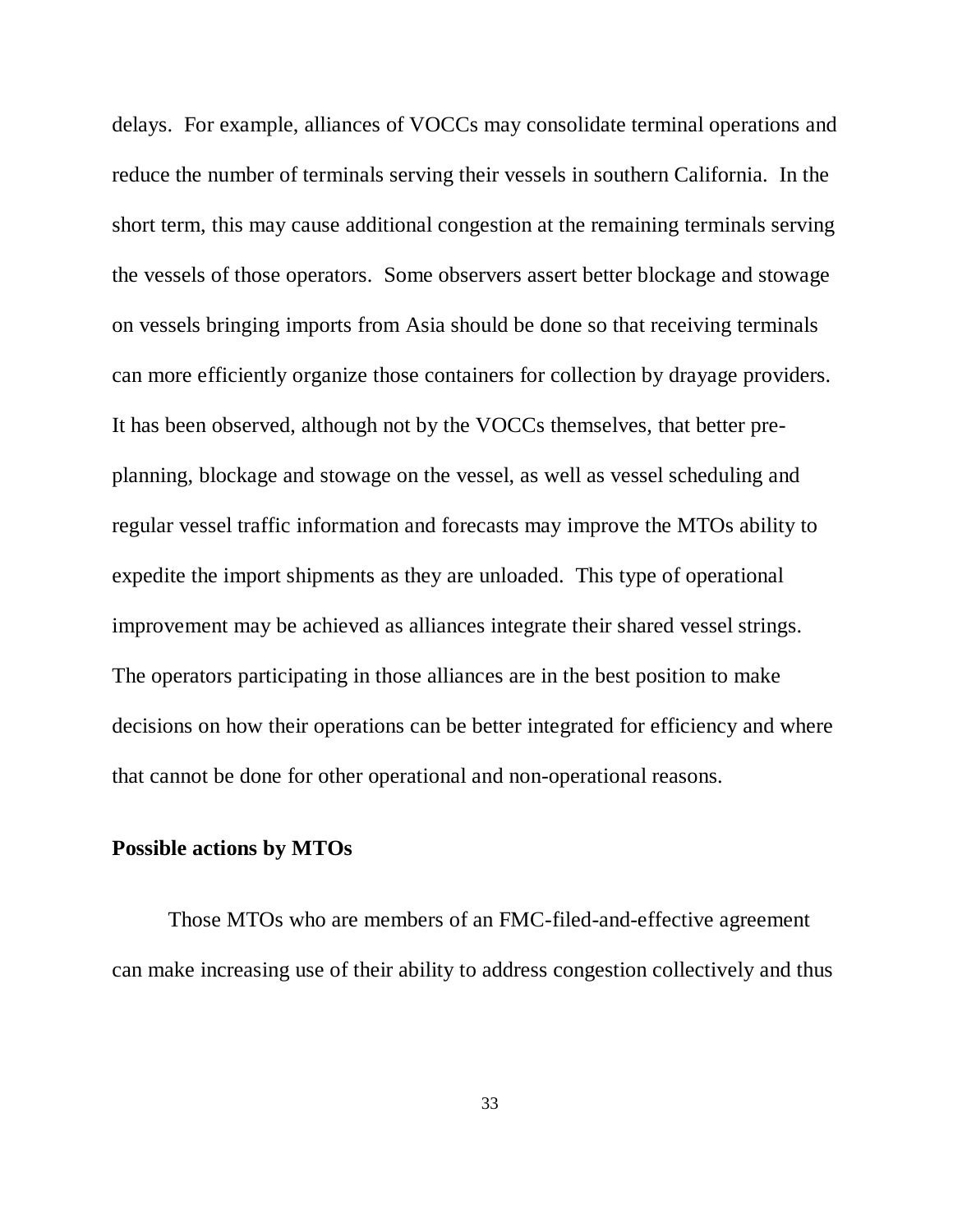reduce costs. In addition, they can individually improve technology for gate operations, through systems such as NAVIS, eModal<sup>[33](#page-33-0)</sup> and FRATIS systems,  $34$  for example, as well as improve communications with drayage providers and importers. All this, of course, may require additional capital contributions as well as the agreement of shore-side labor. MTOs could extend their own free time for demurrage; this may drive VOCCs to reflect the additional free time in their tariffs, but it may not necessarily be the case.

## **Possible actions by port authorities**

 $\ddot{\phantom{a}}$ 

Port authorities, both landlord and operating ports, continue to publish terminal schedules. It appears they may consider, either individually or collectively through agreements filed with the Federal Maritime Commission (such as the California Association of Port Authorities), adding requirements for terminal productivity, incentives or measurements of terminal productivity that include container velocity from dock to gate (i.e., dwell time). Some public port

<span id="page-33-0"></span><sup>&</sup>lt;sup>33</sup> NAVIS and EModal are software solutions for terminal gate appointment and other terminal management needs. *See, e.g*,<http://www.emodal.com/anondefault.aspx?ReturnUrl=%2f>

<span id="page-33-1"></span><sup>&</sup>lt;sup>34</sup> FRATIS is the Department of Transportation, Federal Highways Administration's Freight Advanced Traveler Information System. *See,* [http://www.camsys.com/kb\\_cases\\_FRATIS.htm](http://www.camsys.com/kb_cases_FRATIS.htm)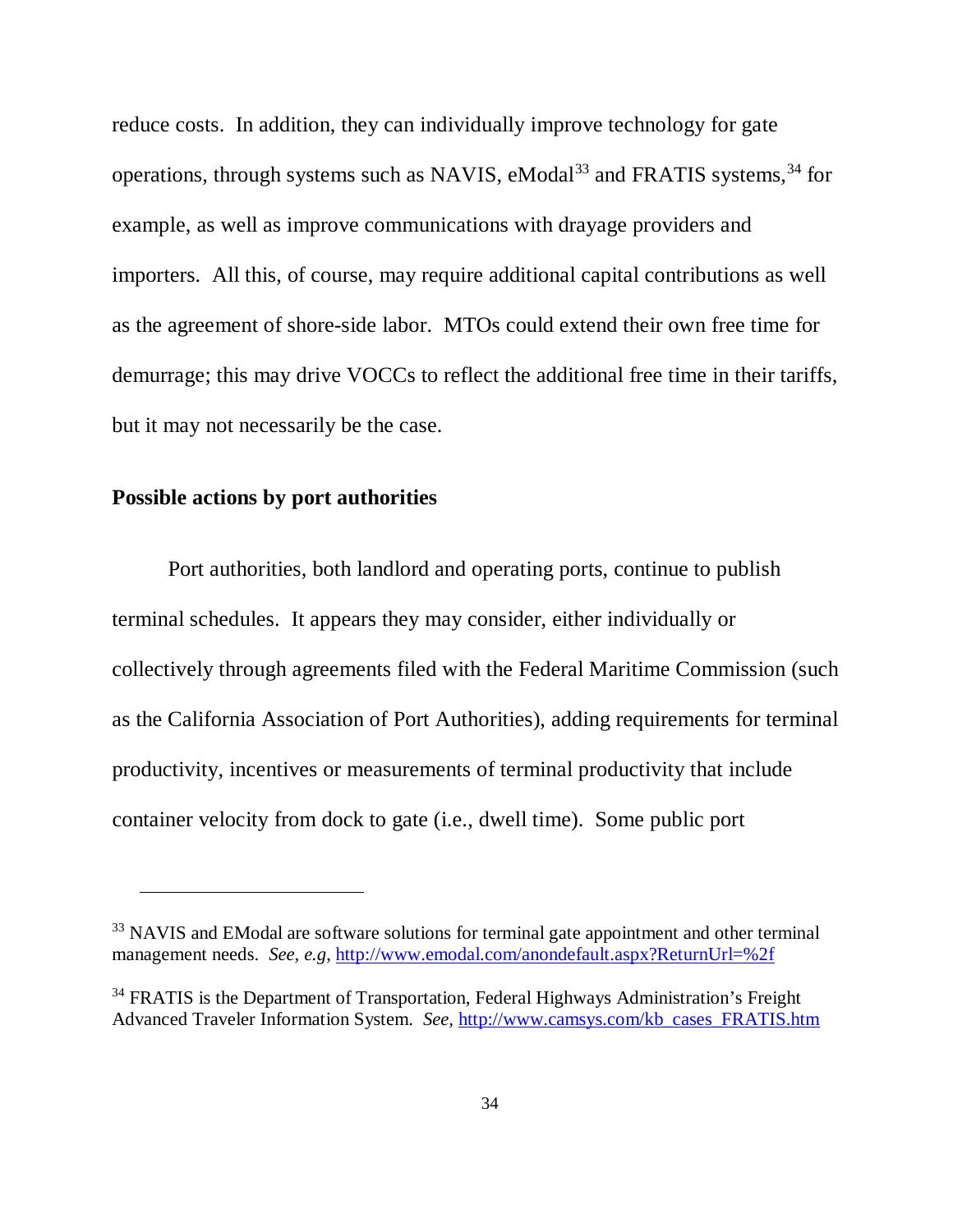authorities may determine they lack adequate current authority to unilaterally extend demurrage free time. Doing so would have reduced the demurrage charges collected by MTOs on behalf of VOCCs; it would not have appeared to have any impact on detention fees.

Some port authorities are taking steps to do what they can to relieve congestion: offering lots for the storage of empties; purchasing chassis and creating pools; adding required infrastructure improvements; and exploring how information technology can help stakeholders share shipment and location information to improve velocity in terminals. They also fund and advocate for infrastructure improvements that can improve terminal operations and the flow of cargo on and off the terminal. Port authorities have been reaching out to their stakeholders for input.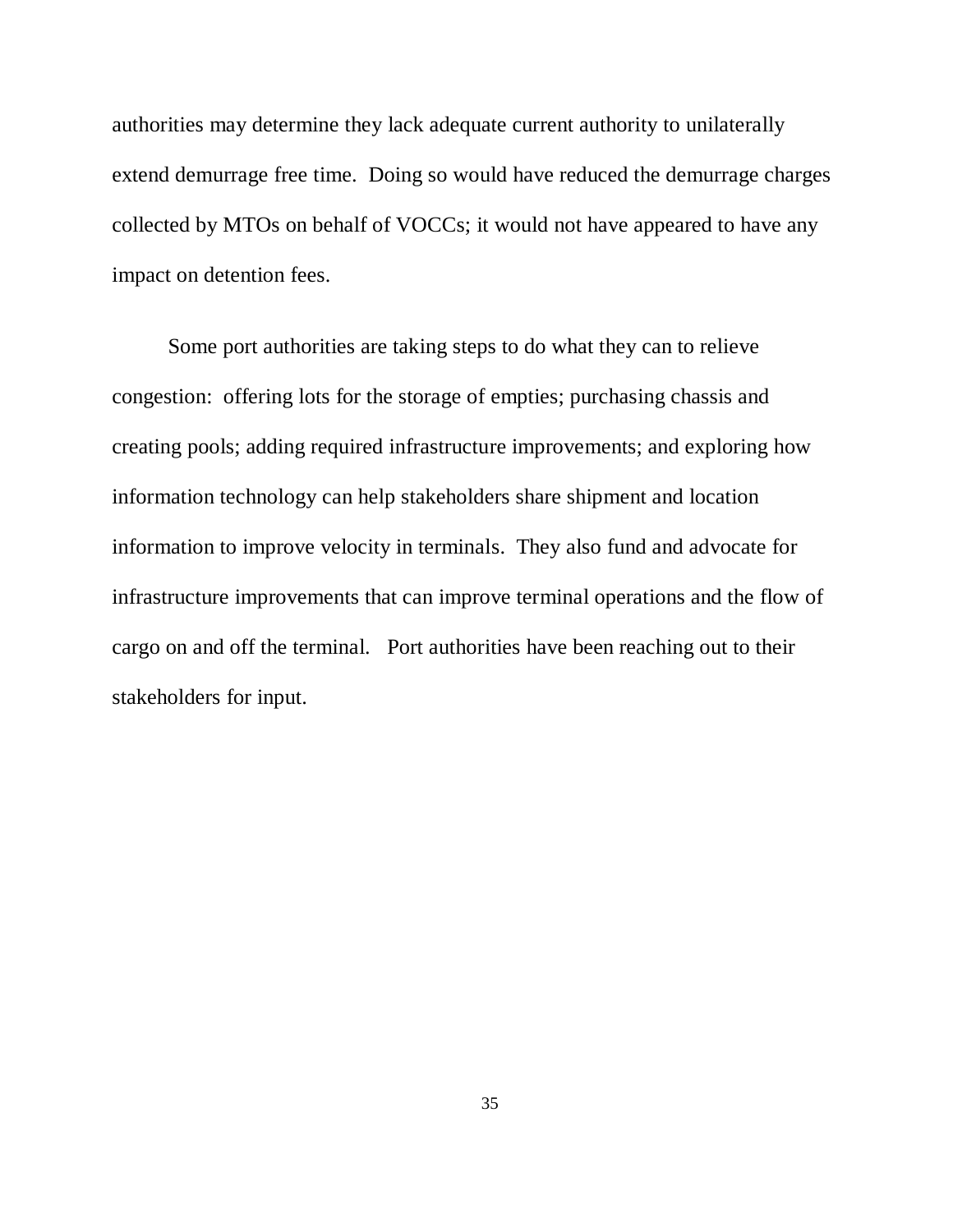## **Possible actions by BCOs and truckers**

BCOs and truckers that are unhappy with the rates, rules, and practices of VOCCs and MTOs can seek to change them through: requests for assistance of CADRS in informal mediation; litigation before the FMC; petitioning the Commission for declaratory orders or rulemakings; or litigation in state or federal court, possibly asserting contractual claims such as excusable non-performance under the contract due to force majeure, impossibility, or frustration. Many shippers, ocean transportation intermediaries and truckers are contacting CADRS to request assistance mediating disputes relating to demurrage and detention charges. It appears that motor carriers whose relationships with VOCCs and others as "equipment providers" are subject to the terms of a UIIA amendment, must challenge these rates, rules, and practices through the arbitration process governed by the UIIA.

After the adoption of the Ocean Shipping Reform Act and Congressional instruction that the Commission rely more on complaints to address violations of the Shipping Act, the FMC has addressed matters, such as whether the particular application of a charge violates a provision of the Shipping Act in adjudicatory proceedings. These individual complainants seeking reparations are responsible for presenting evidence to support their allegations of Shipping Act violations.

36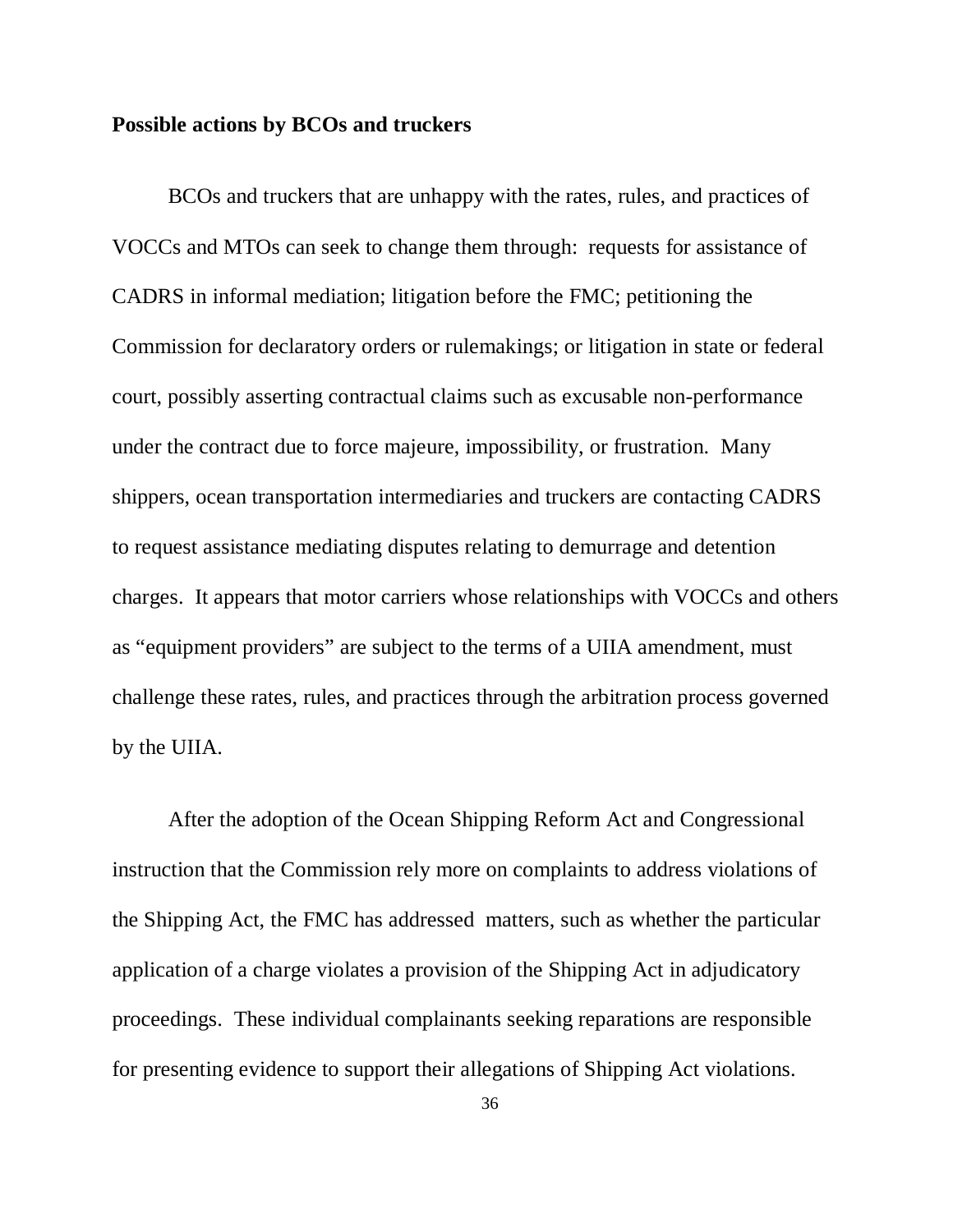#### **Possible action by the Federal Maritime Commission**

The Commission has tools that may be available to it to acquire additional information and to examine and address additional concerns relating to free time, detention, and demurrage practices of VOCCs, MTOs and port authorities. It may initiate these either in response to a public petition or on its own initiative after reviewing public information and information compiled by staff and gathered from information already in its possession (or, in response to Commission-issued orders directing VOCCs, their agents and employees to submit certain information or special reports).

## **Federal Advisory Committee**

The Commission could explore whether it should establish an Advisory Committee, subject to the requirements of the Federal Advisory Committee Act, to provide it with non-binding recommendations on how the agency should address the reported problems with demurrage and detention. We note that the Department of Commerce's Supply Chain Competitiveness Advisory Committee has discussed port congestion at its last semi-annual meeting held in January, 2015 and it is likely to be studying the issue as well. Its mission is to advise the International Trade Administration (ITA) on actions that agency should take. It is also possible that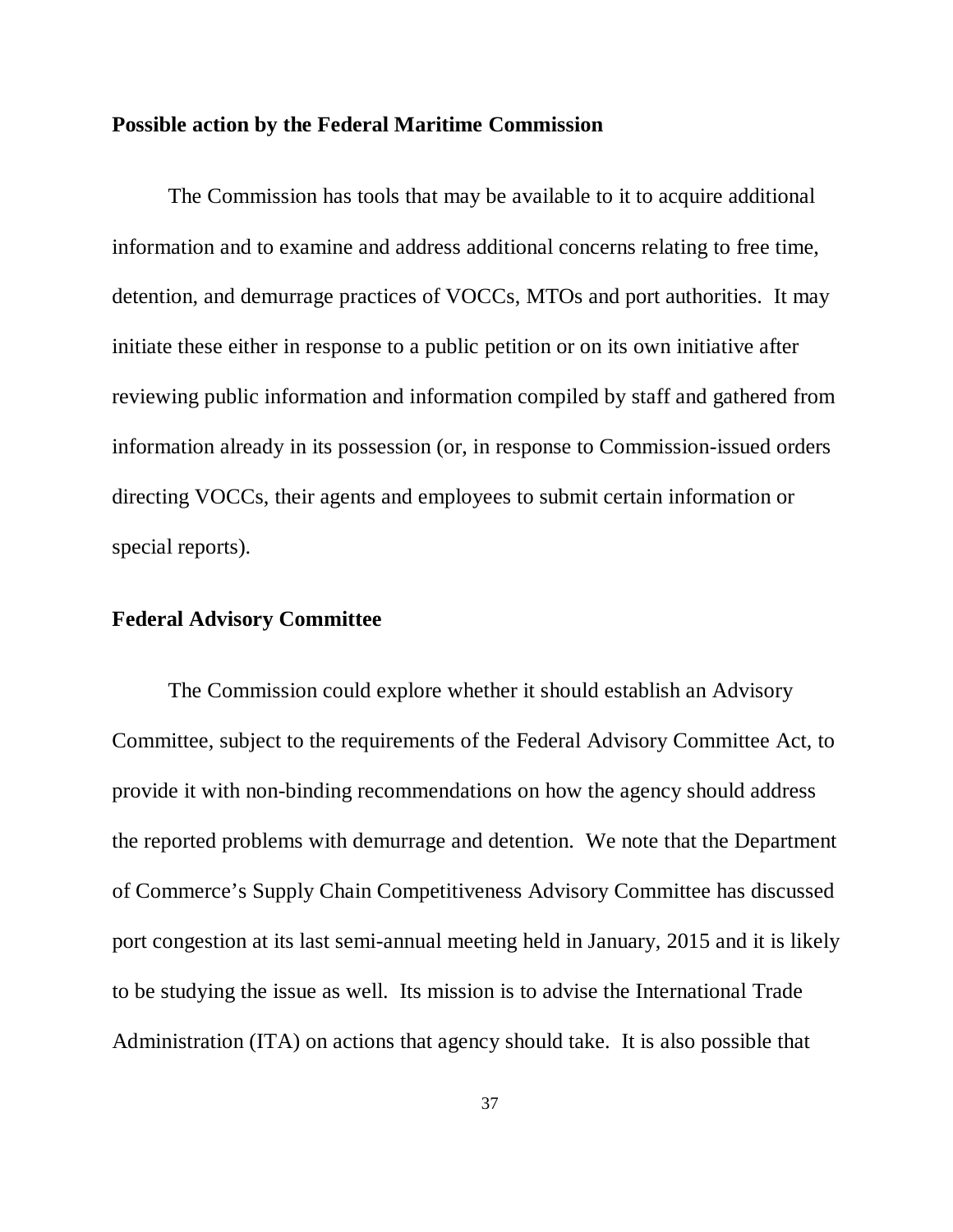the Department of Transportation's (DOT) Freight Advisory Committee may make recommendations to that agency on the matter. It appears these advisory committees will address intermodal transportation congestion generally. They appear unlikely, however, to recommend DOT or ITA action relating specifically to MTO and VOCC demurrage and detention rates, rules, and practices. Should the Commission determine to establish a Federal Advisory Committee, the Commission could direct it to offer suggestions for the Commission's regulation of MTO and VOCC demurrage and detention rates, rules, and practices.

## **Special Reporting Requirements**

Under the appropriate circumstances, the Commission could seek special reporting from certain filed agreements. 46 C.F.R. § 535.702 (d). The Commission could direct the staff to draft special reporting requirements for its consideration pursuant to its regulatory authority on filed agreements of VOCCs and MTOs directing them to submit additional data and information related to demurrage, detention, and free time issues involved in the agreement. This may be one manner, for example, to determine whether there may be any factual support for the allegation that these charges have become unreasonable revenue sources for VOCCs.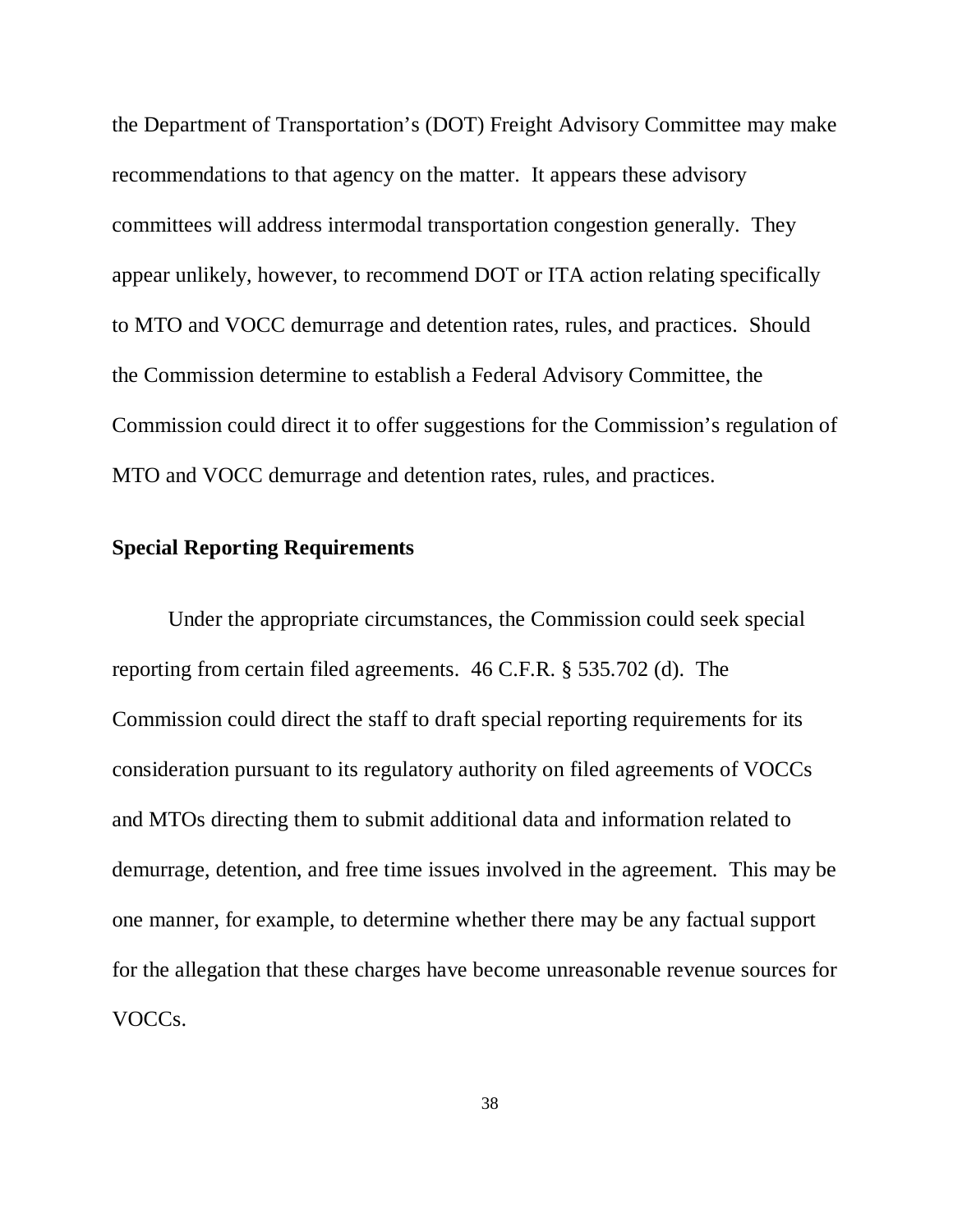#### **Section 15 Orders**

Section 15 of the Shipping Act provides the Commission the authority to order common carriers and their employees and agents to report on a matter germane to the Commission's regulation. 46 U.S.C. § 40104. The authority of the Commission to use such orders to gather information is broad and has been used in the past to gather information on a variety of policies. The Act gives the Commission the authority to keep responses to these orders confidential.

## **Order of Investigation and Hearing – Adjudicatory Proceeding**

The Commission may initiate an adjudicatory proceeding through the issuance of an Order of Investigation and Hearing under 46 U.S.C. § 41302. The presiding officer would adjudicate the alleged Shipping Act violations related to free time, demurrage, and detention practices of one or more VOCCs or MTOs. The Commission's Bureau of Enforcement would be a party to the proceeding. 46 C.F.R. § 502.63. For example, an Order of Investigation and Hearing might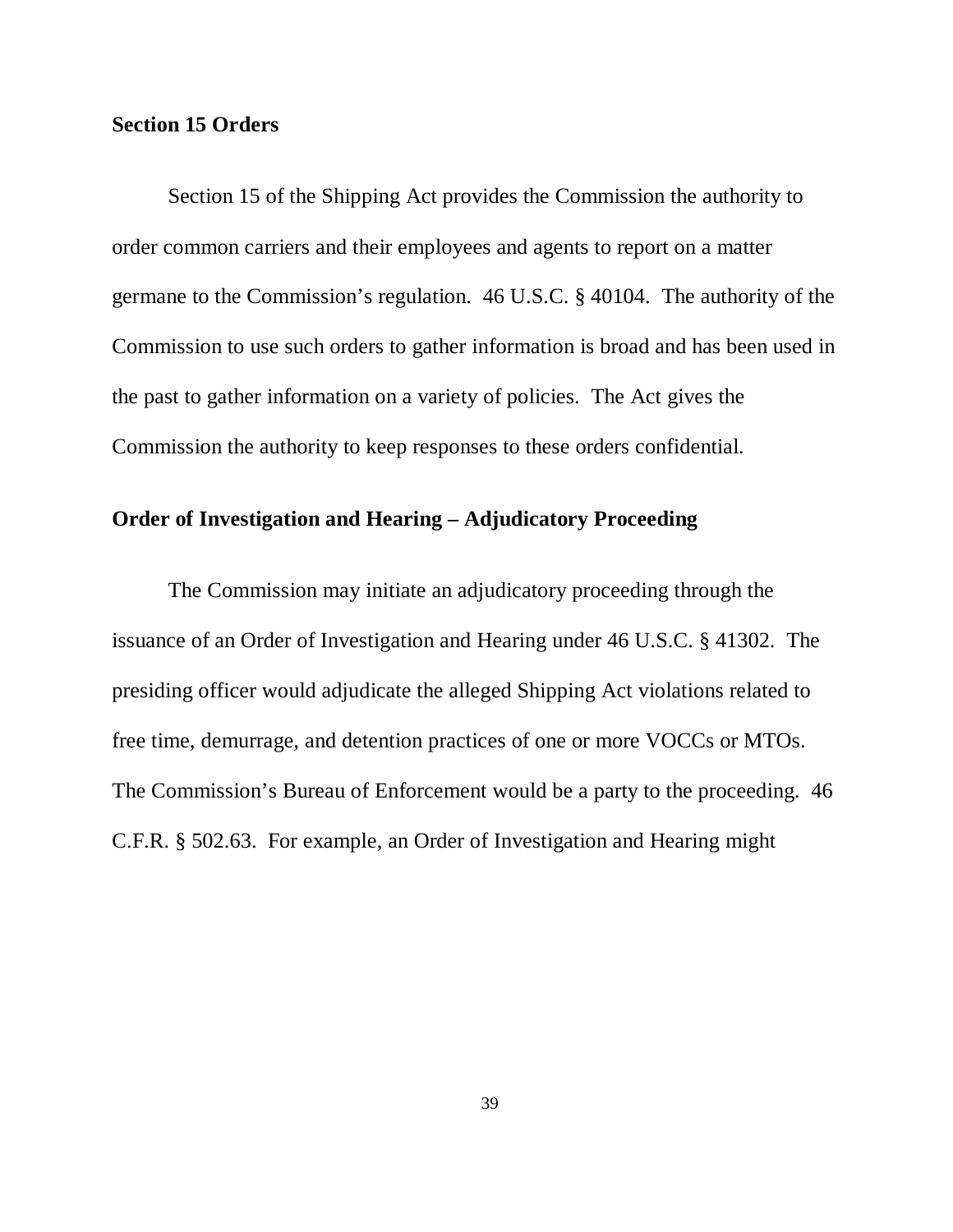address whether the free time and demurrage practices of a particular MTO or VOCC violate the Shipping Act.<sup>[35](#page-39-0)</sup>

To initiate such a proceeding, the Commission should have evidence or credible allegations of a violation of a provision of the Shipping Act and harm that has occurred because of that violation. *See* 46 C.F.R. § 502.63(b) (identifying the required contents of orders of investigation). These investigations provide for discovery, including interrogatories, production of documents, depositions, and issuance of subpoenas by the presiding officer.

#### **Petitions to the Commission**

 $\overline{a}$ 

Rule 76 of the Commission's Rules of Practice and Procedure (46 C.F.R. § 502.76) provides that the public may file petitions with the Commission seeking relief or affirmative action by the Commission. Strictly speaking, these are not

<span id="page-39-0"></span><sup>&</sup>lt;sup>35</sup> The Commission could examine a particular MTO tariff term such as: "When Carrier or consignee is prevented from removing cargo from the terminal by factors beyond the terminal's control, such as, but not limited to, longshoremen's strikes, trucking strikes or weather conditions which affect the entire port area or a substantial portion thereof, Containers which remain at the terminal beyond the designated free time shall remain subject to the demurrage charges in accordance with this rule." It should also be pointed out, however, that because MTOs for the most part defer to the VOCCs with respect to charging demurrage, finding this provision to be unreasonable may have no direct effect on preventing the continued collection of demurrage.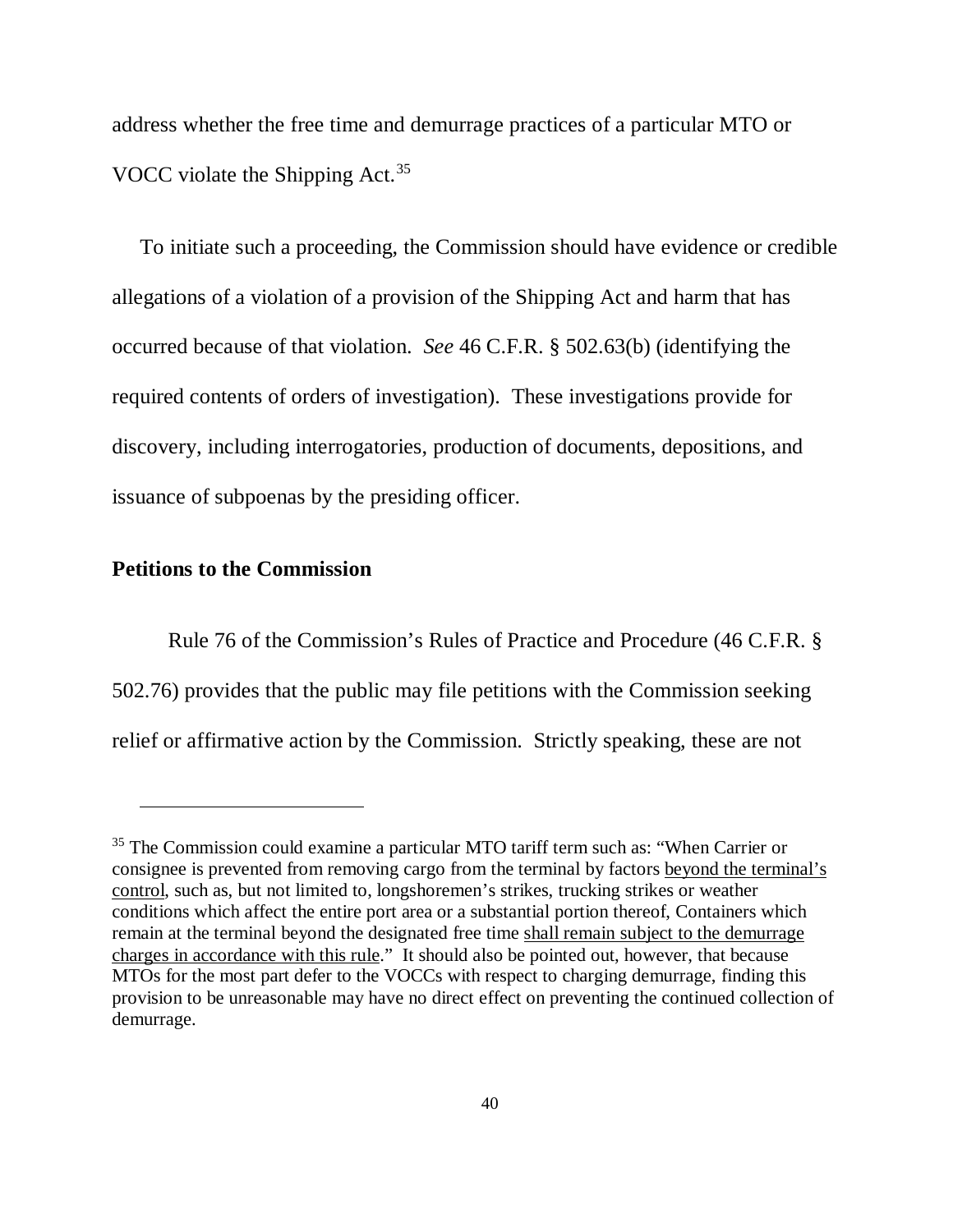Commission-initiated proceedings, but the Commission would be the ultimate arbiter on whether to entertain the petition or grant relief. For example, in 2002, Bi-State Motor Carriers filed a petition alleging the New York Terminal Conference's rules violated section  $10(d)(1)$  of the Act as amended by the Ocean Shipping Reform Act because they avoided fair calculation of truck detention penalties that compensate truckers for excessive waiting time at the terminal. Docket No. P3-02, *Petition of the Association of Bi-State Motor Carriers, Inc. to Investigate Truck Detention Practices of the New York Terminal Conference at the New York/New Jersey Port District*, 30 S.R.R. 104 (February 20, 2004). The Commission denied Bi-State's petition, finding the petitioner relied only on past assertions of congestion and did not present any probative evidence on why *current* truck detention practices should be considered unreasonable. The FMC also found Bi-State had failed to demonstrate how the rules were useful in addressing port congestion, why the FMC was better suited than local authorities to address and resolve delays, and how the Port continued to suffer from unique circumstances which would distinguish it from other large ports. *Id.*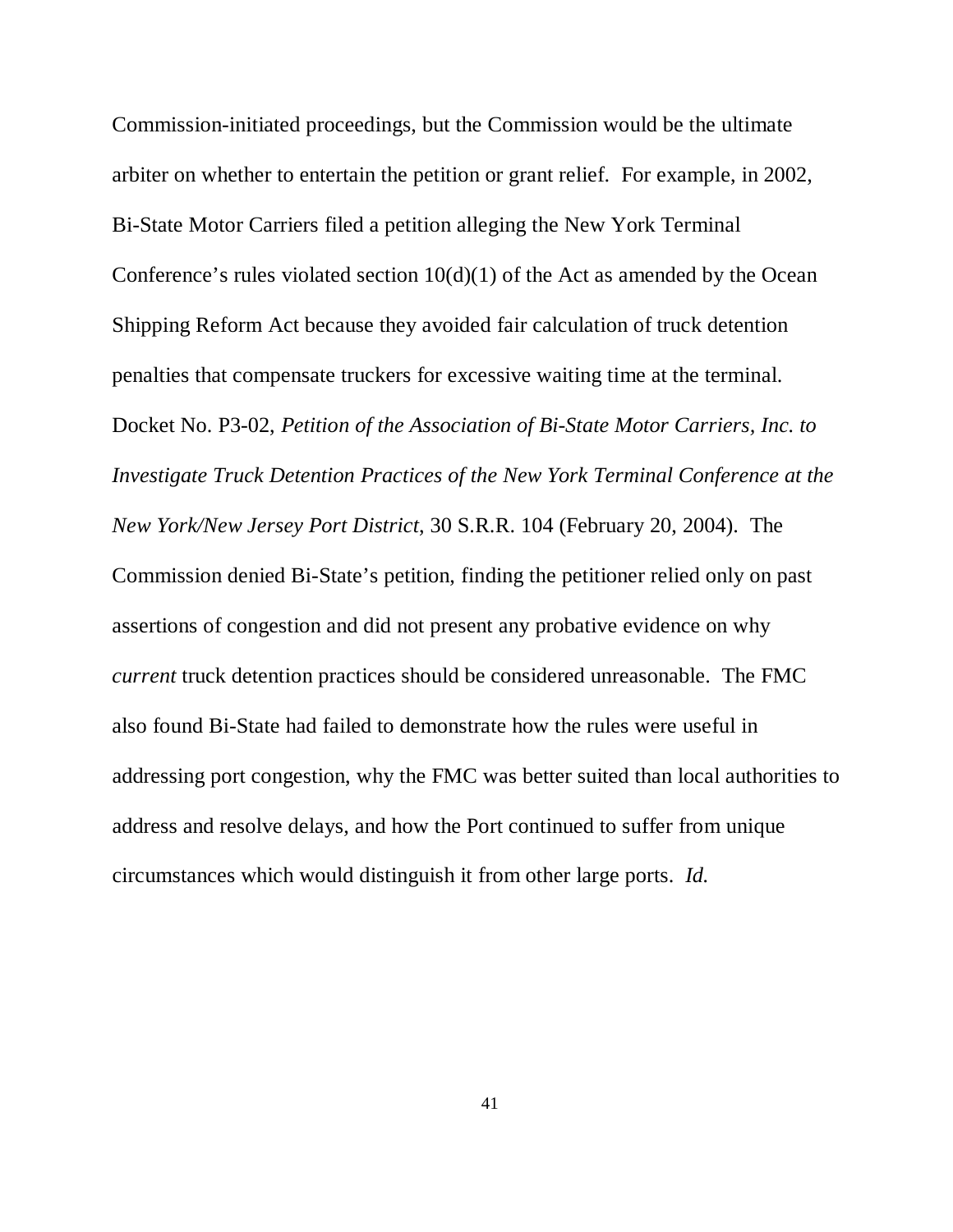## **Order of Investigation – Non-Adjudicatory Fact Finding**

The Commission has turned to non-adjudicatory investigations (fact-finding) proceedings, invoking the regulations at 46 C.F.R. Part 502 Subpart R, to investigate policies and practices of regulated entities (such as agreements among common carriers, household goods intermediaries, vessel operators and equipment providers) on a wide range of alleged violations (e.g., discrimination, unreasonable practices, anti-competitive practices). The Commission can direct the appointed fact-finding officer to present findings and recommendations for Commission action (rulemaking or adjudication) on a discrete issue.[36](#page-41-0)

## **Rulemaking**

-

If the Commission were to initiate an adjudicatory proceeding or a nonadjudicatory fact-finding, or require special reporting requirements, the final result of these approaches may be the Commission's issuance of an adjudicatory order or the initiation of a notice and comment or negotiated rulemaking. They may also result in no Commission action.

<span id="page-41-0"></span><sup>36</sup> *See, e.g.,* Docket No. 68-9, *Free Time and Demurrage Charges on Export Cargo*, 13 F.M.C. 207 (1970) (discussing Fact-Finding Investigation No. 4 (1963) (effect of free storage on export cargo at the Port of New York)).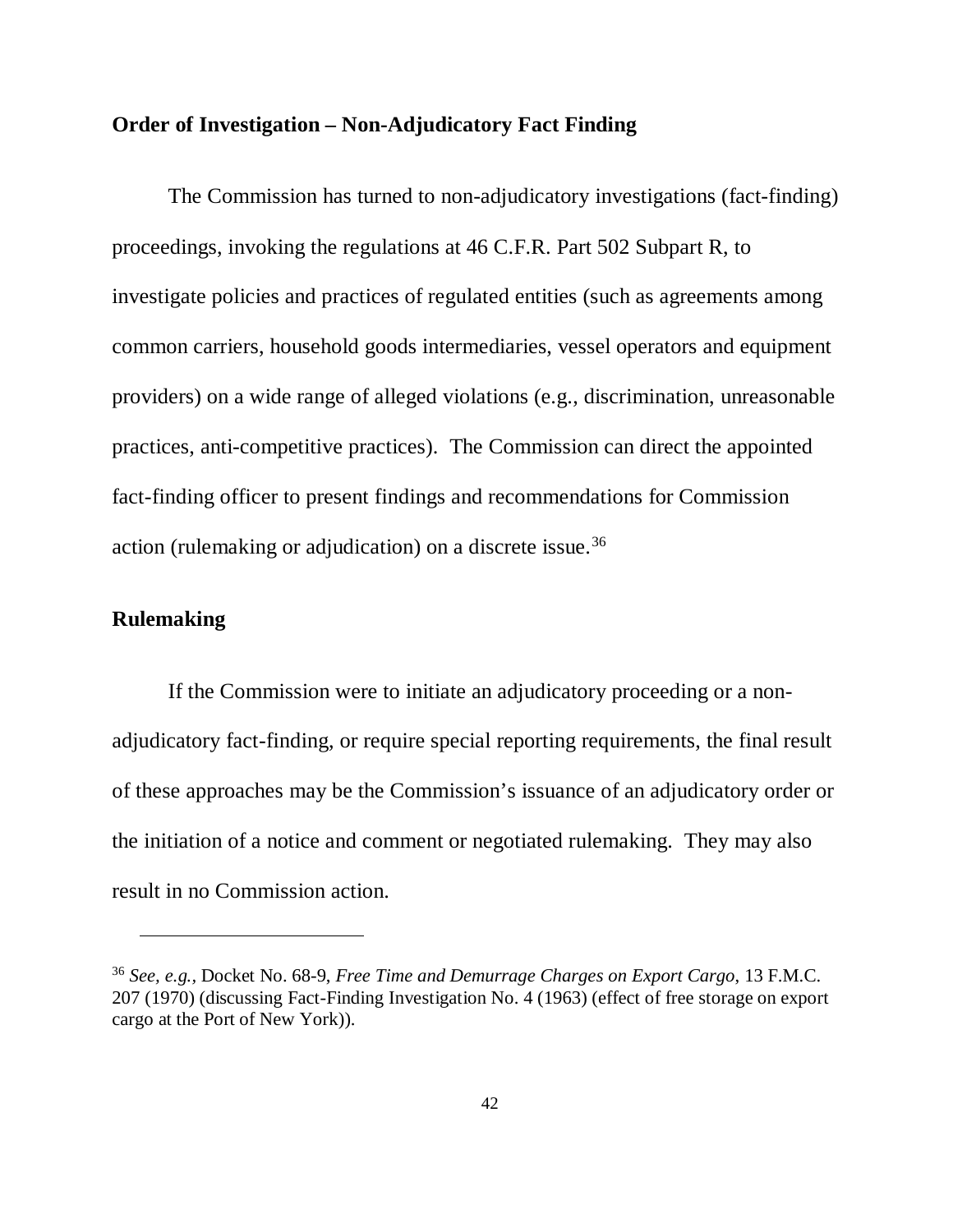The Commission may initiate a rulemaking proceeding to explore whether it should issue generally-applicable rules to address widespread practices that it has determined violate the Shipping Act. This may be initiated as a result of findings made in a non-adjudicatory fact-finding or the issuance of a Notice of Inquiry, requesting the public to submit comments, suggestions, and evidence.

Alternatively, the Commission can issue a notice of proposed rulemaking, or initiate a negotiated rulemaking, which would include an identification of the issue the Commission seeks to address, articulating its authority to do so, and providing a burden/cost estimate of the proposal.

The last time the Commission was petitioned to address MTO practices at one terminal complex it declined to do so, finding that the evidence presented was not persuasive that the congestion or delays that existed in New York were unique to that port complex or that they could be remedied by Commission action. *See*, Docket No. P3-02, *Petition of the Association of Bi-State Motor Carriers, Inc. to Investigate Truck Detention Practices of the New York Terminal Conference at the New York/New Jersey Port District*, 30 S.R.R. 104 (February 20, 2004) (FMC order denying petition).

## **Ombudsman**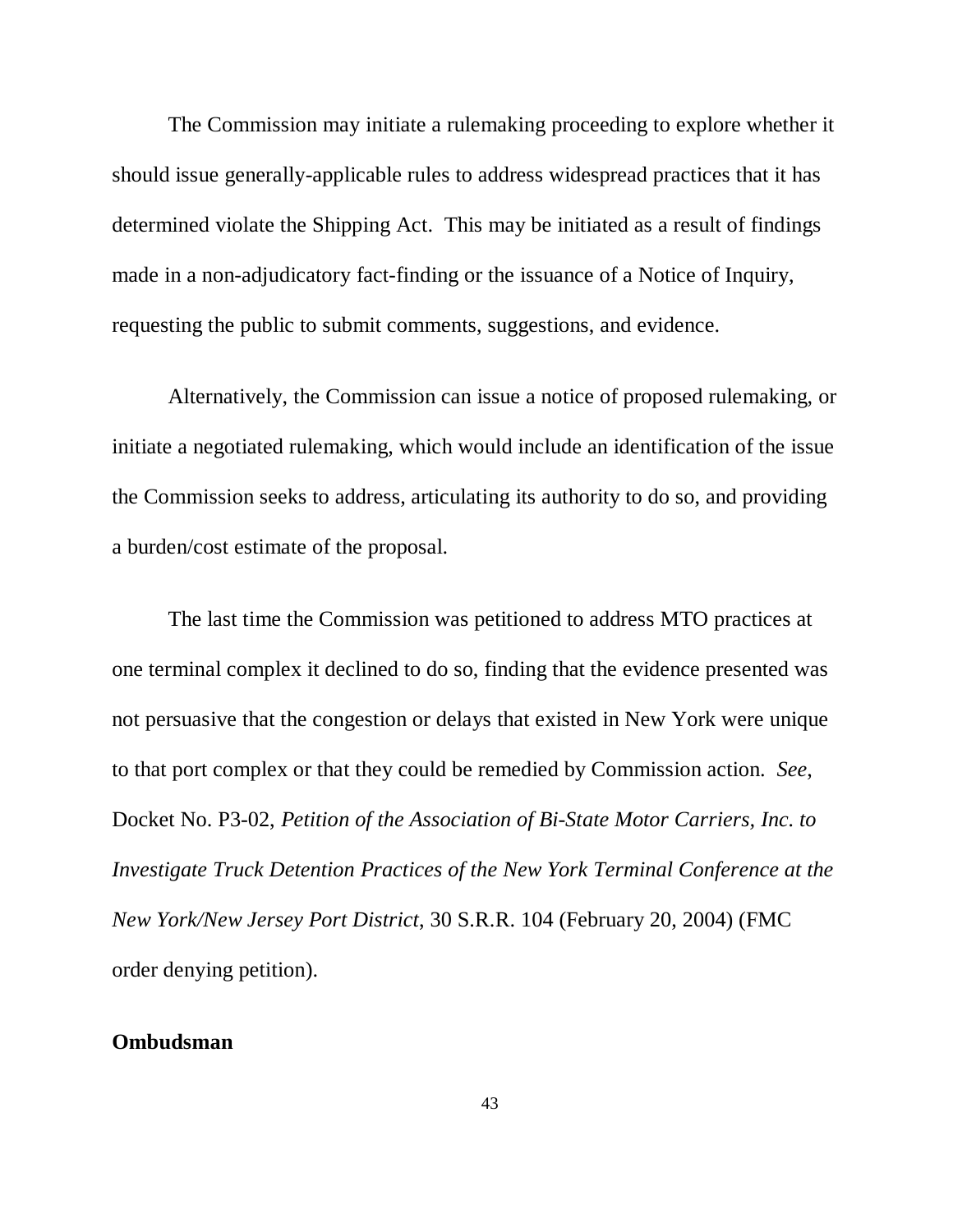The Commission could direct the Director of CADRS, who also serves as the agency's Ombudsman,  $37$  to facilitate targeted meetings and listening sessions with the industry and to develop findings and recommendations for the Commission and industry as a whole. Unlike a fact-finding officer, however, the Ombudsman has no authority to compel participation.

# **CONCLUSION**

U.S. importers and exporters have expressed their belief that the demurrage and detention practices of MTOs and VOCCs are unfair. One shipper has told Commission staff that it has paid over \$100,000 in demurrage charges in the last year, as compared to paying approximately \$10,000 for the previous year. This disparity highlights shippers' perceptions that demurrage charges are not serving to speed the movement of cargo, the purpose for which those charges had originally been intended. Shippers feel they are in a "catch-22" when they are not permitted to pick up their container because of MTO congestion, and yet are charged demurrage. Similarly, normal free-time periods may become insufficient when the MTO is unable or unwilling to provide shippers access to their cargo.

 $\ddot{\phantom{a}}$ 

<span id="page-43-0"></span> $37\,46$  C.F.R. § 501.5(k).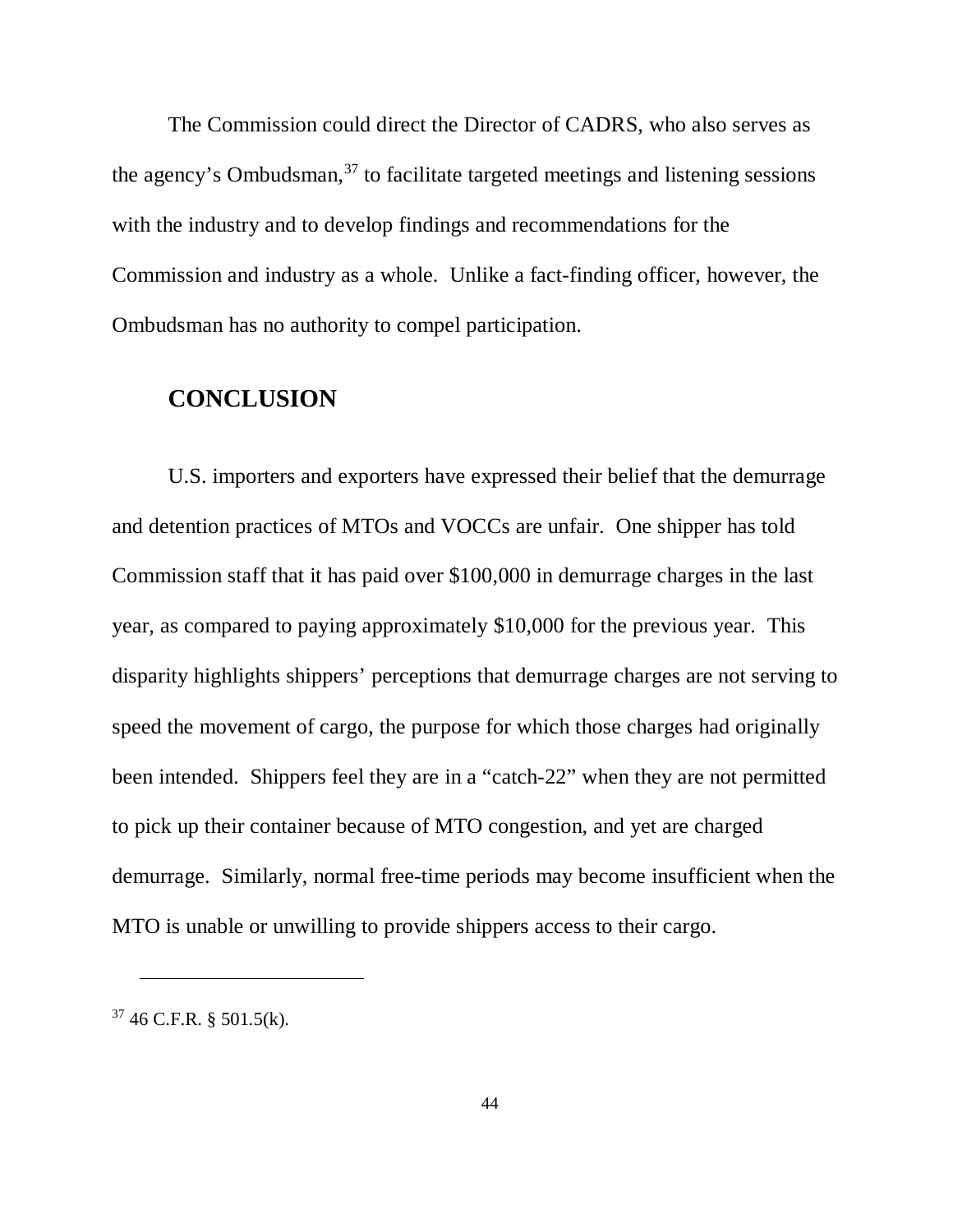The Commission has made no determinations with respect to the application of demurrage and detention, or about the courses of action that it may take. The Commission has a variety of actions that could be used to address issues provided there is a sufficient factual basis to support the action. As indicated above, those actions include:

- the establishment of an Advisory Committee under the Federal Advisory Committee Act;
- the imposition of special reporting requirements on filed agreements;
- the requirement for filing special reports by common carriers pursuant to Section 15 of the Shipping Act;
- the initiation of a docketed proceeding for adjudication through an order of investigation;
- the grant of review of a petition with the Commission for specific action, if such a petition were appropriately presented by a party;
- the initiation of a non-adjudicatory fact-finding;
- the initiation of a rulemaking proceeding;
- or direction to the agency's Ombudsman to undertake focused facilitative meetings with industry.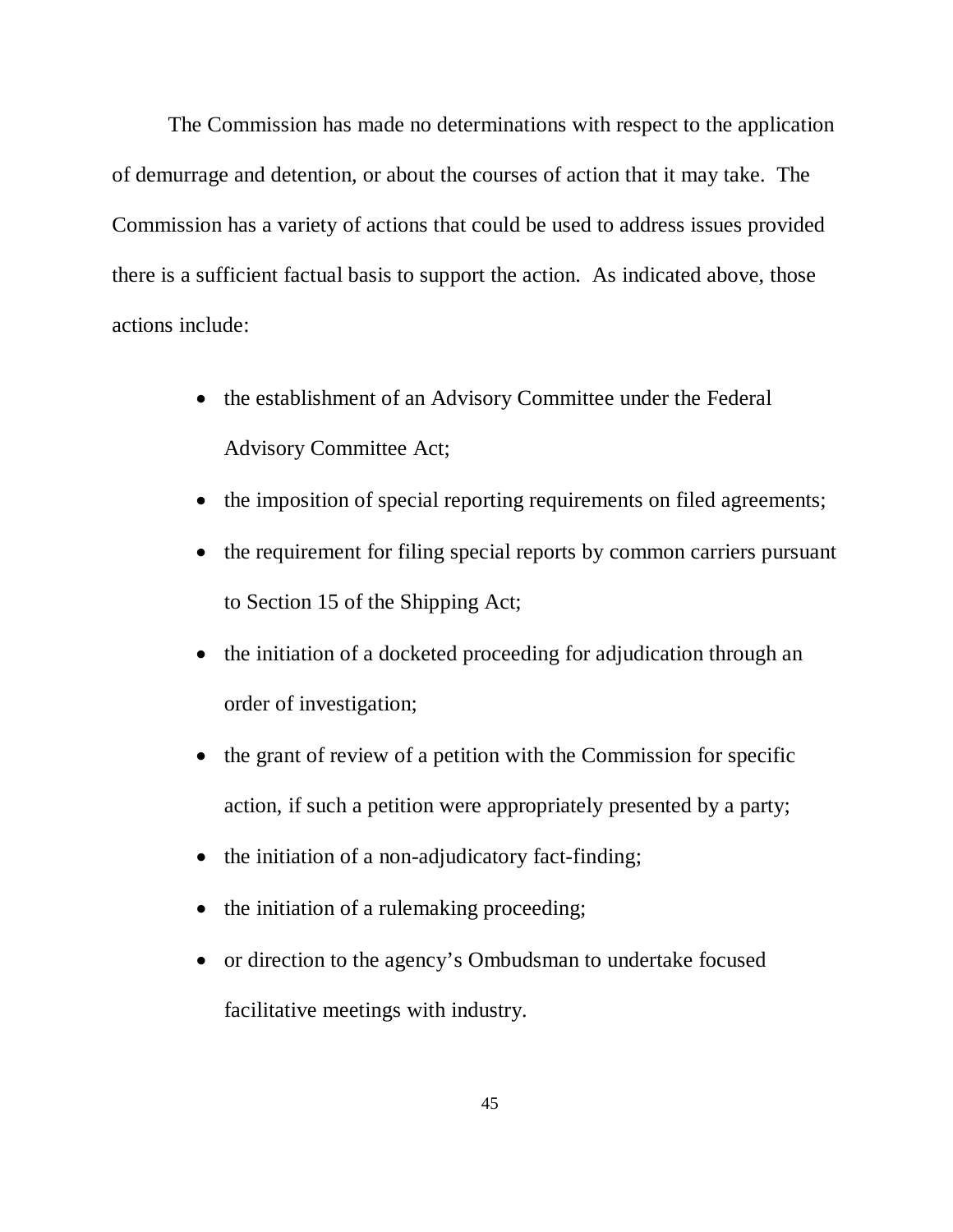In the absence of documented facts that provide a basis for the Commission to take action, issues regarding application of demurrage and detention charges will continue to be reviewed as part of the broader examination of port congestion.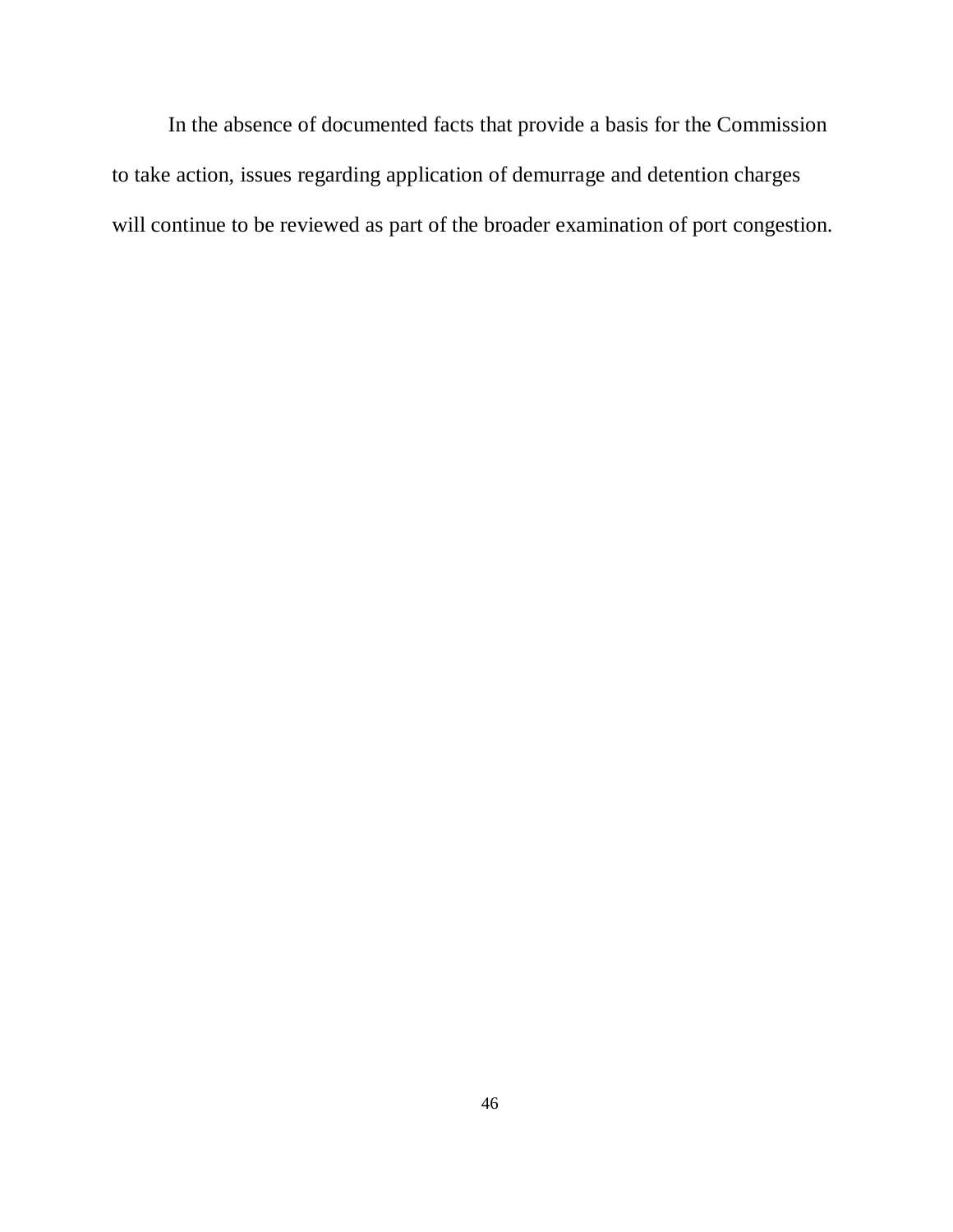# **Appendix A**

# **I. Vessel-operating Common Carrier Tariff Publications**

# **Maersk Line**

Maersk Line – Demurrage – World (Excluding OFAC Countries to United States) Demurrage – World (Excluding Sudan, Syria and Cuba) to United States Effective from 22 November, 2014 Maersk tariff Detention - United States to/from World; Detention/Per Diem - United States to/from World Effective November 30, 2014 Maersk tariff - Demurrage - USA To World; Demurrage: United States to World Effective Date: October 18, 2014 Maersk tariff Detention - United States to/from World; Detention/Per Diem - United States to/from World

# **Mediterranean Shipping Company S.A.**

Tariff: MSC Governing Rules Tariff FMC 12 (MESU-012) MSC Governing Rules Tariff FMC 12 (MESU-012) tariff Demurrage/Storage – Detention – Per Diem – USA & Puerto Rico (106)(effective 8/7/2014); MSC Far East EB (to USA) & WB (from USA) Freight Tariff & Rules (MESU-032)(Descartes) - Demurrage/Storage – Detention – Per Diem – USA & Puerto Rico (105) Rule: Demurrage on Intermodal Shipments (100) Effective 09Oct 2011 Rule: Demurrage/Storage – Detention – Per Diem – USA & Puerto Rico (106) Assessorial: Demurrage/Storage – Detention – Per Diem Effective 07 August 2014

Tariff: MSC Far East EB (to USA) Freight Tariff & Rules (MESU -032) Rule: Demurrage/Storage – Detention – Per Diem – USA & Puerto Rico (105) Assessorial: Demurrage/Storage – Detention – Per Diem Effective 15 November 2014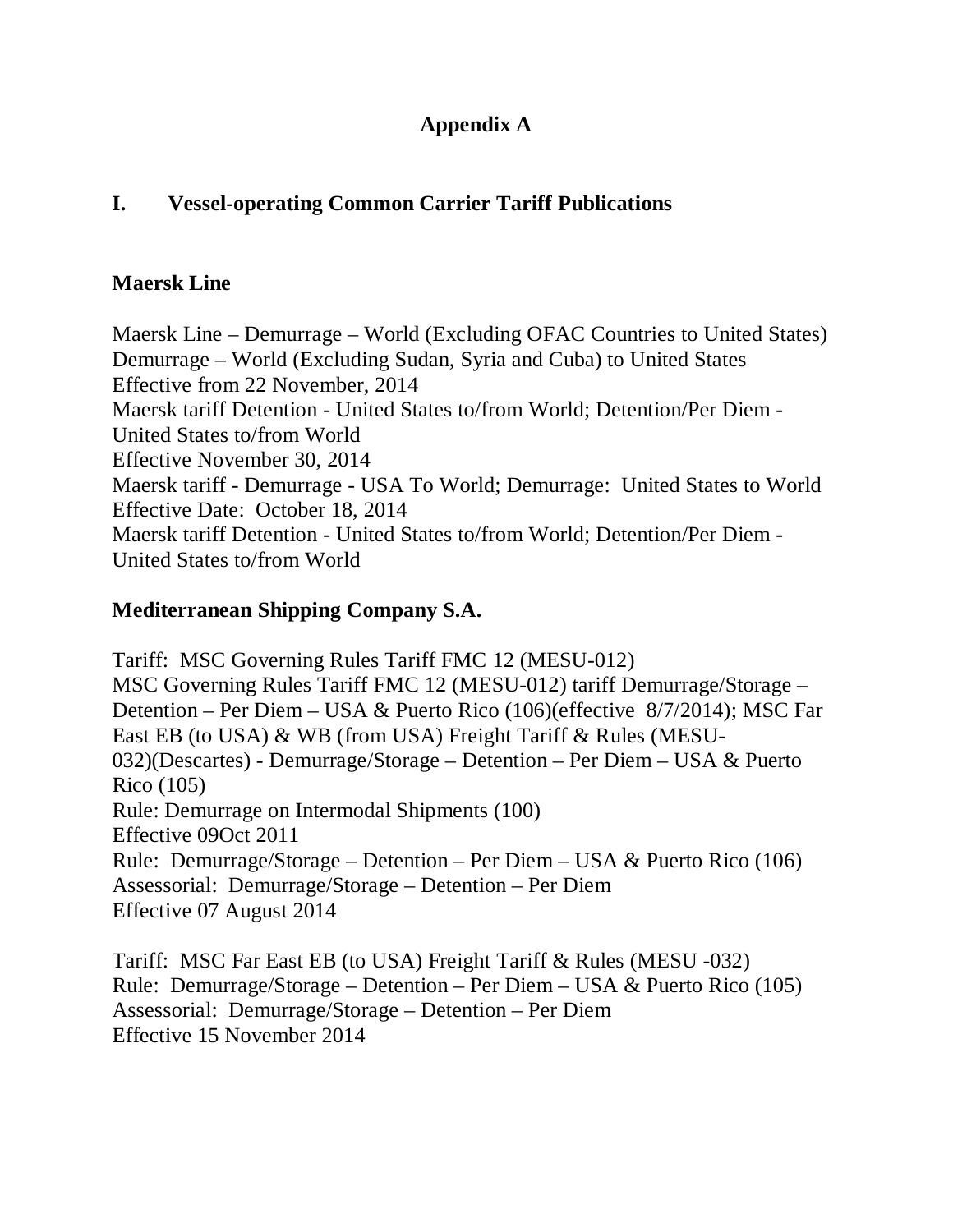# **CMA CGM**

CMDU-100 U.S. Unified Tariff; Rule 100 – Import Demurrage Rules Effective 23 April 2014 Ratebase.net (tariff publisher) CMDU-100 U.S. Unified Tariff Rule 300 – Addendum to the Uniform Intermodal Interchange and Facilities Access Agreement (U.S. Detention) Effective 23 April 2014 Ratebase.net (tariff publisher) CMDU-100 U.S. Unified Tariff Rule 200 – Export Demurrage Rules Effective 23 April 2014 Ratebase.net (tariff publisher) CMDU-100 U.S. Unified Tariff Rule 300 – Addendum to the Uniform Intermodal Interchange and Facilities Access Agreement (U.S. Detention) Effective 23 April 2014 Ratebase.net (tariff publisher)

# **COSCO**

Tariff: 201 (Far East to USA) Rule: Free Time/Demurrage at Destination USA Rule Number: 023-B Effective: 22 November 2014 (www.coscon.com) Tariff: 201 (Far East to USA) Rule: Free Time/Detention under Drop and Pull Service Rule Number: 021-A Effective: 01 January 2015 Rule: Addendum to the Uniform Intermodal Interchange and Facilities [Agreement] Rule Number: 021-003 Effective: 01 November 2013 Tariff: 203 (USA to Far East) Rule: Cargo Free Time/Demurrage at Origin Ports Number 023-A Effective: 11 May 2014 Tariff: 203 (USA to Far East)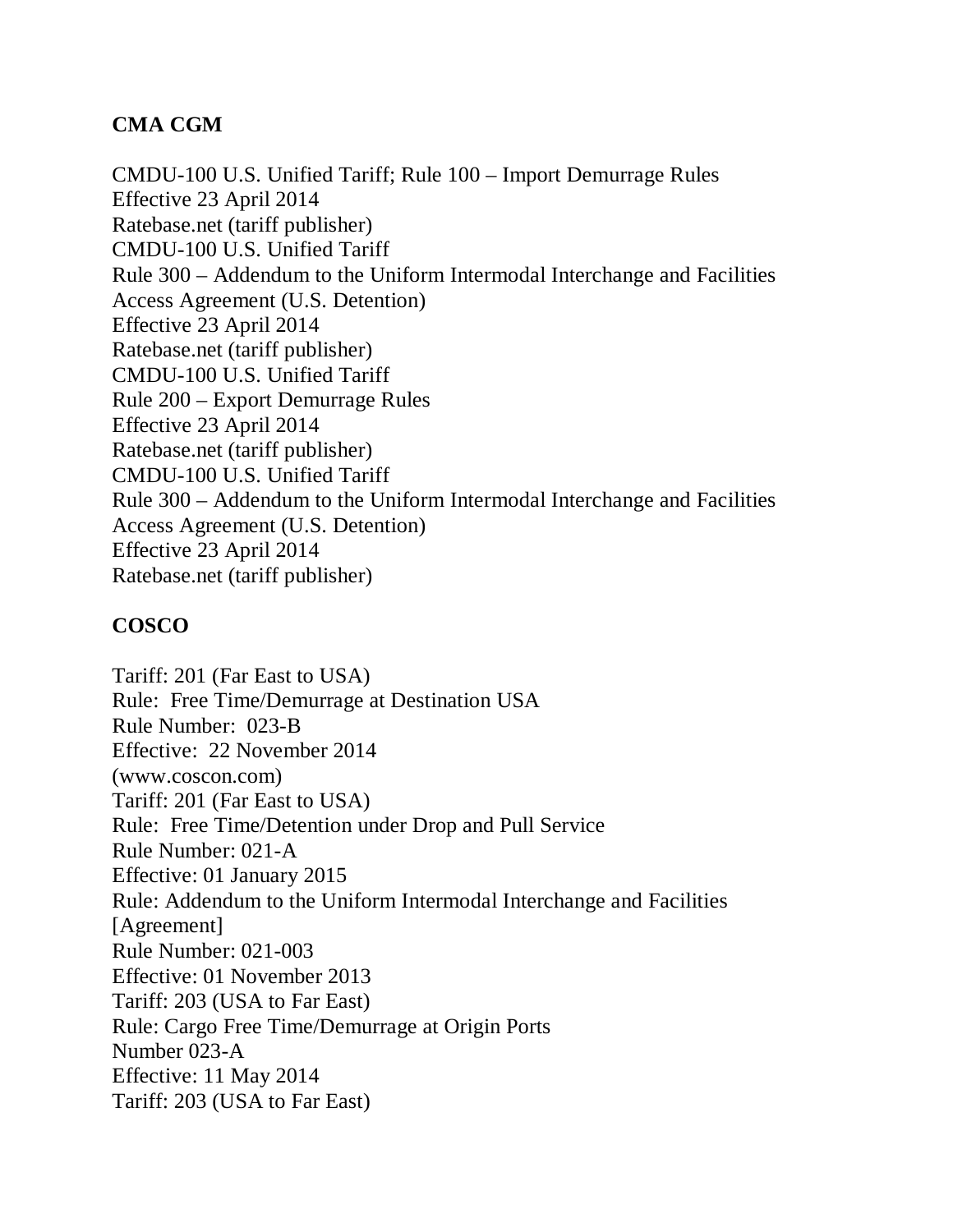Rule: Equipment Free Time/Detention at Origin (Drop N Pull) Number 021-A Effective: 01 July 2013

# **Evergreen Line Joint Service Agreement**

Tariff: 601/Equipment Interchange and Demurrage Tariff Rule: 036-E01 / Demurrage & Detention for POL from USA & Puerto Rico Effective: 15 October 2014 Shipmentlink (tariff publisher) Tariff:  $601$  / General Rules Tariffs for All Trades (Rules  $+ B/L +$  Equipment) Rule: 021-005 / Evergreen Shipping Agency (America) Corporation Addendum (UIIA) Effective: 01 May 2014 Rule: 036-I01 / Demurrage & Detention for POD in USA & Puerto Rico Effective: 15 October 2014

# **Orient Overseas Container Line Limited**

Overseas Orient Container Line Limited, Eastbound Freight Tariff FMC-0003, OOLL - 001 Rule No. 109 Free Time and Demurrage Overseas Orient Container Line Limited - OOLL - EIA Tariff No. 053 (OOLL-053) Appendix A Schedule of Charges (21-05) Effective: 02 July 2014 Overseas Orient Container Line Limited - OOLL - Westbound Tariff No. OOLL-002 - Rule 23 E Overseas Orient Container Line Limited - OOLL - EIA Tariff No. 053 (OOLL-053) Appendix A Schedule of Charges (21-05) Tariff: FMC-002 Westbound Trans-Pacific Number: OOLL-002 Effective: 26 September 2005 Rates.etransport.com [URL – self published?] Rule: 21 A Equipment Freetime/Detention – USA Effective 02 November 2012 Rule: 21 B – Equipment Freetime/Detention – Destination (General) Effective 21 May 2008 Rule: 23 E – Cargo Free Time and Demurrage at Origin Effective: 15 January 2014 Rule 24 – Freetime and Demurrage – Destination Effective: 23 January 2013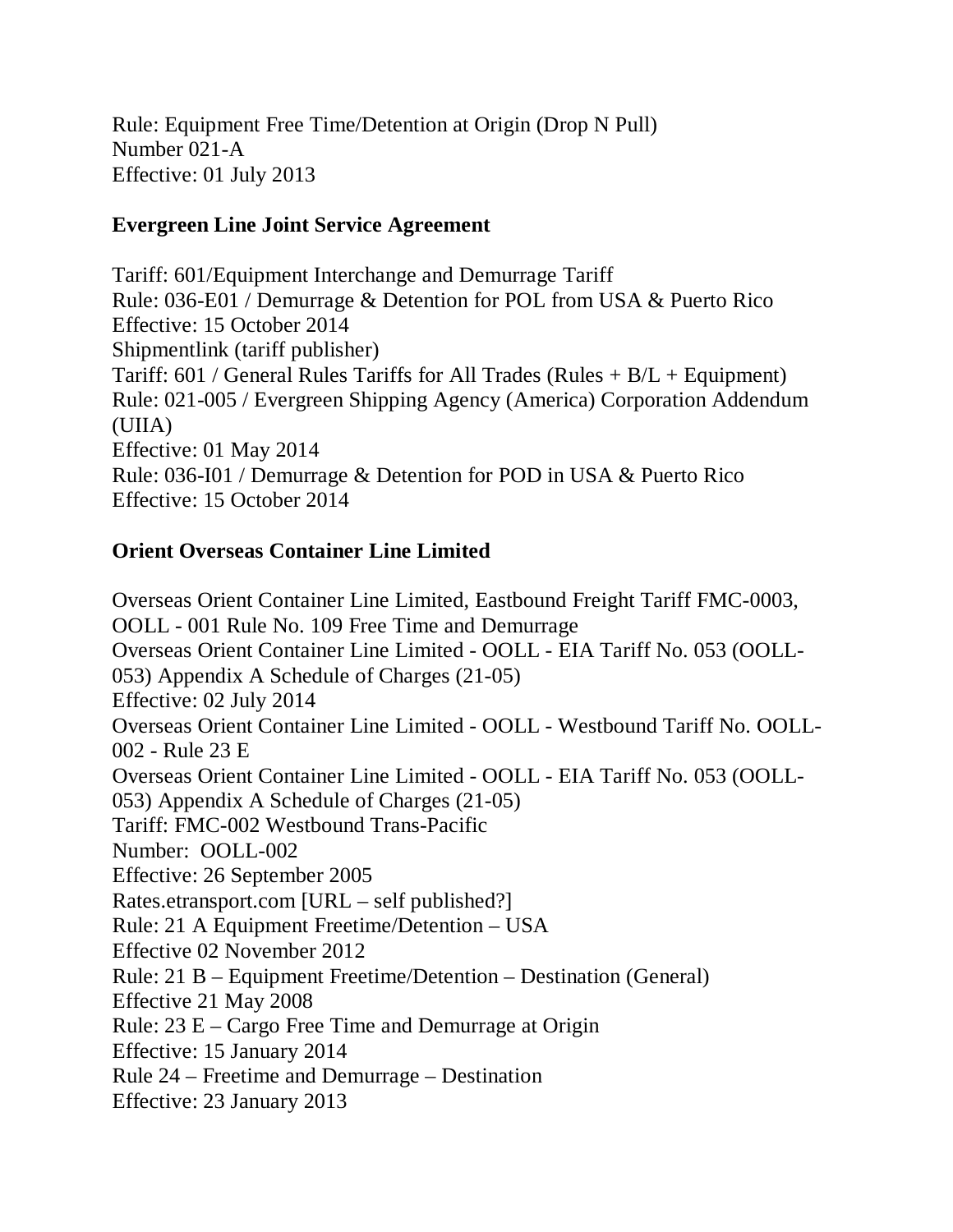Rule 35 – Combined Demurrage and Detention Effective 01 February 2015 Tariff FMC – 001 Eastbound Trans-Pacific OOLL-001 Rule 2 29 Store Door Delivery Effective: 22 January 2015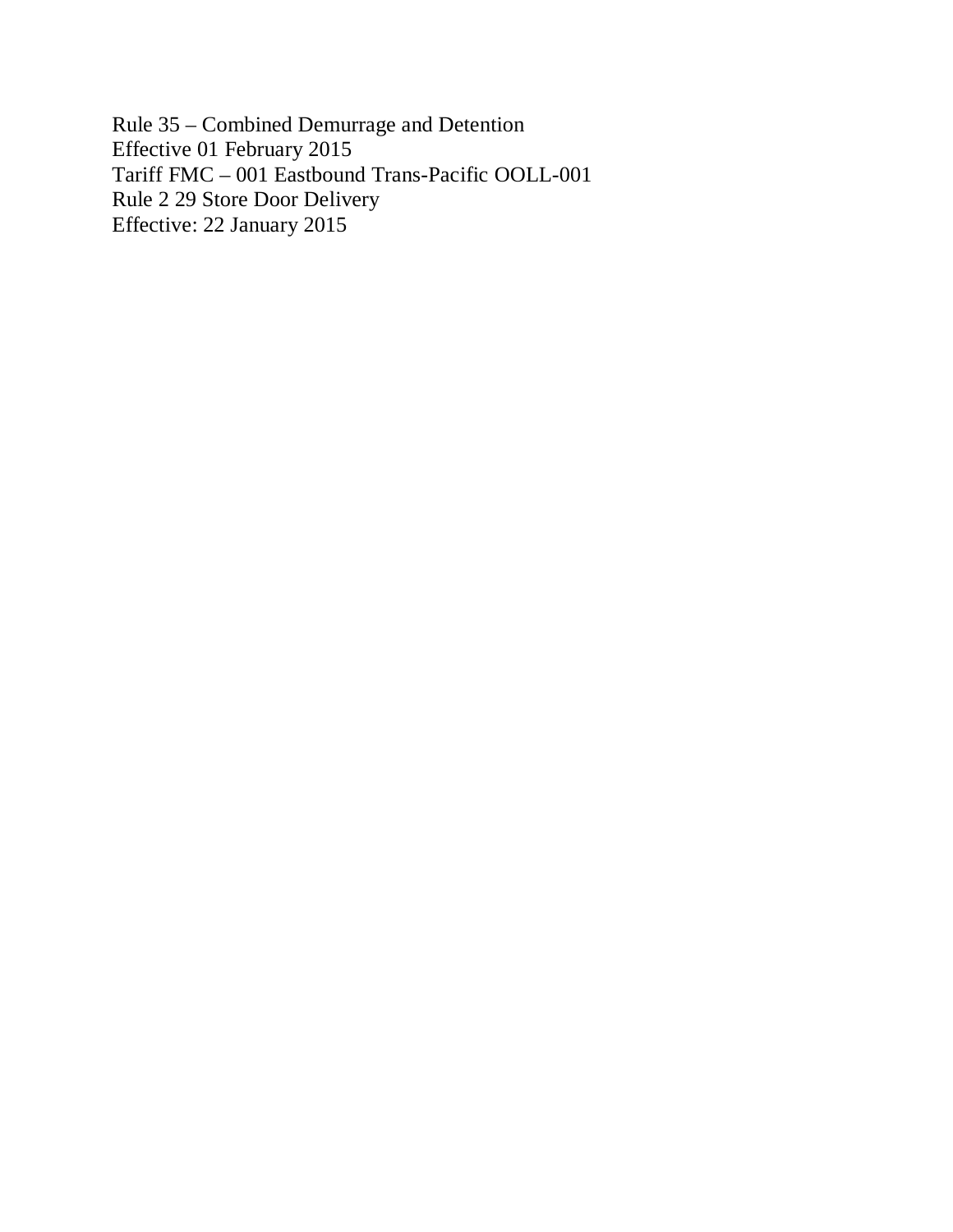# **II. Port Authority Schedules**

# **Port of Los Angeles**

Tariff No. 4, Section Seven: Free Time, Wharf Demurrage and Wharf Storage Effective August 18, 2007

# **Port of Long Beach**

Tariff No. 004 Rule 34-D: Section 4 – Wharf Demurrage, Wharf Storage and Free Time Effective 12 December 2014

# **Port of Oakland**

The Board of Port Commissioners, Port of Oakland Tariff No. 2-A Section VIII-A: Wharf Demurrage - Rules and Rates Section VIII – B: Wharf Storage – Rules and Rates Effective 1 July, 2007 (and various)

# **Port of Seattle**

Terminals Tariff No. 5 Section Five, Part 1 – Free Time and Wharf Demurrage Effective 01 January 2015

# **Port of Tacoma**

Terminals Tariff No. 300 Item 657.000 - Storage Effective: 1 October, 2014

# **Port of Houston Authority**

Tariff No. 14 – Additional Rates, Rules and Regulations Governing the Fentress Bracewell Barbours Cut Container Terminal Subrule No. 093 – Free Time; Demurrage; Booking Roll/Storage Charges Subrule No. 094 – Loaded Throughput and Empty Handling Charges Effective: 1 January 2014 Tariff No. 15 – Additional Rates, Rules and Regulations Governing the Bayport Container Terminal Subrule No. 093 – Free Time; Demurrage; Booking Roll/Storage Charges Subrule No. 094 – Loaded Throughput and Empty Handling Charges Effective: 1 January 2014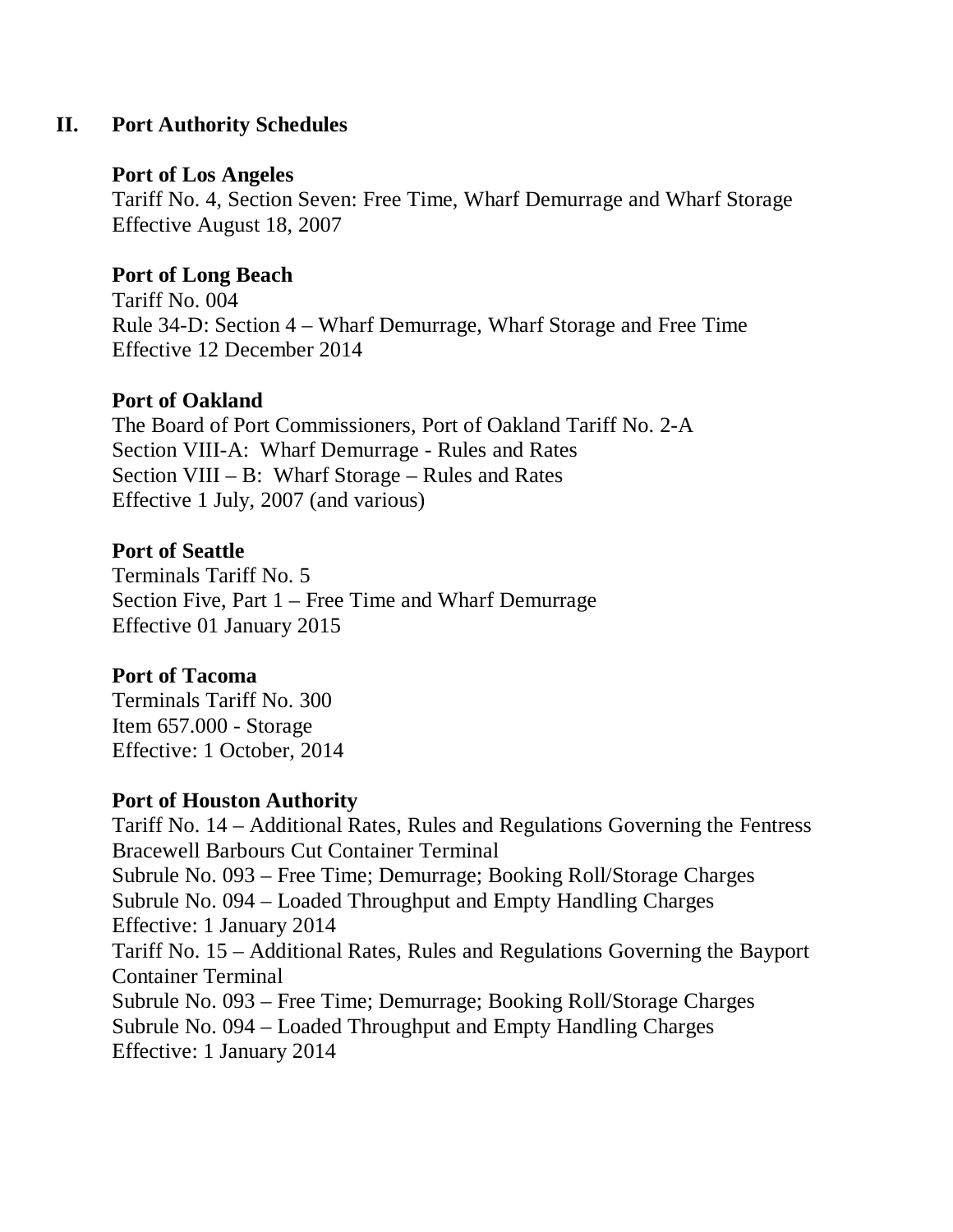# **Virginia International Terminals, LLC**

Schedule of Rates No. 1 Governing Charges, Rule and Regulations at Marine Terminals operated by Virginia International Terminals, LLC located at the Port of Hampton Roads, Virginia, U.S.A. (C) 456 Free Time – Container Effective 1 May 2014 (I/C) 461 Terminal Demurrage Charge – Loaded Container Effective 1 October 2014

# **Georgia Ports Authority**

Gaports.com Subject: Equipment and Services Subject: Container Charges for CY Services

# **South Carolina State Ports Authority**

Terminal Tariff No. 8 Rule 34-220 – Free Time, Terminal Demurrage Effective 23 April 2011

## **Port Authority of New York and New Jersey**

PAMT FMC No. PA-10 Published September 2014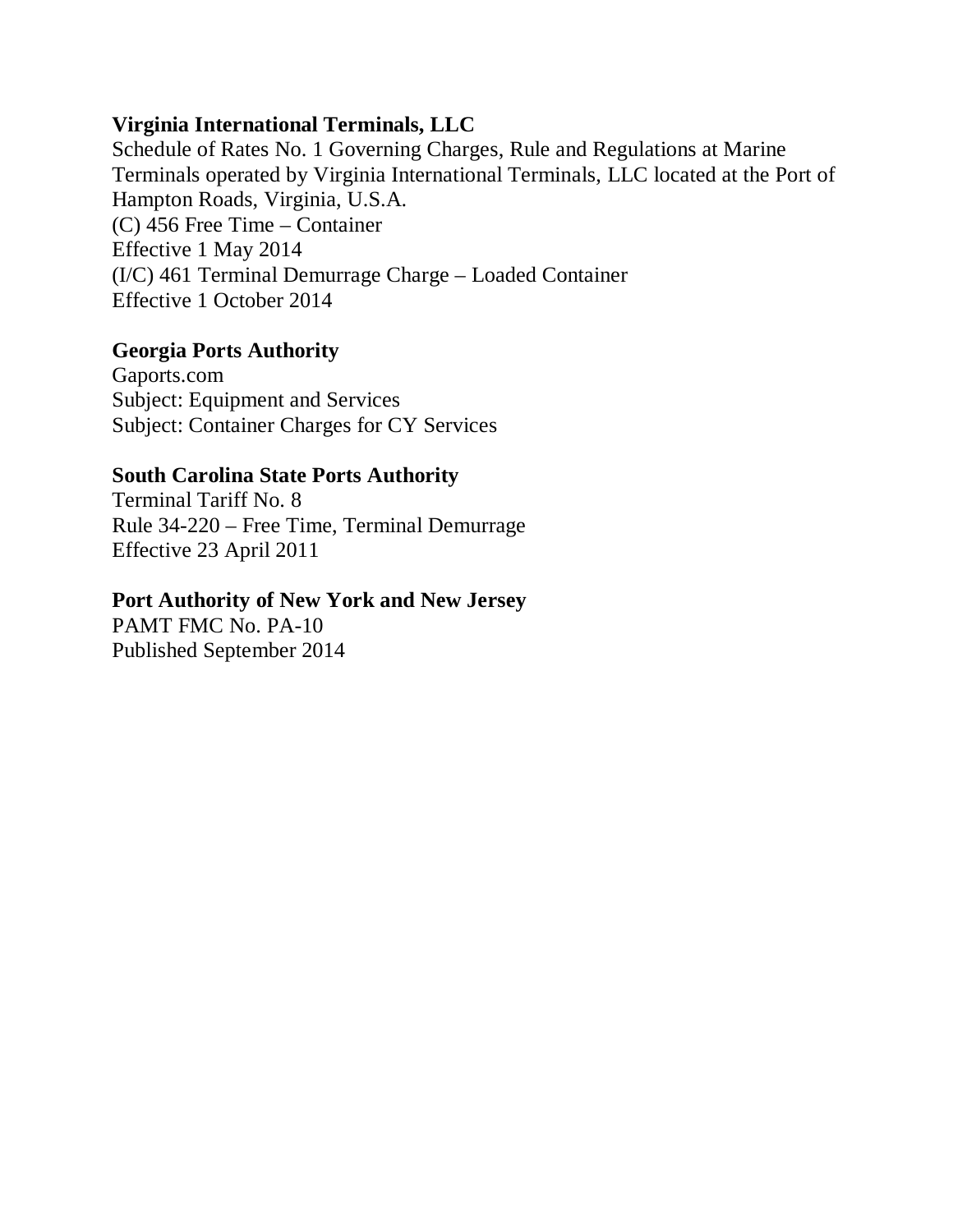# **III. Marine Terminal Operator Schedules (or websites)**

Maher Terminals LLC (PONYNJ-M) Maher Terminal Schedule No. 010599 – Naming Rules, Regulations and Commodity Rates on Cargo Moving in Containers/Breakbulk Maher Container Terminal, Port Elizabeth [www.maherteriminals.com](http://www.maherteriminals.com/) Section III – Export Demurrage Section IV – Import Demurrage Effective: 1 October 2014

New York Terminal Conference (participating terminal operators: Red Hook Container Terminal, LLC; GCT Bayonne LP; GCT New York LP; Port Newark Container Terminal; APM Terminals Elizabeth, LLC)(PONYNJ-GCTB; PONYNJ-RH; PONYNJ – APM; PONYNJ – GCTN; PONYNJ-PCT) Marine Terminal Schedule No. 011408 – Naming Rules, Regulations and Commodity Rates on Cargo Moving in Containers/Breakbulk Section III – Export Demurrage Section IV – Import Demurrage Effective: 19 February, 2015

APM Terminals Pacific Ltd. (Port of Los Angeles Pier 400)(Tacoma) (POLA-APM; POT-APM) Marine Terminal Operator Rate Schedule [www.apmterminals-na.com](http://www.apmterminals-na.com/) Section 7 – Free Time, Wharf Demurrage, Wharf Storage Effective: [access date 2 February 2015]

SSA Marine (A Carrix Enterprise)(Long Beach, Seattle, Oakland)(POLB-SSAT; POLB-PCT; POLB-SSAC; POS-SSA18; POS-SSA30; POO-SSA) Marine Terminal Operator Schedule of Rates, Regulations and Practices [http://www.ssamarine.com](http://www.ssamarine.com/) Effective: 19 June 2014 Yusen Terminals Inc., Los Angeles (POLA-YTI) [www.yti.com](http://www.yti.com/)

Long Beach Container Terminal (POLB-LBCT) <http://www.lbct.com/>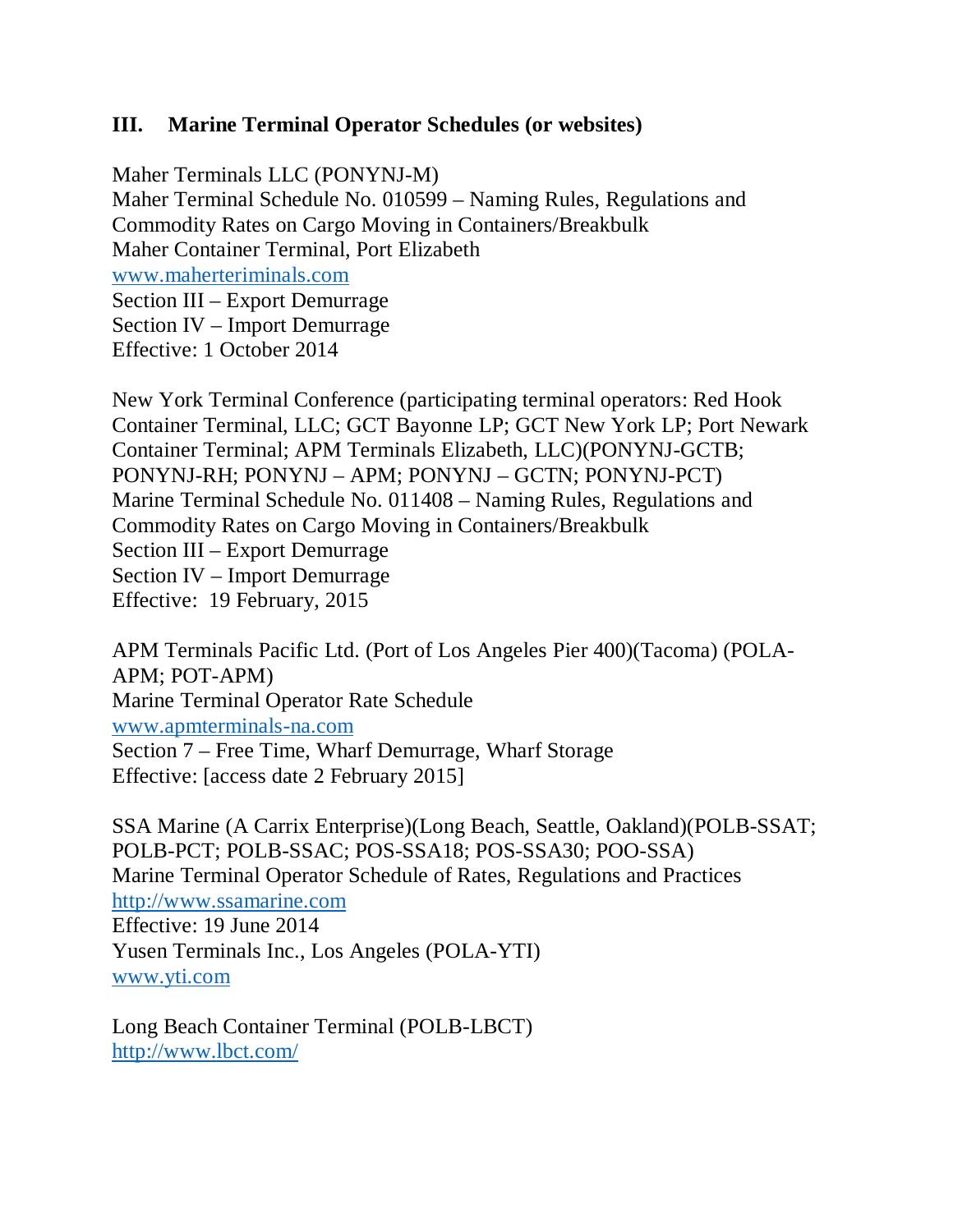STS-LAX Evergreen Terminal (POLA-ECT) [www.vtsocal.com](http://www.vtsocal.com/)

TraPac (Los Angeles, Oakland) (POLA-TRAPAC)(POO-TRAPAC) [www.trapac.com](http://www.trapac.com/)

West Basin Container Terminal Berth 100 (Los Angeles)(POLA-WBCT100) [www.wbct.us/terminal-services/customer-services](http://www.wbct.us/terminal-services/customer-services)

West Basin Container Terminal Berth 121 (Los Angeles)(POLA-WBCT121) [www.wbct.us/terminal-services/customer-services](http://www.wbct.us/terminal-services/customer-services)

Husky Terminals (Tacoma) [www.huskyterminal.com](http://www.huskyterminal.com/)

Pierce County Terminal/Evergreen (Tacoma) (POT-PCT) [www.vtnlocal.com](http://www.vtnlocal.com/)

California United Terminal (POLA-CUT) [www.shipcut.com](http://www.shipcut.com/)

Ports America Outer Harbor Terminal (Oakland)(POO-PAOHT) [www.portsamerica.com](http://www.portsamerica.com/)

TTI(Long Beach; Tacoma; Seattle)(POLB-TTI; POT-TTI; POS-TTI) <http://www.ttisea.com/main/index.do>

Olympic Container Terminal (Tacoma)(POT-OCT) [http://www.vtnocal.com/default.asp?SiteID=OCT\\_TAC](http://www.vtnocal.com/default.asp?SiteID=OCT_TAC)

Husky (Tacoma)(POT-HUSKY) <http://www.huskyterminal.com/>

Washington United Terminals (Tacoma)(POT-WUT) <http://www.uswut.com/>

Matson (Oakland)(POO-MATSON) [https://matson.ratebase.net/rateBASE/servlet/loginServlet?user\\_id=matspass&pass](https://matson.ratebase.net/rateBASE/servlet/loginServlet?user_id=matspass&password=mats01) [word=mats01](https://matson.ratebase.net/rateBASE/servlet/loginServlet?user_id=matspass&password=mats01)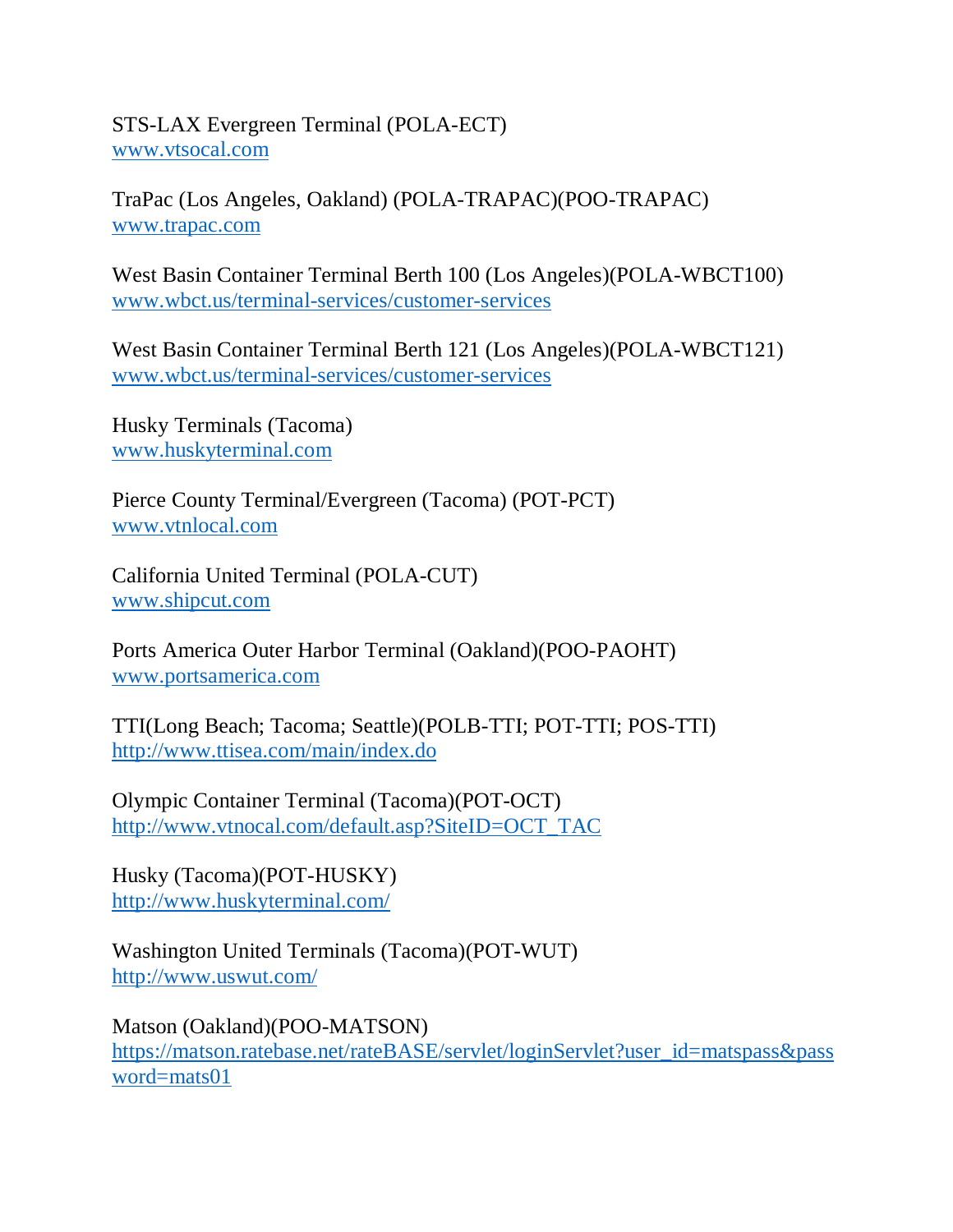International Transportation Service (Long Beach)(POLB-ITS) <https://www.itslb.com/Main/Default.aspx>

Seaside Transportation Services (Oakland) (POO-STS) [http://www.vtnocal.com/default.asp?SiteID=MTC\\_OAK](http://www.vtnocal.com/default.asp?SiteID=MTC_OAK)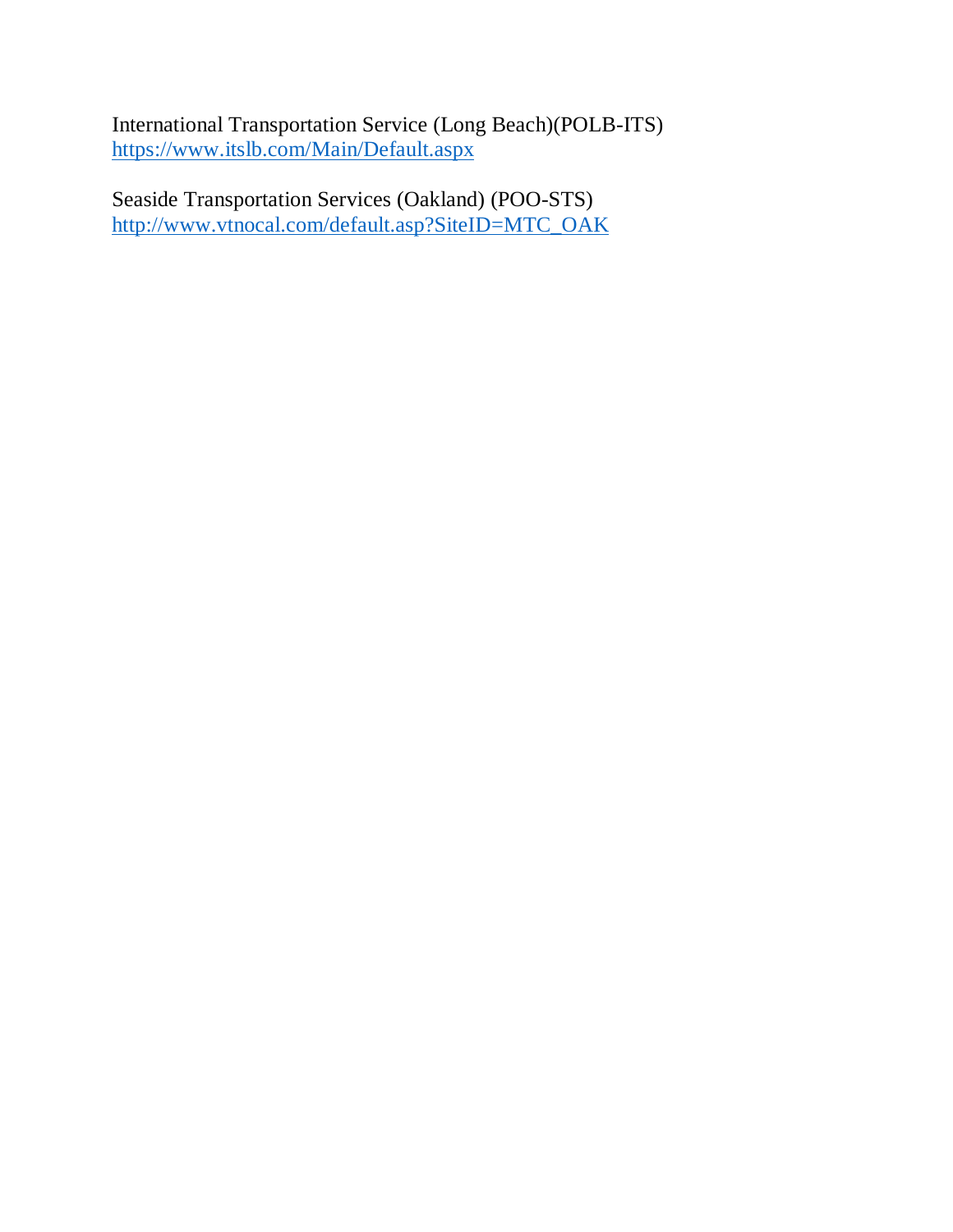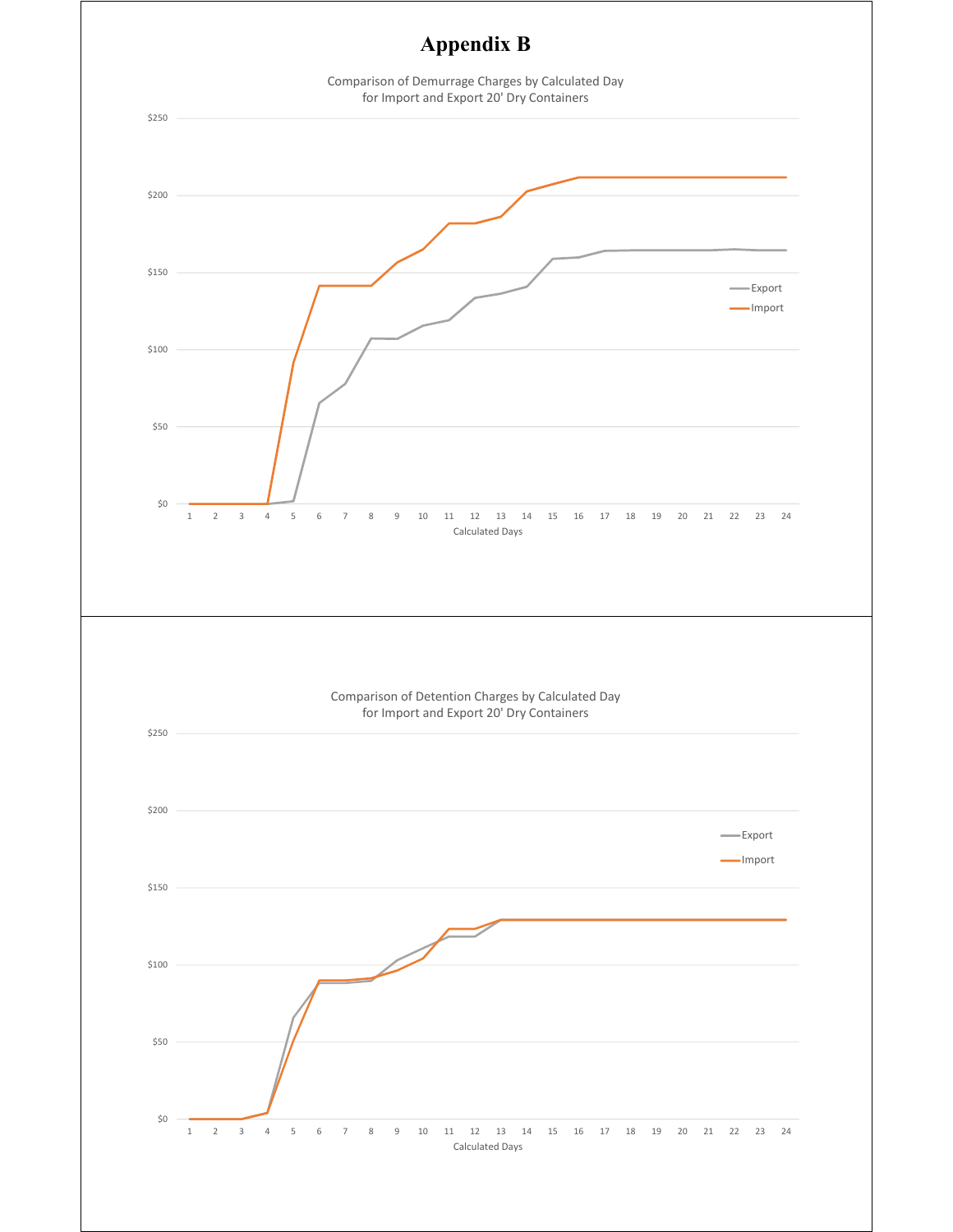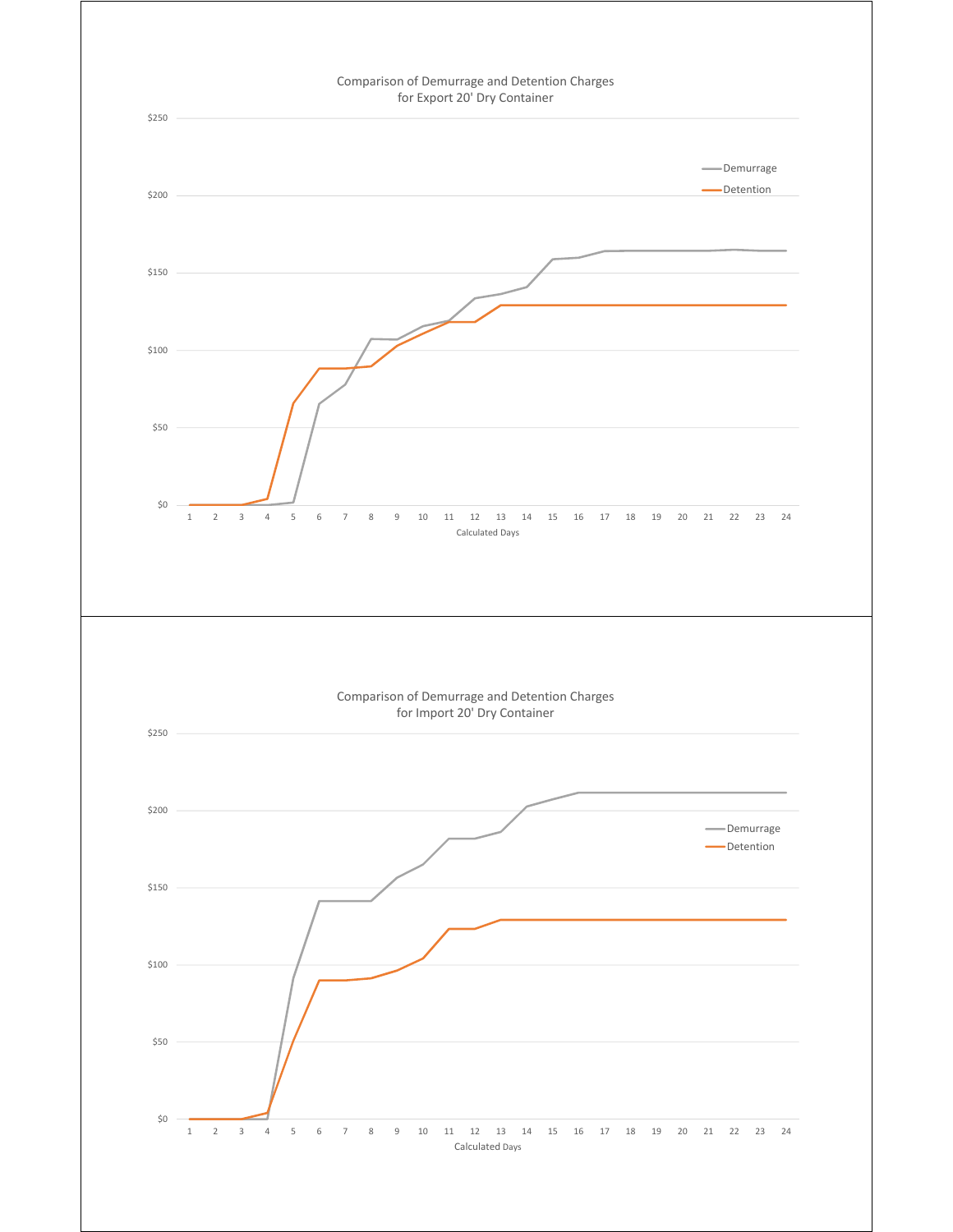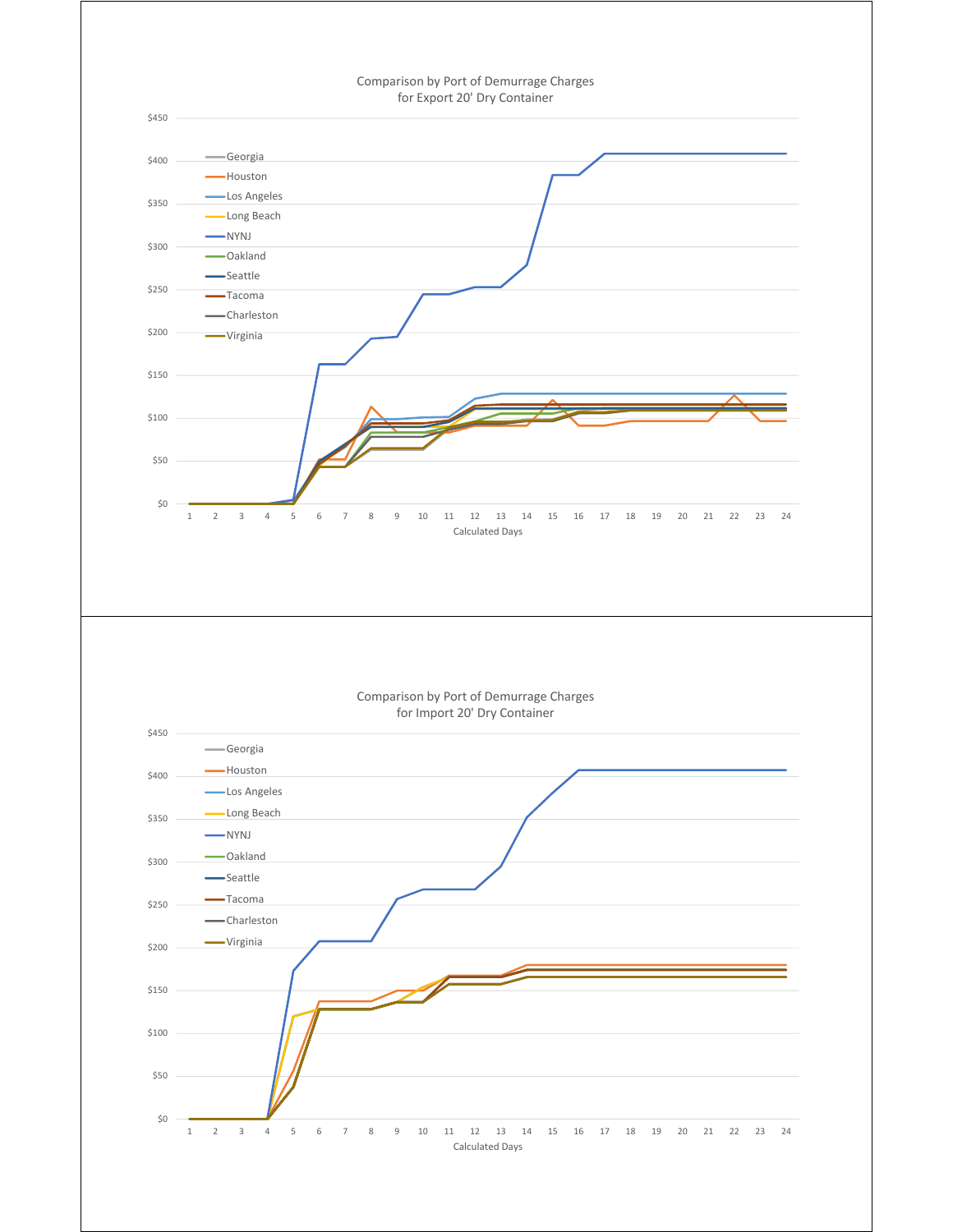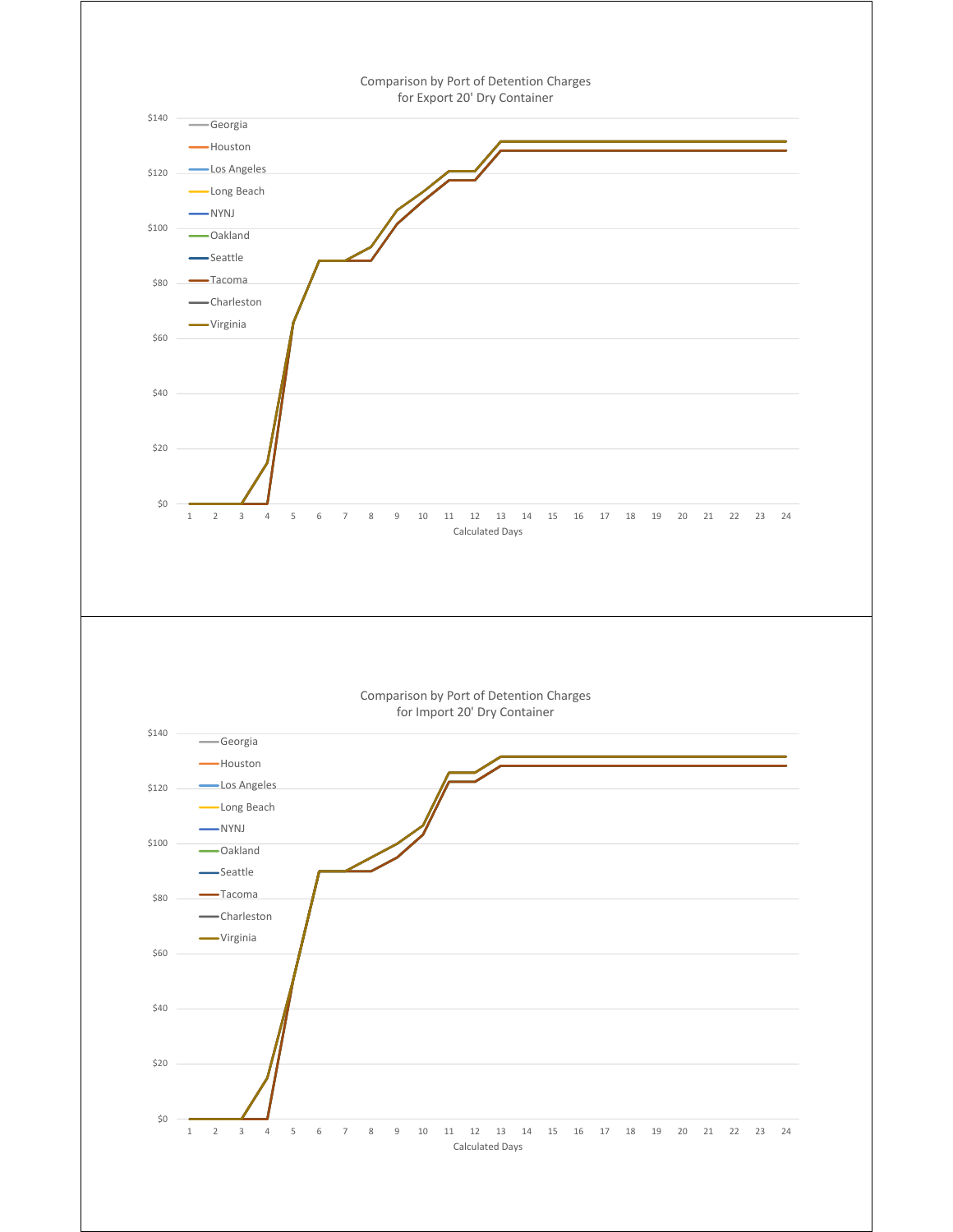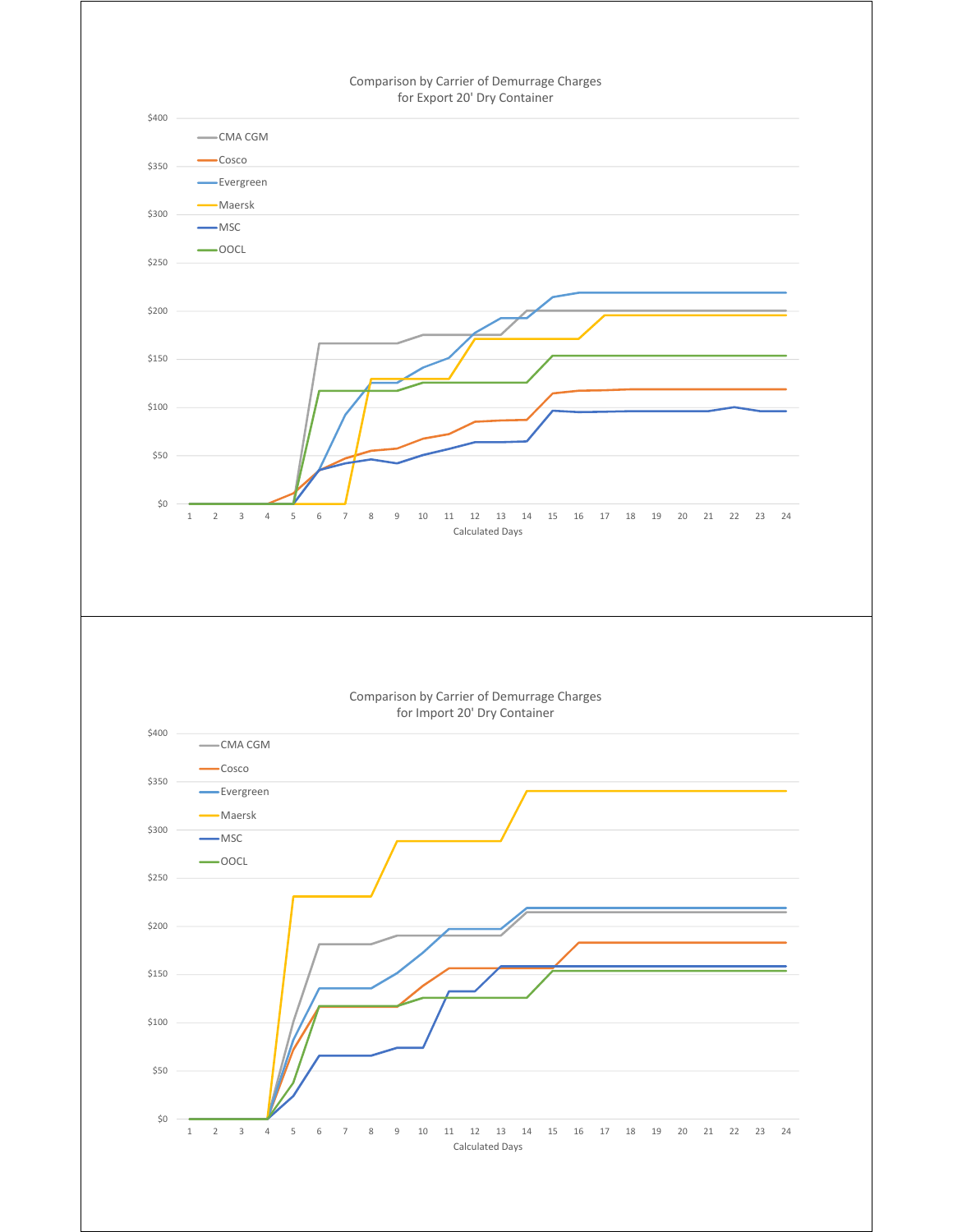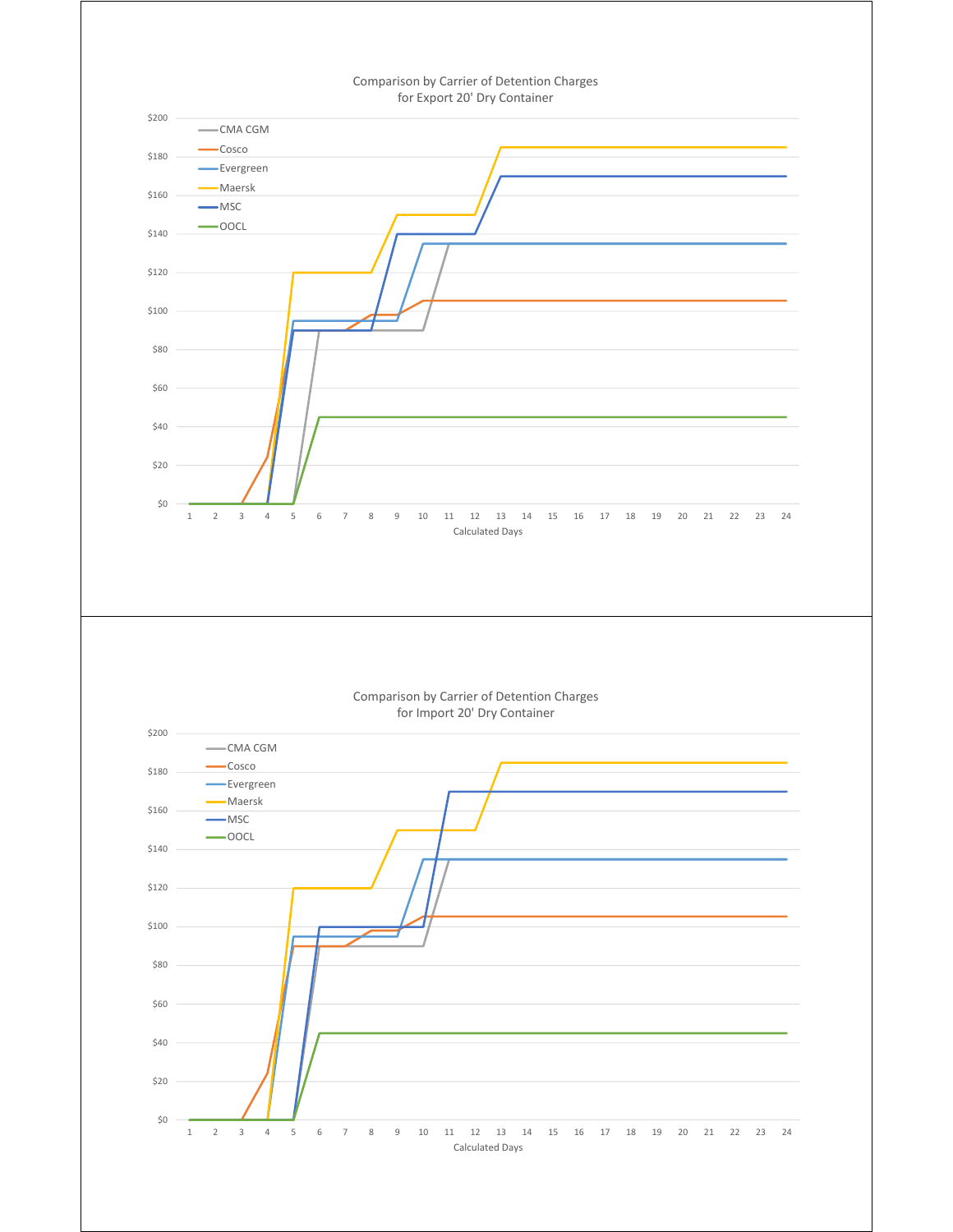

## **COMPARISON OF DETENTION CHARGES AT DAY 1 2 PER 20' DRY CONTAINER**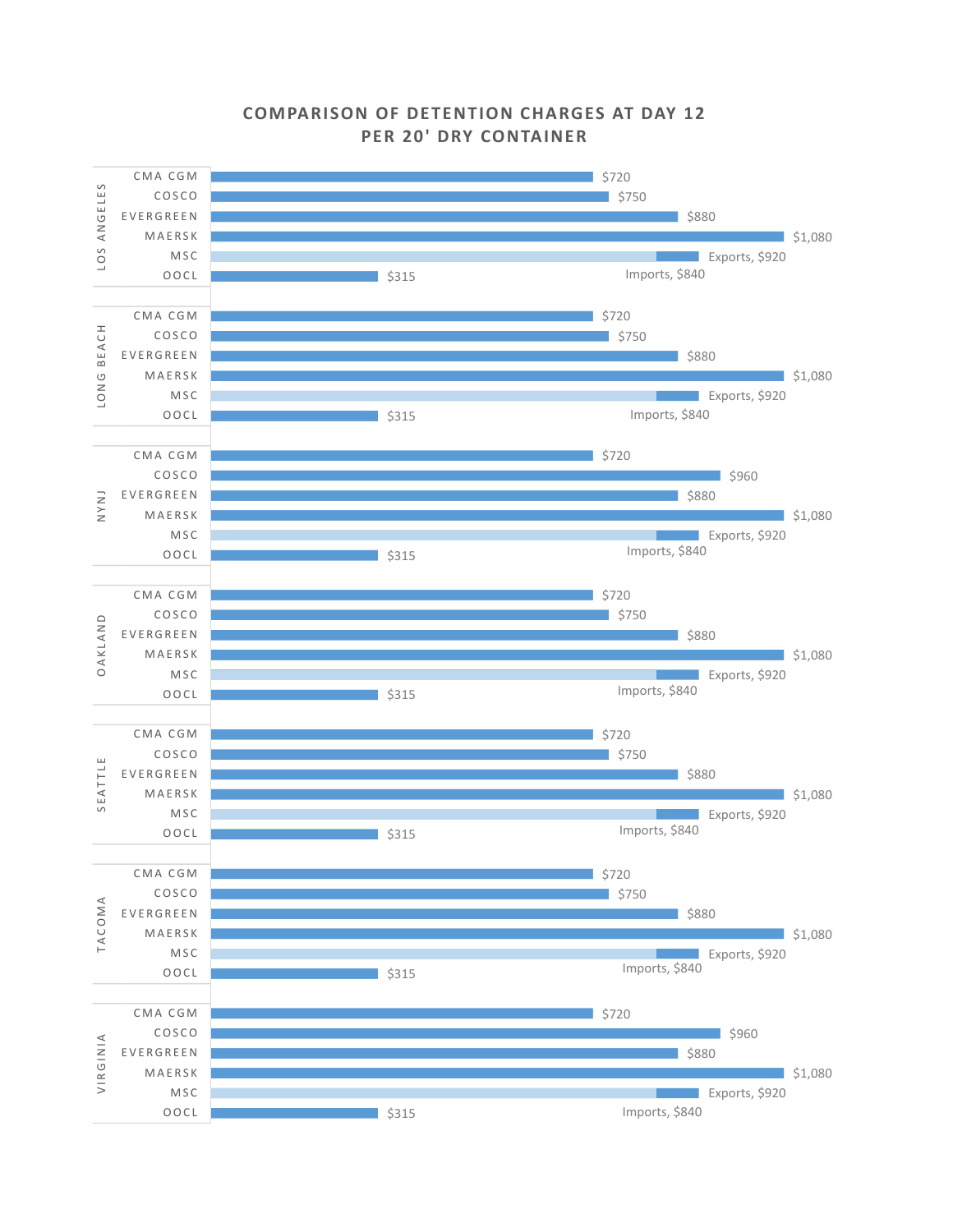#### CMA CGM  $\frac{1}{350}$ ANGELES LOS ANGELES COSCO  $\frac{1}{2}$ \$200 EVERGREEN  $\frac{1}{2}$  \$240 MAERSK  $$450$  $105$ MSC  $\overline{\phantom{0}}$  \$50 OOCL  $$200$ CMA CGM  $\frac{1}{5350}$ BEACH LONG BEACH COSCO  $\overline{\phantom{1}}$ \$200 EVERGREEN  $\frac{1}{2}$  \$240 LONG MAERSK  $\frac{1}{5450}$ MSC  $$50$ OOCL  $\frac{1}{200}$ CMA CGM  $\frac{1}{2}$ \$430 COSCO  $\Box$  \$398 NYNJ EVERGREEN  $\frac{1}{5428}$ MAERSK  $\overline{\phantom{0}}$  \$525 MSC \$296 OOCL  $\frac{1}{207}$ CMA CGM  $\frac{1}{5175}$ COSCO  $\frac{1}{2}$  \$100 OAKLAND OAKLAND EVERGREEN  $\frac{1}{2}$ \$120 MAERSK  $$450$ MSC  $\overline{\phantom{0}}$ \$50 OOCL \$100

## **COMPARISON OF IMPORT DEMURRAGE CHARGES AT DAY 6 PER 20' DRY CONTAINER**